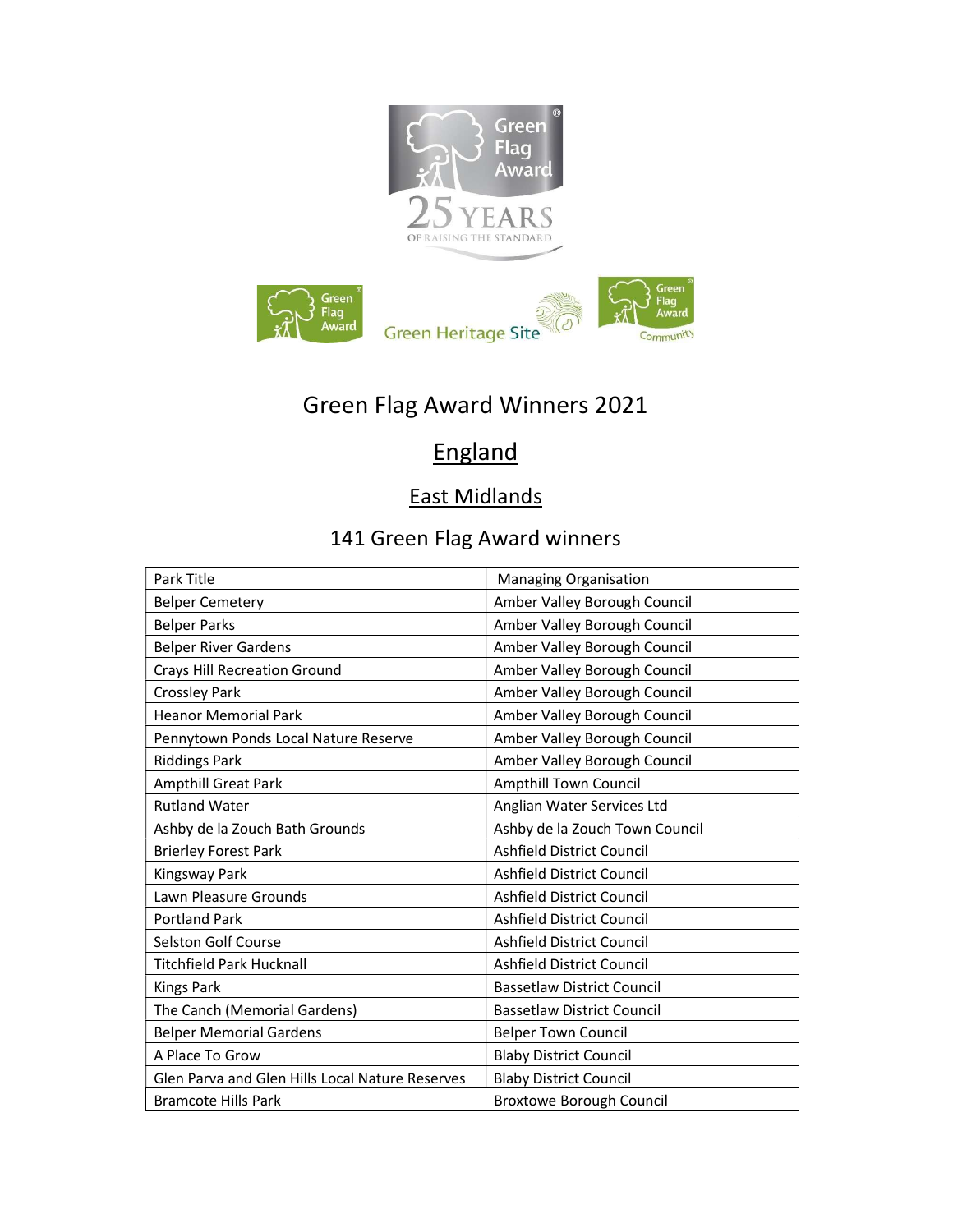| <b>Colliers Wood</b>                     | <b>Broxtowe Borough Council</b>     |
|------------------------------------------|-------------------------------------|
| Chesterfield Canal (Kiveton Park to West |                                     |
| Stockwith)                               | Canal & River Trust                 |
| Erewash Canal                            | Canal & River Trust                 |
| <b>Foxton Locks</b>                      | Canal & River Trust                 |
| Nottingham and Beeston Canal             | Canal & River Trust                 |
| Queen's Park                             | Charnwood Borough Council           |
| Chesterfield Crematorium                 | Chesterfield Borough Council        |
| Eastwood Park                            | Chesterfield Borough Council        |
| Holmebrook Valley Park                   | Chesterfield Borough Council        |
| Poolsbrook Country Park                  | Chesterfield Borough Council        |
| Queen's Park                             | Chesterfield Borough Council        |
| <b>Boultham Park</b>                     | City of Lincoln Council             |
| Hartsholme Country Park                  | City of Lincoln Council             |
| Lincoln Arboretum                        | City of Lincoln Council             |
| Coronation Park (Corby)                  | Corby and Kettering Shared Service  |
| <b>East Carlton Country Park</b>         | Corby Borough Council               |
| Hazel and Thoroughsale Woods             | Corby Borough Council               |
| Daventry Country Park                    | <b>Daventry District Council</b>    |
| <b>Alvaston Park</b>                     | Derby City Council                  |
| Chaddesden Park                          | Derby City Council                  |
| Darley Park                              | Derby City Council                  |
| Derby Arboretum                          | Derby City Council                  |
| <b>Markeaton Park</b>                    | Derby City Council                  |
| Sunnydale Park LNR                       | Derby City Council                  |
| <b>Bath Gardens</b>                      | Derbyshire Dales District Council   |
| Hall Leys Park                           | Derbyshire Dales District Council   |
| Forbes Hole Local Nature Reserve         | Erewash Borough Council             |
| <b>Pioneer Meadows</b>                   | Erewash Borough Council             |
| Straw's Bridge Ilkeston                  | Erewash Borough Council             |
| Victoria Park (Ilkeston)                 | Erewash Borough Council             |
| <b>West Park</b>                         | Erewash Borough Council             |
| Arnot Hill Park                          | <b>Gedling Borough Council</b>      |
| <b>Bestwood Country Park</b>             | <b>Gedling Borough Council</b>      |
| <b>Burton Road Jubilee Park</b>          | <b>Gedling Borough Council</b>      |
| <b>Gedling Country Park</b>              | <b>Gedling Borough Council</b>      |
| Memorial Park Whaley Bridge              | High Peak Borough Council           |
| <b>Argents Mead</b>                      | Hinckley & Bosworth Borough Council |
| <b>Hollycroft Park</b>                   | Hinckley & Bosworth Borough Council |
| Rockingham Road Pleasure Park            | Kettering Borough Council           |
| Abbey Park and Grounds                   | Leicester City Council              |
| Spinney Hill Park                        | Leicester City Council              |
| <b>Beacon Hill Country Park</b>          | Leicestershire County Council       |
| Market Bosworth Country Park             | Leicestershire County Council       |
| Snibston Colliery Park                   | Leicestershire County Council       |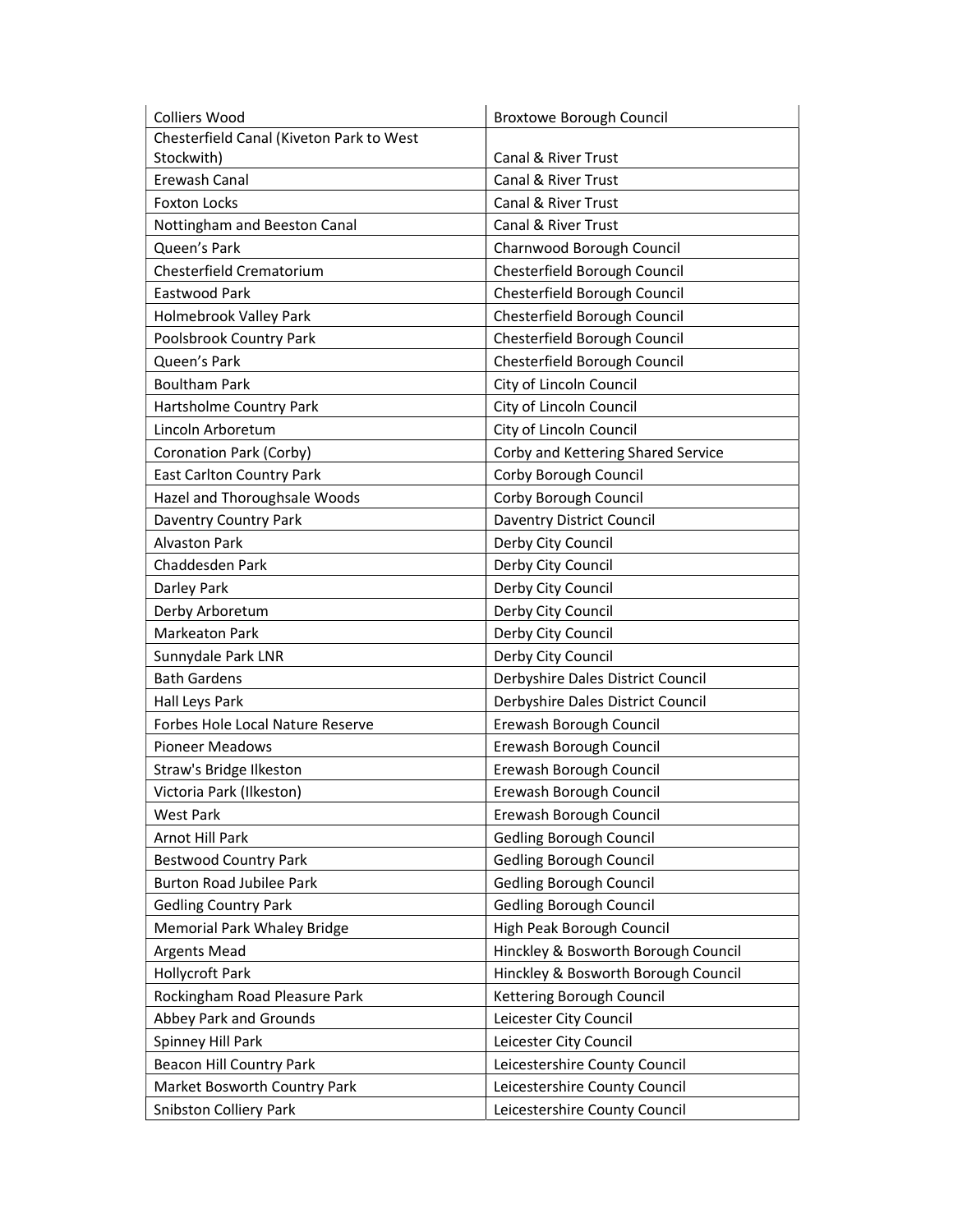| Loughborough University                   | Loughborough University                    |
|-------------------------------------------|--------------------------------------------|
| Carr Bank Park                            | <b>Mansfield District Council</b>          |
| King George V Park (Mansfield)            | Mansfield District Council                 |
| Peafield Park                             | Mansfield District Council                 |
| Quarry Lane LNR                           | <b>Mansfield District Council</b>          |
| The Carrs Park & LNR                      | Mansfield District Council                 |
| <b>Titchfield Park</b>                    | Mansfield District Council                 |
| Yeoman Hill Park                          | <b>Mansfield District Council</b>          |
| <b>Newark Castle Gardens</b>              | Newark & Sherwood District Council         |
| Sconce & Devon Parks                      | Newark & Sherwood District Council         |
| Sherwood Heath Cockglode and Rotary Woods | Newark & Sherwood District Council         |
| Vicar Water Country Park                  | Newark & Sherwood District Council         |
| London Road Cemetery Newark on Trent      | <b>Newark Town Council</b>                 |
| Coalville Park                            | North West Leicestershire District Council |
| <b>Abington Park</b>                      | Northampton Borough Council                |
| <b>Bradlaugh Fields</b>                   | Northampton Borough Council                |
| Delapre Abbey                             | Northampton Borough Council                |
| Beeston Sidings Local Nature Reserve      | Nottingham City Council                    |
| <b>Bilborough Park</b>                    | Nottingham City Council                    |
| <b>Bulwell (Northern) Cemetery</b>        | Nottingham City Council                    |
| <b>Bulwell Bogs</b>                       | Nottingham City Council                    |
| <b>Bulwell Forest Recreation Ground</b>   | Nottingham City Council                    |
| <b>Bulwell Hall Park</b>                  | Nottingham City Council                    |
| <b>Clifton Central Park</b>               | Nottingham City Council                    |
| <b>Clifton Grove Local Nature Reserve</b> | Nottingham City Council                    |
| <b>Clifton Playing Fields</b>             | Nottingham City Council                    |
| <b>Colwick Country Park</b>               | Nottingham City Council                    |
| <b>Colwick Woods Local Nature Reserve</b> | Nottingham City Council                    |
| <b>Coppice Recreation Ground</b>          | Nottingham City Council                    |
| <b>Forest Recreation Ground</b>           | Nottingham City Council                    |
| <b>Green's Mill Park</b>                  | Nottingham City Council                    |
| Harrison's Plantation                     | Nottingham City Council                    |
| <b>Heathfield Park</b>                    | Nottingham City Council                    |
| High Wood Cemetery                        | Nottingham City Council                    |
| Highfields Park                           | Nottingham City Council                    |
| King George V Park                        | Nottingham City Council                    |
| Lenton Abbey Park                         | Nottingham City Council                    |
| Lenton Recreation Ground                  | Nottingham City Council                    |
| Martin's Pond Local Nature Reserve        | Nottingham City Council                    |
| Melbourne Park                            | Nottingham City Council                    |
| Pirate Park                               | Nottingham City Council                    |
| Priory Park                               | Nottingham City Council                    |
| Queens Walk Recreation Ground             | Nottingham City Council                    |
| <b>Radford Recreation Ground</b>          | Nottingham City Council                    |
| Ruddington Lane Park                      | Nottingham City Council                    |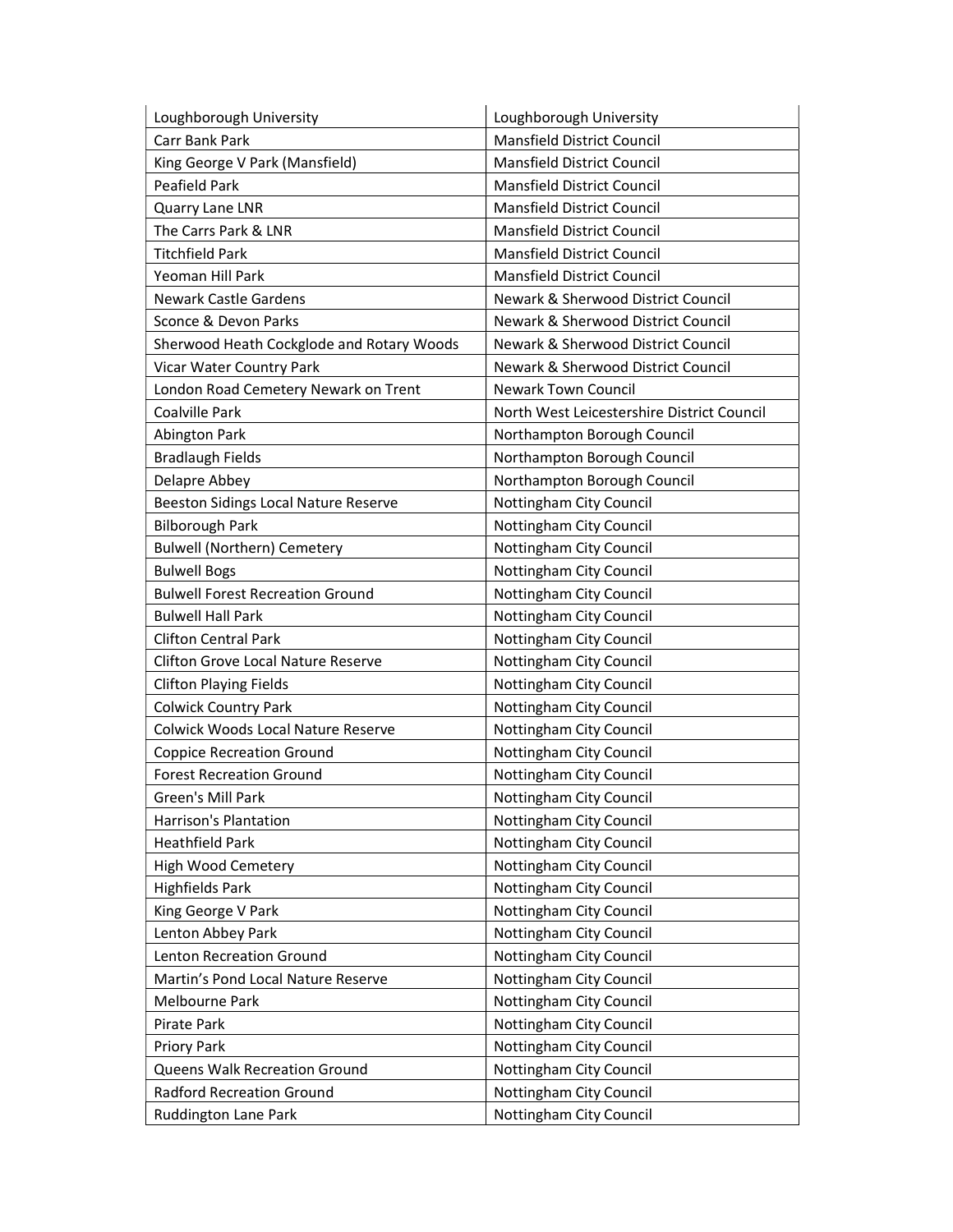| Sandy Banks LNR                               | Nottingham City Council           |
|-----------------------------------------------|-----------------------------------|
| Sellers Wood Local Nature Reserve             | Nottingham City Council           |
| Silverdale Open Space                         | Nottingham City Council           |
| Southern (Wilford Hill) Cemetery              | Nottingham City Council           |
| Southglade Park                               | Nottingham City Council           |
| <b>Strelley Recreation Ground</b>             | Nottingham City Council           |
| The Arboretum                                 | Nottingham City Council           |
| Valley Road Park                              | Nottingham City Council           |
| <b>Vernon Park</b>                            | Nottingham City Council           |
| Victoria Embankment                           | Nottingham City Council           |
| Victoria Park & St Mary's Rest Garden         | Nottingham City Council           |
| <b>Wollaton Park</b>                          | Nottingham City Council           |
| <b>Woodthorpe Grange Park</b>                 | Nottingham City Council           |
| <b>Brackenhurst Campus</b>                    | Nottingham Trent University       |
| <b>Clifton Campus</b>                         | Nottingham Trent University       |
| Brocks Hill Country Park Local Nature Reserve | Oadby and Wigston Borough Council |
| <b>Peace Memorial Park</b>                    | Oadby and Wigston Borough Council |
| <b>Stafford Orchard Park</b>                  | Quorndon Parish Council           |
| Rushcliffe Country Park                       | Rushcliffe Borough Council        |
| <b>Hall Park</b>                              | Rushden Town Council              |
| Eureka Park                                   | South Derbyshire District Council |
| Maurice Lea Memorial Park                     | South Derbyshire District Council |
| Swadlincote Woodlands                         | South Derbyshire District Council |
| Queen Elizabeth Park                          | South Kesteven District Council   |
| Wyndham Park                                  | South Kesteven District Council   |
| Hollingwood Hub                               | The Chesterfield Canal Trust      |
| The National Memorial Arboretum               | The National Memorial Arboretum   |
| University of Nottingham - Jubilee Campus     | University of Nottingham          |
| <b>University Park</b>                        | University of Nottingham          |

| Park Title                      | <b>Managing Organisation</b>       |
|---------------------------------|------------------------------------|
| Derby Arboretum                 | Derby City Council                 |
| Victoria Park (Ilkeston)        | Erewash Borough Council            |
| Newark Castle Gardens           | Newark & Sherwood District Council |
| <b>Forest Recreation Ground</b> | Nottingham City Council            |
| Highfields Park                 | Nottingham City Council            |
| The Arboretum                   | Nottingham City Council            |
| <b>Wollaton Park</b>            | Nottingham City Council            |
| Wyndham Park                    | South Kesteven District Council    |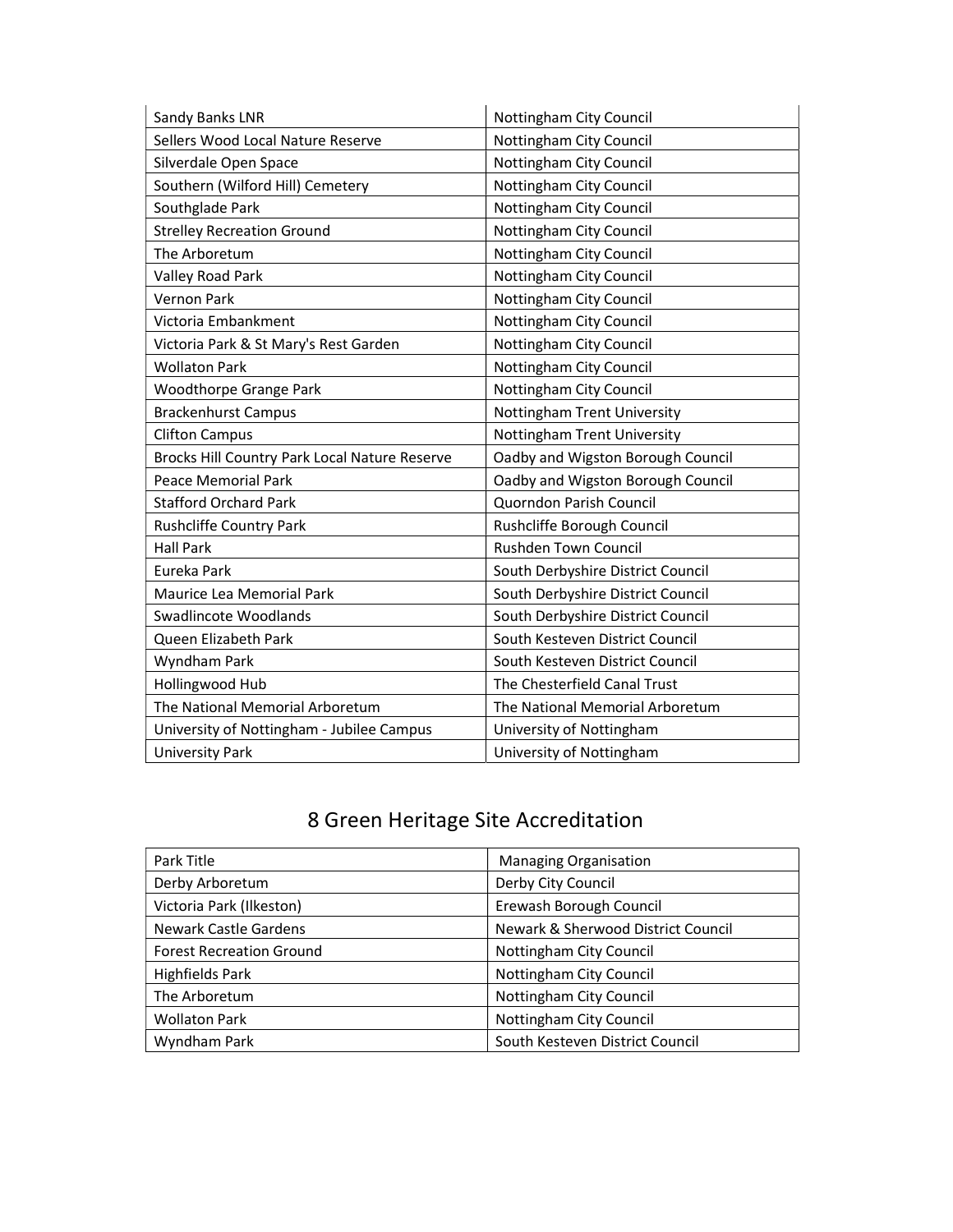| Park Title                                                | <b>Managing Organisation</b>                                        |
|-----------------------------------------------------------|---------------------------------------------------------------------|
| Arkwright Meadows Community Garden                        | Arkwright Meadows Community Garden                                  |
|                                                           | Ashbourne Road District Allotments                                  |
| Ashbourne Road District Allotments                        | Association                                                         |
| Mowsbury Hillfort                                         | <b>Bedford Borough Council</b>                                      |
| Putnoe Wood                                               | Bedford Borough Council                                             |
| Oakfield Park                                             | <b>Blaby Parish Council</b>                                         |
| The Old Church Tower and Grounds                          | <b>Bramcote Old Church Tower Trust</b>                              |
| <b>Brinsley Headstocks</b>                                | <b>Broxtowe Borough Council</b>                                     |
|                                                           | Broxtowe Community Club - Supported by                              |
| Frinton Road Pocket Park                                  | Nottingham City Homes                                               |
| Carrington Community Garden                               | <b>Carrington Tenants &amp; Residents Association</b>               |
| <b>Forest Road Green Belt Gardeners</b>                   | Charnwood Borough Council                                           |
|                                                           | Darley and Nutwood Nature Reserve                                   |
| Darley and Nutwood Local Nature Reserve                   | Management Group                                                    |
| Chaddesden Wood                                           | Derby City Council                                                  |
| National Collection of Hydrangeas                         | Derby City Council                                                  |
| Alexandrina Plantation and Sandy Lane Open<br>Spaces LNRs |                                                                     |
|                                                           | Friends of Bramcote Ridge<br>Friends of Chellaston Brickworks Local |
| Chellaston Brickworks Local Nature Reserve                | Nature Reserve                                                      |
| Markeaton Park Walled Garden                              | <b>Friends of Markeaton Park</b>                                    |
|                                                           | Friends of Sinfin Moor Park & Local Nature                          |
| Sinfin Moor Park & Local Nature Reserve                   | Reserve                                                             |
| Green Health Community Garden                             | <b>Green Health</b>                                                 |
| The Green Patch                                           | Groundwork Northamptonshire                                         |
|                                                           | Hartwell Pocket Park Management                                     |
| Hartwell Pocket Park                                      | Committee                                                           |
|                                                           | Holme Pit Action Group in partnership with                          |
| Holme Pit SSSI                                            | Nottingham City Council                                             |
| <b>Iremongers Pond</b>                                    | <b>Iremongers Pond Association</b>                                  |
| Lark Hill Village                                         | Lark Hill Village Gardening Club                                    |
| Little Chester Allotments                                 | Little Chester Allotment Association                                |
| Mill Park Reserve                                         | Mill Park Management Committee                                      |
| New Mills Community Orchard                               | New Mills Community Orchard                                         |
| <b>Bulwell Forest Community Garden</b>                    | Nottingham City Council                                             |
| Green's Mill Community Garden                             | Nottingham City Council                                             |
| <b>SALTAR Broad Walk Garden</b>                           | Nottingham City Council                                             |
| Crossfield Court                                          | Nottingham City Homes                                               |
| <b>Hazelhurst Gardens</b>                                 | Nottingham City Homes                                               |
| <b>Transition Sherwood</b>                                | Nottingham City Homes                                               |
| Victoria Centre Roof Garden                               | Nottingham City Homes                                               |
|                                                           | Nottingham City Women's Institute with                              |
| Barker Gate Rest Garden                                   | Nottingham City Council                                             |
| <b>OASIS Community Gardens &amp; Orchard</b>              | <b>OASIS Community Church Centre &amp; Gardens</b>                  |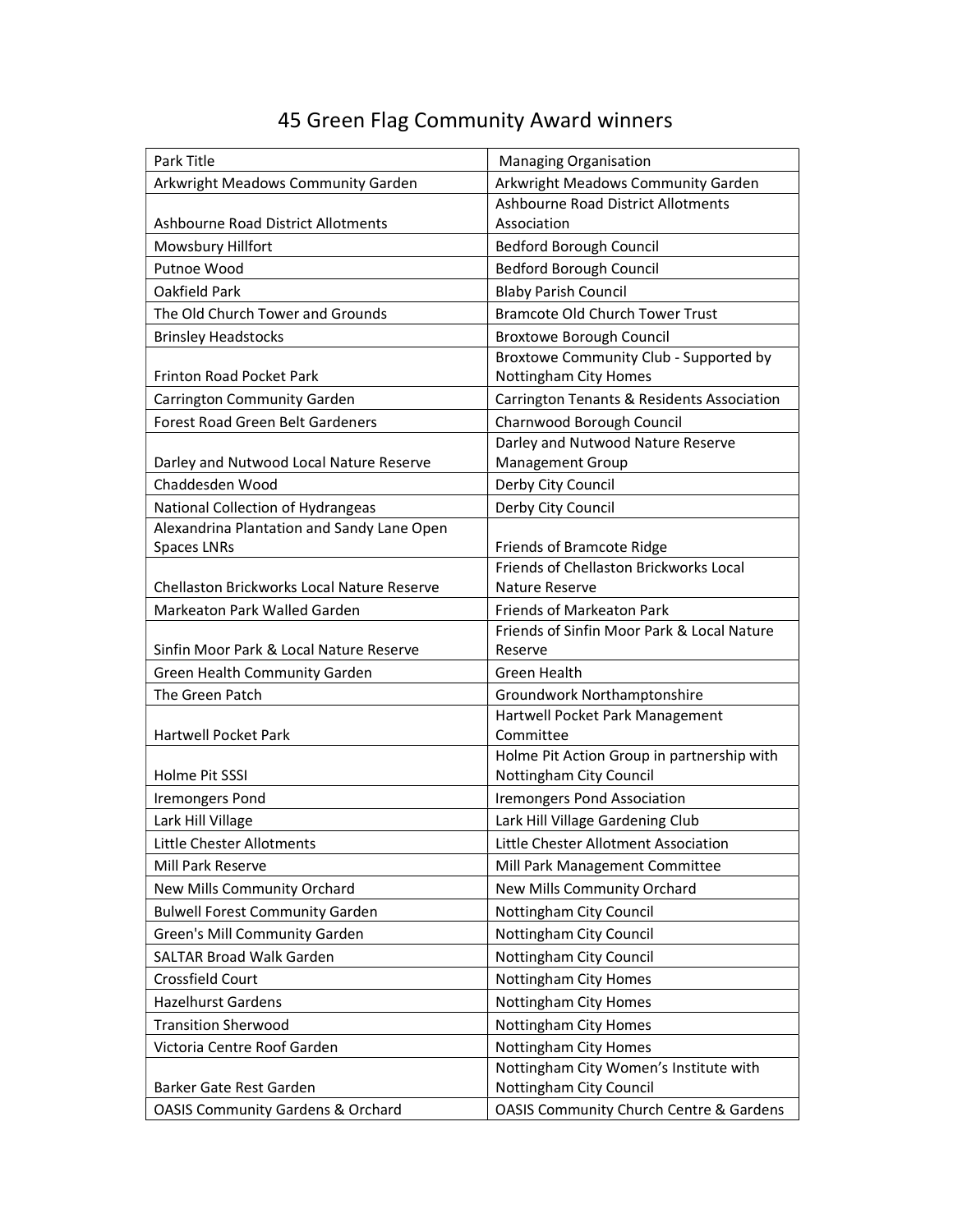| The Quiet Garden                       | Sherwood Methodist Church                           |
|----------------------------------------|-----------------------------------------------------|
| Sunrisers Garden                       | <b>Sherwood Sunrisers Rotary Club</b>               |
| Croft Orchard                          | South Derbyshire District Council                   |
| St Ann's Community Orchard             | STAA Ltd                                            |
| Stonebridge City Farm                  | <b>Stonebridge Farm Association</b>                 |
| <b>Summerwood Community Garden</b>     | Summerwood Lane Community Garden                    |
| <b>Wessington Green</b>                | <b>Wessington Parish Council</b>                    |
| <b>Wollaton Dovecote Museum Garden</b> | <b>Wollaton Historical and Conservation Society</b> |
| <b>Wollaton Park Community Garden</b>  | <b>Wollaton Park Community Association</b>          |
| Farndon Green                          | <b>Wollaton Park Residents Association</b>          |

# East of England

| Park Title                                            | <b>Managing Organisation</b>                      |
|-------------------------------------------------------|---------------------------------------------------|
| <b>Phillimore Recreation Ground</b>                   | Aldenham Parish Council                           |
| <b>Alton Water</b>                                    | Anglian Water Services Ltd                        |
| Grafham Water                                         | Anglian Water Services Ltd                        |
| <b>Pitsford Water</b>                                 | Anglian Water Services Ltd                        |
| <b>Taverham Mill</b>                                  | Anglian Water Services Ltd                        |
| <b>Addison Howard Park</b>                            | <b>Bedford Borough Council</b>                    |
| <b>Bedford Park</b>                                   | <b>Bedford Borough Council</b>                    |
| Harrold-Odell Country Park                            | <b>Bedford Borough Council</b>                    |
| <b>Priory Country Park</b>                            | <b>Bedford Borough Council</b>                    |
| Boston Square Sensory Garden                          | Borough Council of Kings Lynn and West<br>Norfolk |
| <b>Hunstanton Heritage Gardens</b>                    | Borough Council of Kings Lynn and West<br>Norfolk |
| The Tower Gardens                                     | Borough Council of Kings Lynn and West<br>Norfolk |
| The Walks                                             | Borough Council of Kings Lynn and West<br>Norfolk |
| <b>Barclay Park</b>                                   | Broxbourne Borough Council                        |
| <b>Cedars Park</b>                                    | Broxbourne Borough Council                        |
| <b>Cheshunt Cemetery</b>                              | Broxbourne Borough Council                        |
| <b>Cheshunt Park</b>                                  | Broxbourne Borough Council                        |
| Cherry Hinton Hall                                    | Cambridge City Council                            |
| <b>Christ's Pieces</b>                                | Cambridge City Council                            |
| Jesus Green                                           | Cambridge City Council                            |
| <b>Woodside Park Benfleet</b>                         | Castle Point Borough Council                      |
| <b>Houghton Hall Park</b>                             | Central Bedfordshire Council                      |
| Admirals Park / Tower Gardens including the adjoining |                                                   |
| <b>West Park</b>                                      | <b>Chelmsford City Council</b>                    |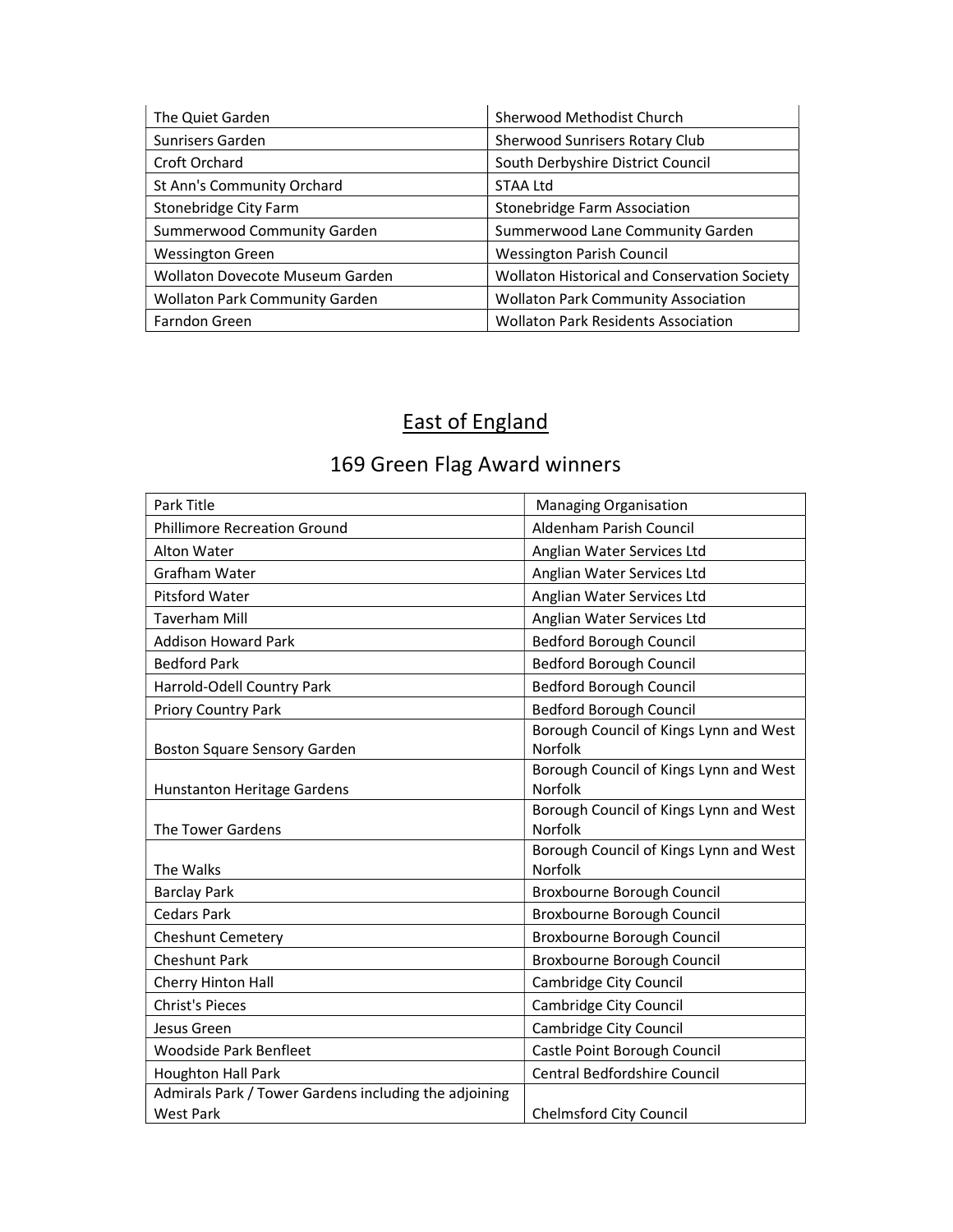| <b>Andrews Park</b>                           | <b>Chelmsford City Council</b>       |
|-----------------------------------------------|--------------------------------------|
| Boleyn Gardens Beaulieu Recreation Ground and |                                      |
| <b>Grand Vista</b>                            | <b>Chelmsford City Council</b>       |
| <b>Central Park Chelmsford</b>                | <b>Chelmsford City Council</b>       |
| Chancellor Park & Brook End Gardens           | <b>Chelmsford City Council</b>       |
| <b>Chelmer Park and Jubilee Park</b>          | <b>Chelmsford City Council</b>       |
| Chelmer Valley Local Nature Reserve           | <b>Chelmsford City Council</b>       |
| Chelmsford Cemetery & Crematorium             | <b>Chelmsford City Council</b>       |
| Compass Gardens & Saltcoats Park              | <b>Chelmsford City Council</b>       |
| <b>Coronation Park</b>                        | Chelmsford City Council              |
| <b>Frankland Fields</b>                       | <b>Chelmsford City Council</b>       |
| Galleywood Common                             | Chelmsford City Council              |
| <b>Hylands Estate</b>                         | <b>Chelmsford City Council</b>       |
| Lionmede Recreation Ground                    | <b>Chelmsford City Council</b>       |
| Melbourne Park                                | Chelmsford City Council              |
| Oaklands Park                                 | <b>Chelmsford City Council</b>       |
| Springfield Hall Park                         | <b>Chelmsford City Council</b>       |
| <b>Epping Forest</b>                          | City of London                       |
| Castle Park                                   | Colchester Borough Council           |
| <b>Colchester Cemetery and Crematorium</b>    | Colchester Borough Council           |
| High Woods Country Park                       | Colchester Borough Council           |
| <b>Bunkers Park</b>                           | Dacorum Borough Council              |
| Canal Fields                                  | Dacorum Borough Council              |
| Chipperfield Common                           | Dacorum Borough Council              |
| <b>Tring Memorial Garden</b>                  | Dacorum Borough Council              |
| <b>Water Gardens</b>                          | Dacorum Borough Council              |
| <b>Dunstable Cemetery</b>                     | <b>Dunstable Town Council</b>        |
| <b>Grove House Gardens</b>                    | Dunstable Town Council               |
| <b>Priory Gardens</b>                         | Dunstable Town Council               |
| Ely Country Park                              | East Cambridgeshire District Council |
| Jubilee Gardens                               | East Cambridgeshire District Council |
| Southern Country Park                         | East Hertfordshire District Council  |
| The Ridgeway Local Park                       | East Hertfordshire District Council  |
| <b>Felixstowe Seafront Gardens</b>            | East Suffolk Council                 |
| Belhus Woods Country Park                     | <b>Essex County Council</b>          |
| <b>Cudmore Grove Country Park</b>             | <b>Essex County Council</b>          |
| Danbury Country Park                          | <b>Essex County Council</b>          |
| <b>Great Notley Country Park</b>              | <b>Essex County Council</b>          |
| Hadleigh Park                                 | <b>Essex County Council</b>          |
| <b>Thorndon Country Park</b>                  | <b>Essex County Council</b>          |
| <b>Weald Country Park</b>                     | <b>Essex County Council</b>          |
| Millennium Country Park                       | Forest of Marston Vale Trust         |
| Venetian Waterways                            | Great Yarmouth Borough Council       |
| King George V Playing Fields                  | Greenwich Leisure Ltd                |
| Stanborough Park                              | Greenwich Leisure Ltd                |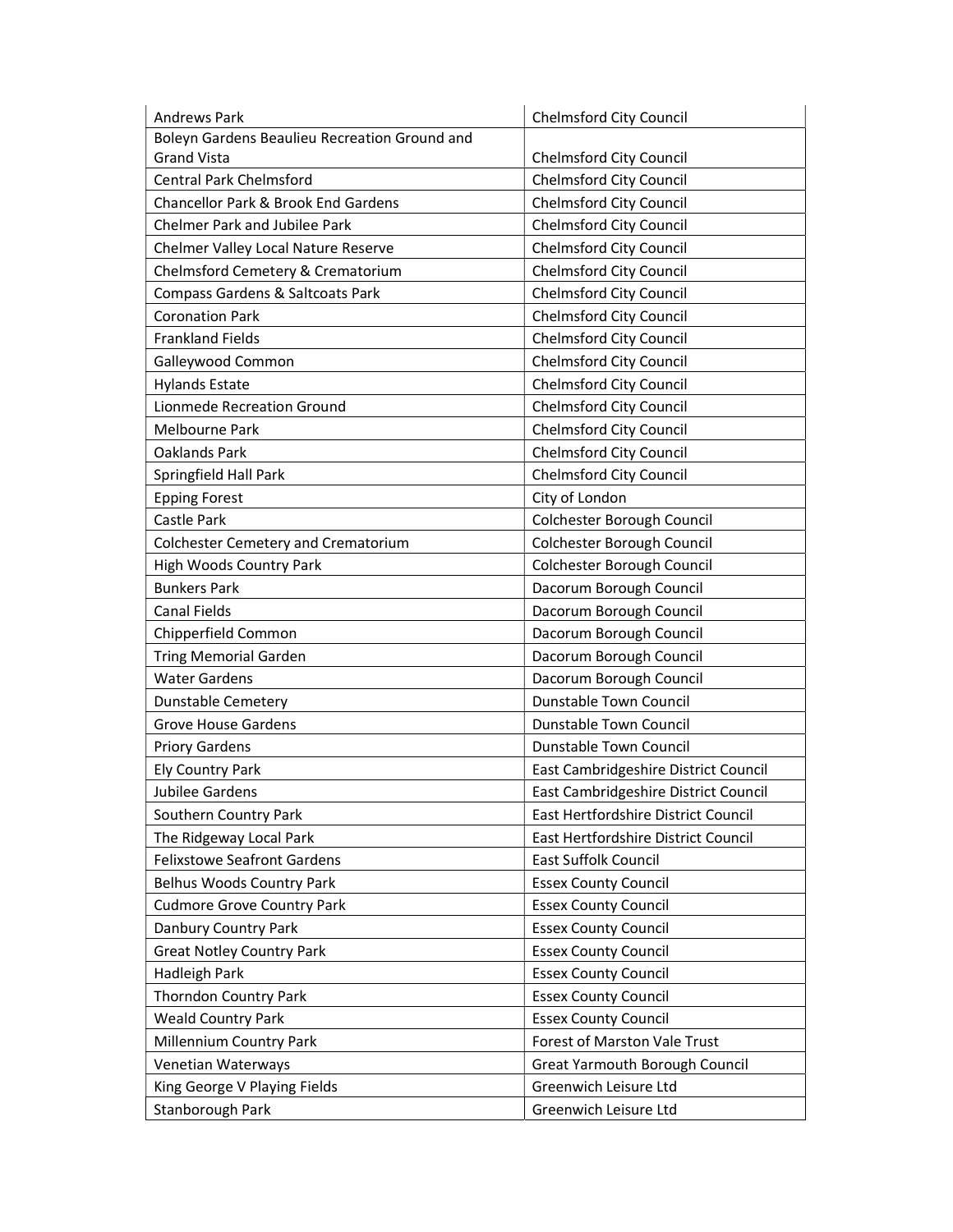| <b>Harlow Museum Gardens</b>                   | <b>Harlow District Council</b>       |
|------------------------------------------------|--------------------------------------|
| <b>Harlow Town Park</b>                        | <b>Harlow District Council</b>       |
| Parndon Wood Nature Reserve                    | <b>Harlow District Council</b>       |
| Harpenden Common                               | Harpenden Town Council               |
| Lydekker Park                                  | Harpenden Town Council               |
| <b>Aberford Park</b>                           | Hertsmere Borough Council            |
| <b>Bushey Rose Garden</b>                      | Hertsmere Borough Council            |
| King George Recreation Ground                  | Hertsmere Borough Council            |
| Mary Forsdyke Garden & Warren Lake             | Hertsmere Borough Council            |
| Oakmere Park                                   | Hertsmere Borough Council            |
| Parkfield                                      | Hertsmere Borough Council            |
| Hinchingbrooke Country Park                    | Huntingdonshire District Council     |
| <b>Paxton Pits Nature Reserve</b>              | Huntingdonshire District Council     |
| Priory Park (St Neots)                         | Huntingdonshire District Council     |
| <b>Bourne Park</b>                             | Ipswich Borough Council              |
| <b>Christchurch Park</b>                       | Ipswich Borough Council              |
| Holywells Park                                 | Ipswich Borough Council              |
| <b>Gunpowder Park</b>                          | Lee Valley Regional Park Authority   |
| River Lee Country Park                         | Lee Valley Regional Park Authority   |
| <b>Rye House Gatehouse</b>                     | Lee Valley Regional Park Authority   |
| <b>Waltham Abbey Gardens</b>                   | Lee Valley Regional Park Authority   |
| Linslade Memorial Playing Fields and Garden of |                                      |
| Remembrance                                    | Leighton-Linslade Town Council       |
| Linslade Recreation Ground                     | Leighton-Linslade Town Council       |
| Pages Park                                     | Leighton-Linslade Town Council       |
| Parson's Close Recreation Ground               | Leighton-Linslade Town Council       |
| Vandyke Road Cemetery                          | Leighton-Linslade Town Council       |
| <b>QEII Playing Field</b>                      | Little Paxton Parish Council         |
| <b>Brantwood Park</b>                          | Luton Borough Council                |
| Leagrave Park                                  | Luton Borough Council                |
| <b>Memorial Park</b>                           | Luton Borough Council                |
| Peoples Park                                   | Luton Borough Council                |
| Stockwood Park                                 | Luton Borough Council                |
| <b>Wardown Park</b>                            | Luton Borough Council                |
| <b>Ferry Meadows</b>                           | Nene Park Trust                      |
| <b>Howard Park and Gardens</b>                 | North Hertfordshire District Council |
| <b>Ivel Springs</b>                            | North Hertfordshire District Council |
| Norton Common                                  | North Hertfordshire District Council |
| Oughtonhead Common                             | North Hertfordshire District Council |
| Priory Gardens Royston                         | North Hertfordshire District Council |
| <b>Holt Country Park</b>                       | North Norfolk District Council       |
| <b>Pretty Corner Woods</b>                     | North Norfolk District Council       |
| Sadler's Wood                                  | North Norfolk District Council       |
| Eaton Park                                     | Norwich City Council                 |
| Mousehold Heath                                | Norwich City Council                 |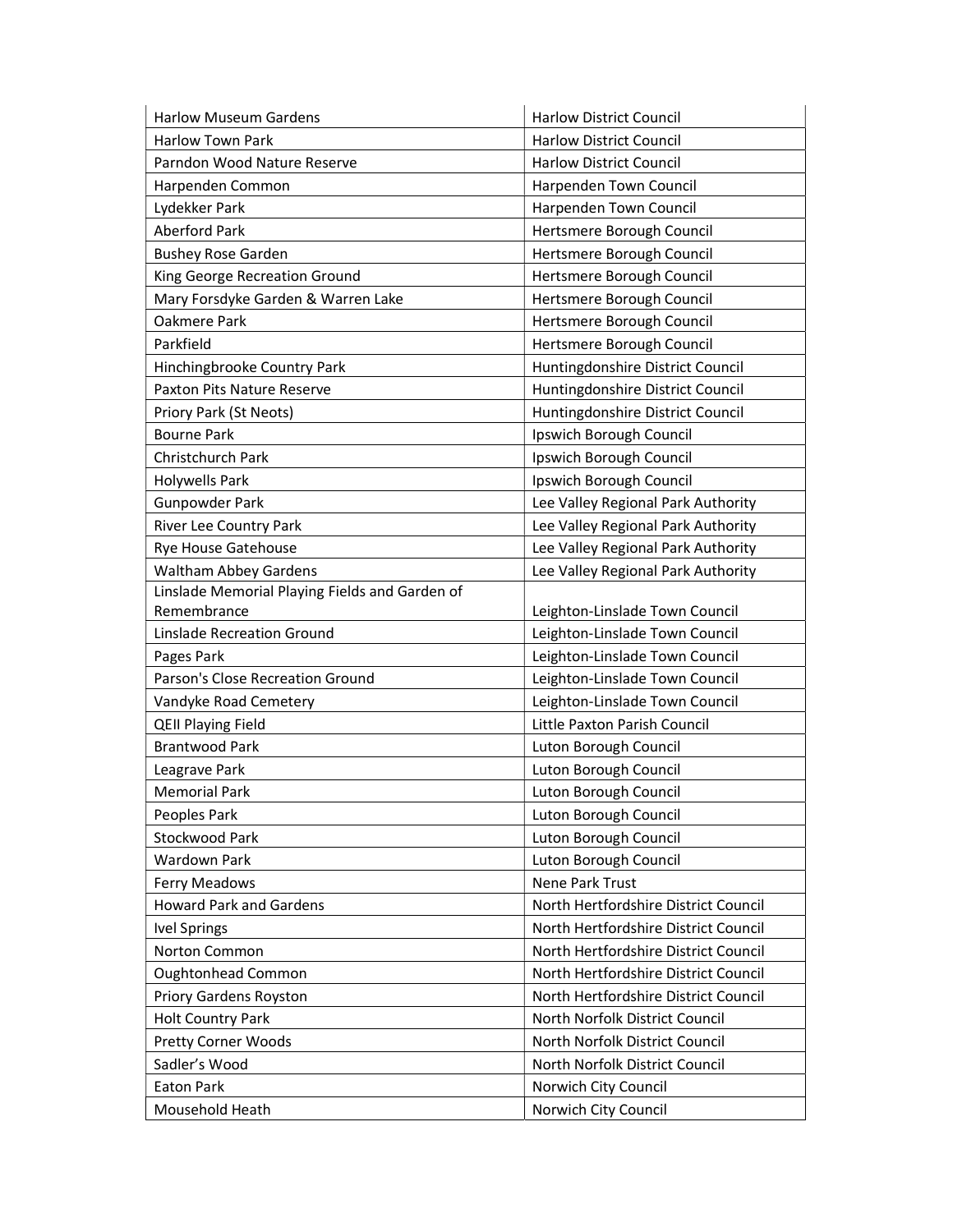| Waterloo Park                                        | Norwich City Council               |
|------------------------------------------------------|------------------------------------|
| Nicholas Everitt Park                                | <b>Oulton Broad Parish Council</b> |
| Peterborough Crematorium                             | Peterborough City Council          |
| <b>Central Park</b>                                  | Peterborough Limited               |
| <b>Itter Park</b>                                    | Peterborough Limited               |
| Manor Farm Park (aka Eye Community Open Space)       | Peterborough Limited               |
| King George V Playing Field                          | Rayleigh Town Council              |
| <b>Belfairs Park and Nature Reserve</b>              | Southend-on-Sea Borough Council    |
| <b>Chalkwell Park</b>                                | Southend-on-Sea Borough Council    |
| Leigh Library Gardens                                | Southend-on-Sea Borough Council    |
| Priory Park Southend                                 | Southend-on-Sea Borough Council    |
| Shoebury Park                                        | Southend-on-Sea Borough Council    |
| Southchurch Hall Gardens                             | Southend-on-Sea Borough Council    |
| Southchurch Park                                     | Southend-on-Sea Borough Council    |
| <b>Clarence Park</b>                                 | St Albans City & District Council  |
| <b>Hatfield Road Cemetery</b>                        | St Albans City & District Council  |
| Sopwell Nunnery Green Space                          | St Albans City & District Council  |
| Verulamium Park                                      | St Albans City & District Council  |
| <b>Fairlands Valley Park</b>                         | Stevenage Borough Council          |
| Hampson Park                                         | Stevenage Borough Council          |
| Shephalbury Park                                     | Stevenage Borough Council          |
| <b>Town Centre Gardens</b>                           | Stevenage Borough Council          |
| <b>Weston Road Cemetery</b>                          | Stevenage Borough Council          |
| Clacton Seafront & Marine Gardens                    | <b>Tendring District Council</b>   |
| <b>Cliff Park</b>                                    | <b>Tendring District Council</b>   |
| Crescent Garden                                      | <b>Tendring District Council</b>   |
| <b>Weeley Crematorium</b>                            | <b>Tendring District Council</b>   |
| <b>Rushmere Country Park</b>                         | The Greensand Trust                |
| Chorleywood House Estate                             | Three Rivers District Council      |
| Leavesden Country Park                               | Three Rivers District Council      |
| Rickmansworth Aquadrome Local Nature Reserve         | Three Rivers District Council      |
| South Oxhey Playing Fields                           | Three Rivers District Council      |
| University of East Anglia                            | University of East Anglia          |
| University of Essex Wivenhoe Park                    | University of Essex                |
| <b>Callowland Recreation Ground</b>                  | Watford Borough Council            |
| Cassiobury Park                                      | Watford Borough Council            |
| Cheslyn House & Gardens                              | Watford Borough Council            |
| <b>Garston Park</b>                                  | Watford Borough Council            |
| <b>Goodwood Recreation Ground</b>                    | Watford Borough Council            |
| Harwoods Recreation Ground                           | Watford Borough Council            |
| King George V Playing Fields                         | Watford Borough Council            |
| Lea Farm Recreation Ground                           | Watford Borough Council            |
| North Watford Cemetery                               | Watford Borough Council            |
| Orchard Park (formerly North Watford Playing Fields) | Watford Borough Council            |
| Oxhey Activity Park                                  | Watford Borough Council            |
|                                                      |                                    |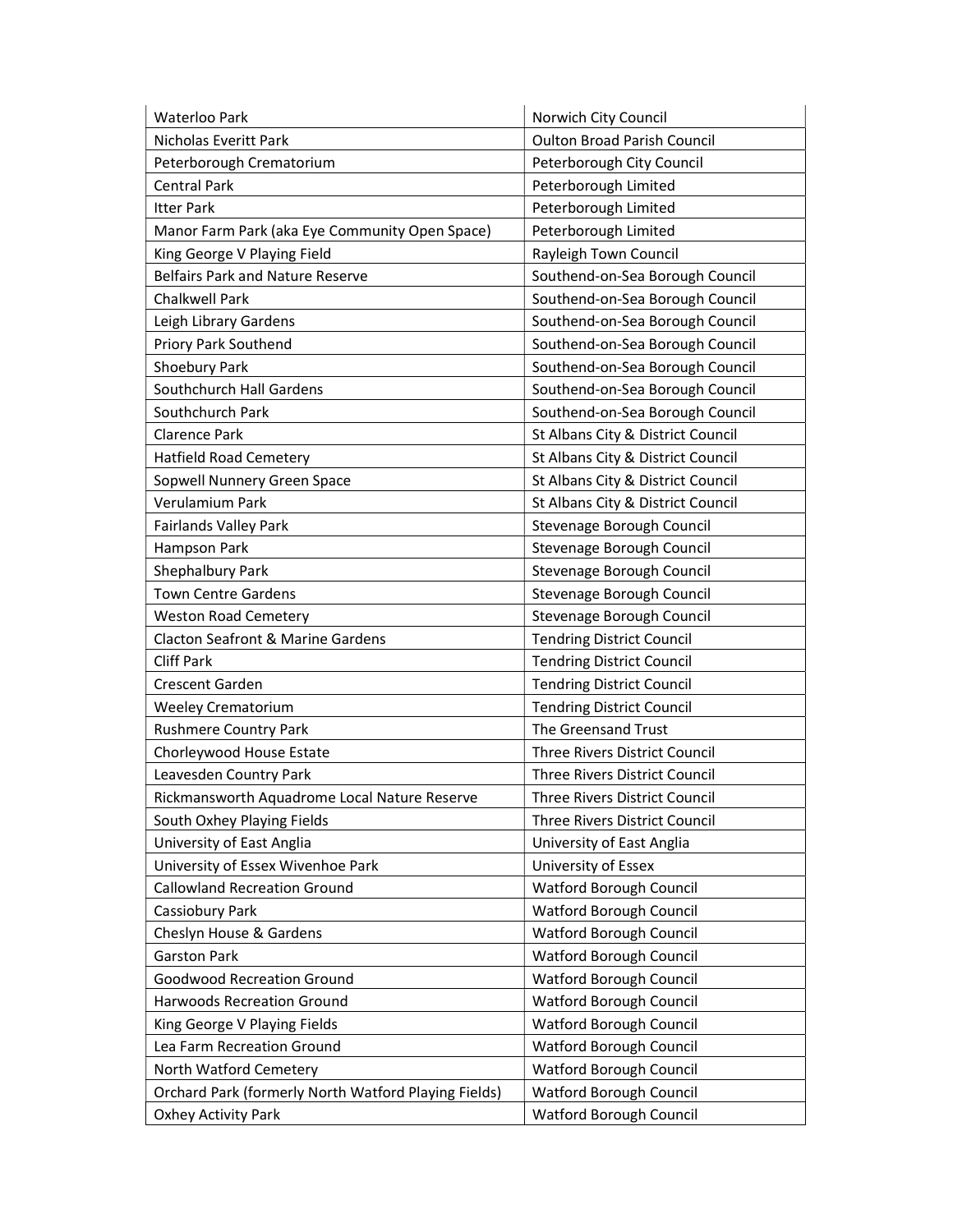| Oxhey Park                                     | Watford Borough Council         |
|------------------------------------------------|---------------------------------|
| <b>Paddock Road Allotments</b>                 | <b>Watford Borough Council</b>  |
| St Marys Churchyard                            | Watford Borough Council         |
| <b>Waterfields Recreation Ground</b>           | Watford Borough Council         |
| Watford Heath and Oxhey Grange                 | Watford Borough Council         |
| <b>Woodside Playing Fields</b>                 | <b>Watford Borough Council</b>  |
| Welwyn Hatfield Lawn Cemetery                  | Welwyn Hatfield Borough Council |
| Aspal Close                                    | West Suffolk Council            |
| <b>Brandon Country Park</b>                    | West Suffolk Council            |
| <b>East Town Park</b>                          | West Suffolk Council            |
| Nowton Park                                    | West Suffolk Council            |
| The Abbey Gardens                              | West Suffolk Council            |
| West Stow Country Park and Anglo Saxon Village | <b>West Suffolk Council</b>     |

| Park Title                                            | <b>Managing Organisation</b>         |
|-------------------------------------------------------|--------------------------------------|
| Admirals Park / Tower Gardens including the adjoining |                                      |
| West Park                                             | <b>Chelmsford City Council</b>       |
| <b>Hylands Estate</b>                                 | <b>Chelmsford City Council</b>       |
| Oaklands Park                                         | <b>Chelmsford City Council</b>       |
| <b>Epping Forest</b>                                  | City of London                       |
| <b>Priory Gardens</b>                                 | Dunstable Town Council               |
| Venetian Waterways                                    | Great Yarmouth Borough Council       |
| <b>Bushey Rose Garden</b>                             | Hertsmere Borough Council            |
| Verulamium Park                                       | St Albans City & District Council    |
| Leavesden Country Park                                | <b>Three Rivers District Council</b> |
| Cassiobury Park                                       | Watford Borough Council              |

| Park Title                                | <b>Managing Organisation</b>                    |
|-------------------------------------------|-------------------------------------------------|
| Barling Magna Millennium Wildlife Reserve | <b>Barling Magna Council</b>                    |
| Jubilee Meadow and Orchard                | Bredfield Jubilee Meadow and Orchard            |
| Old Highway                               | Broxbourne Borough Council                      |
| Top Field and Cozens Grove LNR            | Broxbourne Borough Council                      |
| <b>Catton Park</b>                        | <b>Catton Park Trust Ltd</b>                    |
| <b>Flitton Moor</b>                       | Central Bedfordshire Council                    |
|                                           | <b>Central Bedfordshire Council and Friends</b> |
| Linslade Wood                             | of Linslade Woods Group                         |
|                                           | <b>Central Bedfordshire Council and Friends</b> |
| Tiddenfoot Waterside Park                 | of Tiddenfoot Waterside Park                    |
| <b>Fishers Field Local Nature Reserve</b> | Friends of Fishers Field LNR                    |
| Marconi Ponds                             | <b>Friends of Marconi Ponds</b>                 |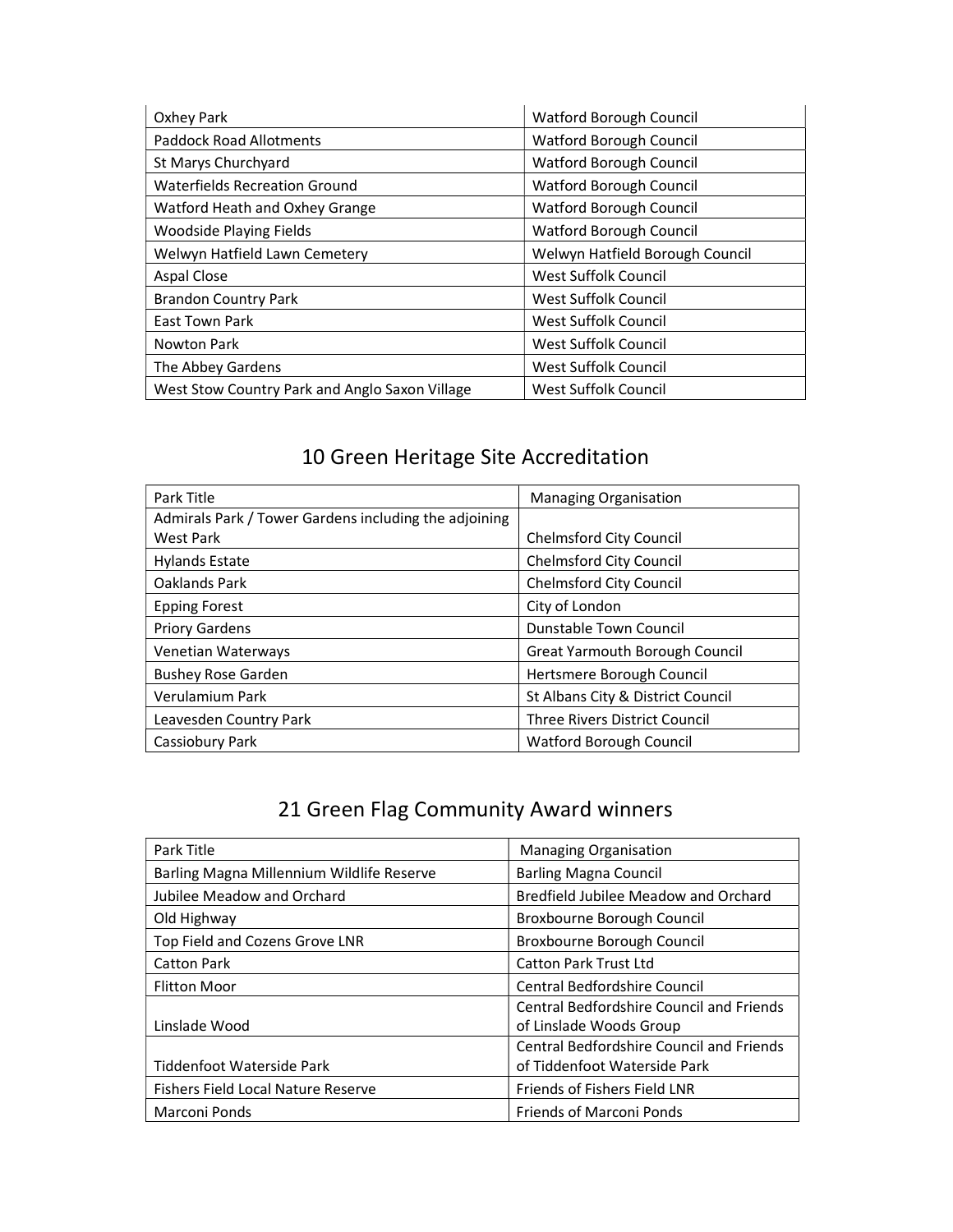| <b>Priory Fields</b>                     | Friends of Priory Fields              |
|------------------------------------------|---------------------------------------|
| <b>Rectory Lane Cemetery</b>             | Friends of St Peter's Berkhamsted     |
| <b>Studham Common</b>                    | Friends of Studham Common             |
| Hill Rise Local Nature Reserve           | <b>Hill Rise Residents Team</b>       |
| King's Arms Community Garden             | King's Arms Community Garden          |
| Jersey Farm Woodland Park                | Sandridge Parish Council              |
| <b>Bellcote Meadow Millennium Green</b>  | <b>Shefford Town Council</b>          |
|                                          | TEASEL on behalf of the Stotfold Mill |
| Stotfold Water Mill Local Nature Reserve | <b>Preservation Trust</b>             |
| Growing Together Shoeburyness            | <b>TrustLinks</b>                     |
| Growing Together Thundersley             | <b>TrustLinks</b>                     |
| <b>Growing Together Westcliff</b>        | <b>TrustLinks</b>                     |

## London

444 Green Flag Award winners

# Park Title Managing Organisation

| Alexandra Palace Park             | Alexandra Palace Charitable Trust                                |
|-----------------------------------|------------------------------------------------------------------|
| Stephens House & Gardens          | <b>Avenue House Estate Trust</b>                                 |
| Lesnes Abbey Wood                 | <b>Bexley Council</b>                                            |
| <b>Brunel University London</b>   | <b>Brunel University London</b>                                  |
| Kingsland Basin and Regent's      |                                                                  |
| <b>Canal Nature Reserve</b>       | <b>Canal &amp; River Trust</b>                                   |
| Jubilee Park                      | Canary Wharf Management Limited                                  |
| <b>Chiswick House and Gardens</b> | <b>Chiswick House and Gardens Trust</b>                          |
| <b>Chiswick Park</b>              | Chiswick Park Enjoy-Work                                         |
| <b>Bunhill Fields</b>             | City of London                                                   |
| City of London Cemetery and       |                                                                  |
| Crematorium                       | City of London                                                   |
| Coulsdon Common                   | City of London                                                   |
| Farthing Downs & New Hill         | City of London                                                   |
| Hampstead Heath                   | City of London                                                   |
| Highgate Wood                     | City of London                                                   |
| Kenley Common                     | City of London                                                   |
| Queen's Park                      | City of London                                                   |
| Riddlesdown                       | City of London                                                   |
| <b>Spring Park</b>                | City of London                                                   |
| <b>West Ham Park</b>              | City of London                                                   |
| West Wickham Common               | City of London                                                   |
| <b>Churchill Gardens Estate</b>   | City of Westminster                                              |
| Lillington and Longmoore          |                                                                  |
| <b>Gardens Estate</b>             | City of Westminster                                              |
| Lisson Green Estate               | City of Westminster                                              |
| <b>Berkeley Square Gardens</b>    | Continental Landscapes Ltd working with Westminster City Council |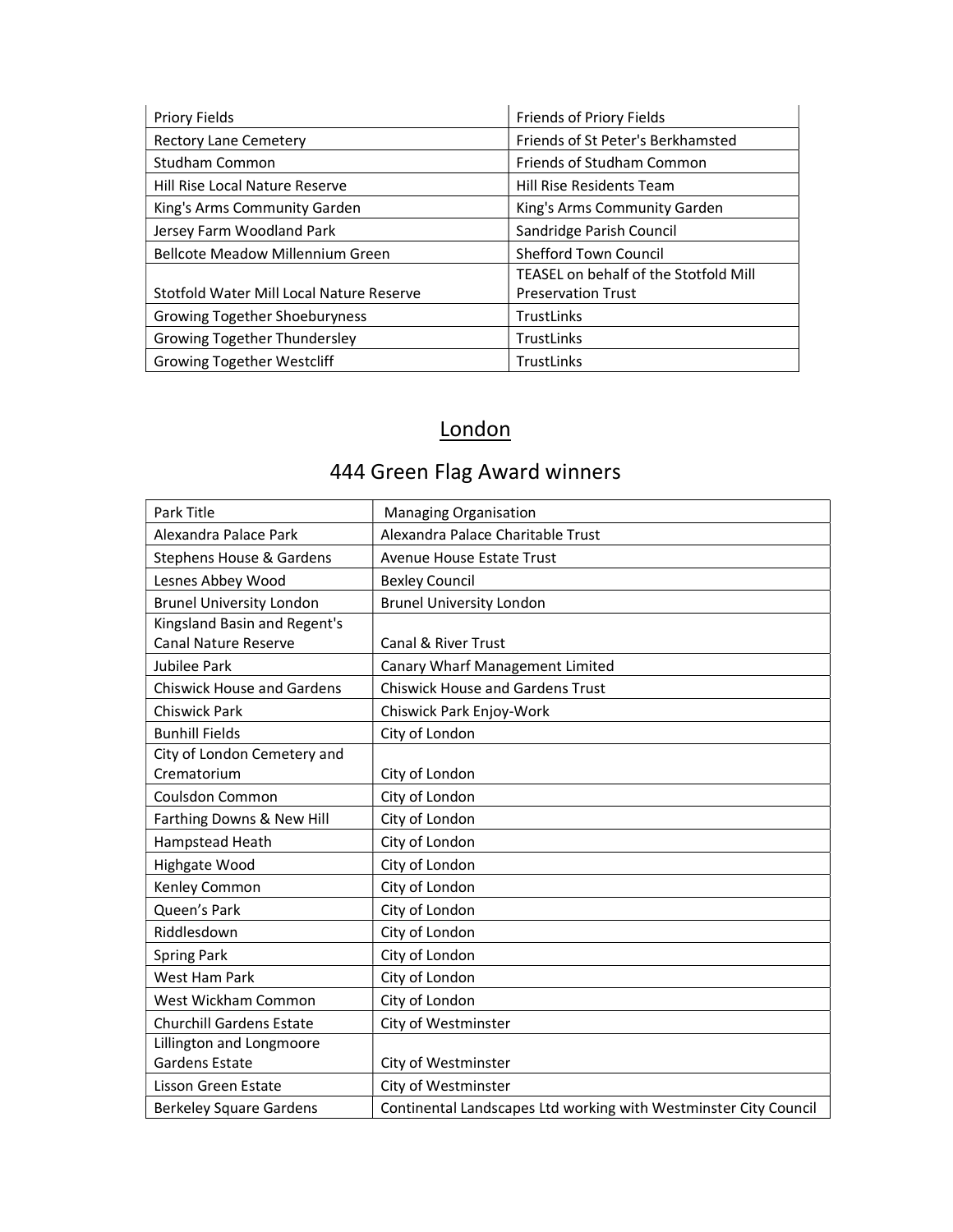| <b>Broadley Street Gardens</b> | Continental Landscapes Ltd working with Westminster City Council              |
|--------------------------------|-------------------------------------------------------------------------------|
| <b>Christchurch Gardens</b>    | Continental Landscapes Ltd working with Westminster City Council              |
| <b>East Finchley Cemetery</b>  | Continental Landscapes Ltd working with Westminster City Council              |
| <b>Ebury Square Gardens</b>    | Continental Landscapes Ltd working with Westminster City Council              |
| Hanwell Cemetery               | Continental Landscapes Ltd working with Westminster City Council              |
| Leicester Square Gardens       | Continental Landscapes Ltd working with Westminster City Council              |
| Marble Arch                    | Continental Landscapes Ltd working with Westminster City Council              |
| Mill Bank Gardens              | Continental Landscapes Ltd working with Westminster City Council              |
| Mill Hill Cemetery             | Continental Landscapes Ltd working with Westminster City Council              |
| <b>Mount Street Gardens</b>    | Continental Landscapes Ltd working with Westminster City Council              |
| Norfolk Square Garden          | Continental Landscapes Ltd working with Westminster City Council              |
| Paddington Street Gardens      | Continental Landscapes Ltd working with Westminster City Council              |
| Porchester Square Gardens      | Continental Landscapes Ltd working with Westminster City Council              |
| Queens Park Gardens            | Continental Landscapes Ltd working with Westminster City Council              |
| <b>Rembrandt Gardens</b>       | Continental Landscapes Ltd working with Westminster City Council              |
| Soho Square                    | Continental Landscapes Ltd working with Westminster City Council              |
| St Annes Churchyard            | Continental Landscapes Ltd working with Westminster City Council              |
| St George's Square             | Continental Landscapes Ltd working with Westminster City Council              |
| St John's Wood Church Grounds  | Continental Landscapes Ltd working with Westminster City Council              |
| St Johns Gardens               | Continental Landscapes Ltd working with Westminster City Council              |
| St Mary's Church Ground        |                                                                               |
| Gardens                        | Continental Landscapes Ltd working with Westminster City Council              |
| <b>Talbot Square Gardens</b>   | Continental Landscapes Ltd working with Westminster City Council              |
| Victoria Embankment Gardens    | Continental Landscapes Ltd working with Westminster City Council              |
| <b>Violet Hill Gardens</b>     | Continental Landscapes Ltd working with Westminster City Council              |
| Westbourne Green Open Space    | Continental Landscapes Ltd working with Westminster City Council              |
| <b>Whitehall Gardens</b>       | Continental Landscapes Ltd working with Westminster City Council              |
| Eltham Crematorium             | Eltham Crematorium Joint Committee                                            |
| Battersea Park                 | Enable Leisure and Culture (Wandsworth Borough Council)                       |
| King Georges Park              | Enable Leisure and Culture (Wandsworth Borough Council)                       |
| <b>Tooting Common</b>          | Enable Leisure and Culture (Wandsworth Borough Council)                       |
| Wandsworth Common              | Enable Leisure and Culture (Wandsworth Borough Council)                       |
| Wandsworth Park                | Enable Leisure and Culture (Wandsworth Borough Council)                       |
| Paddington Recreation Ground   | Everyone Active                                                               |
| Jubilee Gardens                | Gavin Jones Aspire                                                            |
|                                | Glendale Grounds Management in partnership with London                        |
| <b>Bellingham Green</b>        | Borough of Lewisham                                                           |
|                                | Glendale Grounds Management in partnership with London                        |
| <b>Brookmill Park</b>          | Borough of Lewisham                                                           |
| <b>Chinbrook Meadows</b>       | Glendale Grounds Management in partnership with London<br>Borough of Lewisham |
|                                | Glendale Grounds Management in partnership with London                        |
| <b>Cornmill Gardens</b>        | Borough of Lewisham                                                           |
|                                | Glendale Grounds Management in partnership with London                        |
| Deptford Park                  | Borough of Lewisham                                                           |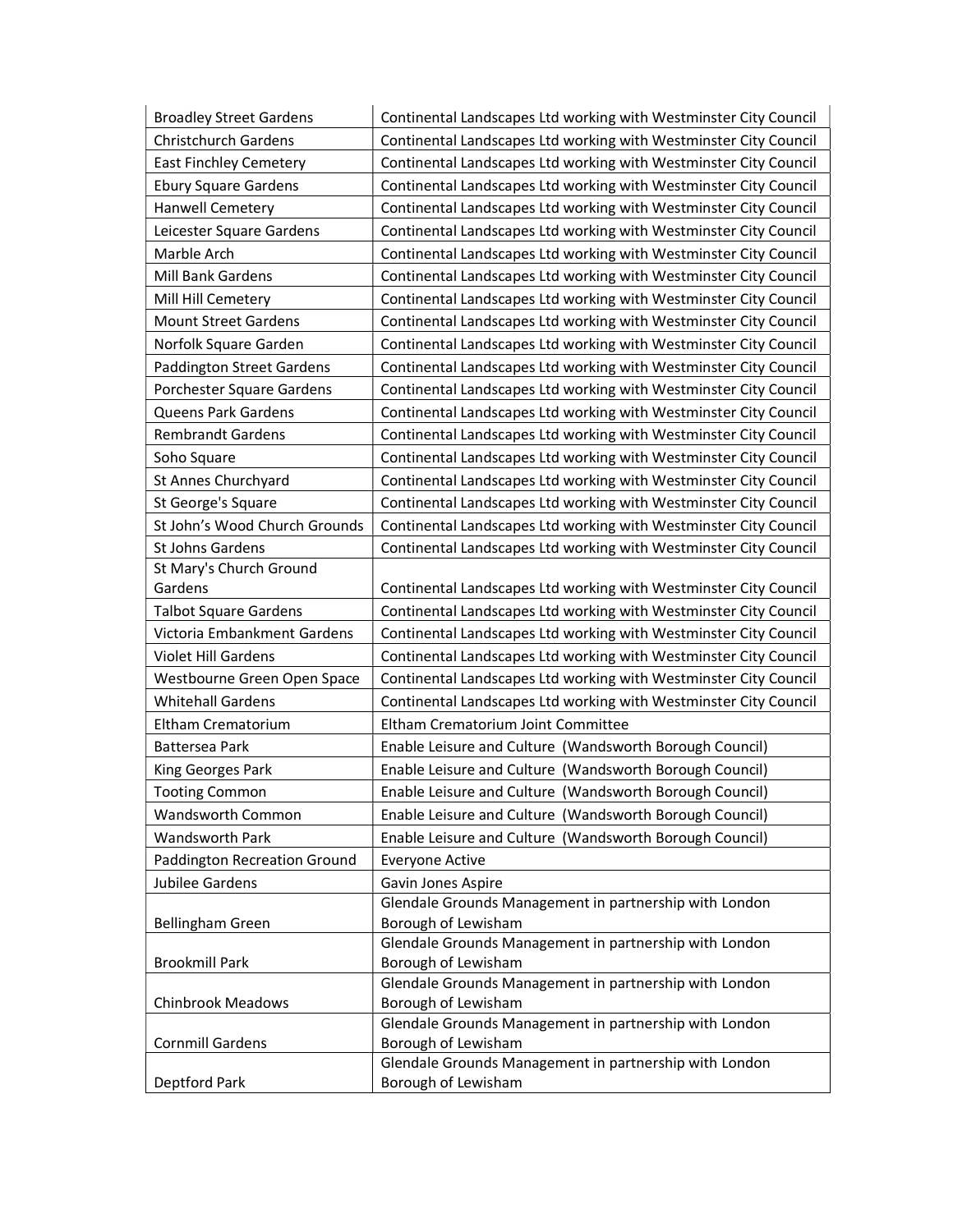| <b>Hilly Fields</b>                   | Glendale Grounds Management in partnership with London<br>Borough of Lewisham                                            |
|---------------------------------------|--------------------------------------------------------------------------------------------------------------------------|
| Ladywell Fields                       | Glendale Grounds Management in partnership with London<br>Borough of Lewisham                                            |
| <b>Manor House Gardens</b>            | Glendale Grounds Management in partnership with London<br>Borough of Lewisham                                            |
| <b>Manor Park</b>                     | Glendale Grounds Management in partnership with London<br>Borough of Lewisham                                            |
| Mayow Park                            | Glendale Grounds Management in partnership with London<br>Borough of Lewisham                                            |
| Mountsfield Park                      | Glendale Grounds Management in partnership with London<br>Borough of Lewisham                                            |
| Northbrook Park                       | Glendale Grounds Management in partnership with London<br>Borough of Lewisham                                            |
| Sydenham Wells Park                   | Glendale Grounds Management in partnership with London<br>Borough of Lewisham                                            |
| Telegraph Hill Park                   | Glendale Grounds Management in partnership with London<br>Borough of Lewisham                                            |
| Blackheath                            | Glendale Grounds Management working in partnership with<br>London Borough of Lewisham and the Royal Borough of Greenwich |
| <b>Thames Barrier Park</b>            | <b>Greater London Authority</b>                                                                                          |
| <b>Gunnersbury Park</b>               | Gunnersbury CIC                                                                                                          |
| Hale Village                          | Hale Village Management                                                                                                  |
| <b>Bishops Park and Fulham Palace</b> |                                                                                                                          |
| Grounds                               | Hammersmith & Fulham Council working with Idverde                                                                        |
| <b>Brook Green</b>                    | Hammersmith & Fulham Council working with Idverde                                                                        |
| Cathnor Park                          | Hammersmith & Fulham Council working with Idverde                                                                        |
| Frank Banfield Park                   | Hammersmith & Fulham Council working with Idverde                                                                        |
| <b>Furnival Gardens</b>               | Hammersmith & Fulham Council working with Idverde                                                                        |
| Hammersmith Park                      | Hammersmith & Fulham Council working with Idverde                                                                        |
| Hurlingham Park                       | Hammersmith & Fulham Council working with Idverde                                                                        |
| Marcus Garvey Park                    | Hammersmith & Fulham Council working with Idverde                                                                        |
| <b>Margravine Cemetery</b>            | Hammersmith & Fulham Council working with Idverde                                                                        |
| Norland North                         | Hammersmith & Fulham Council working with Idverde                                                                        |
| Normand Park                          | Hammersmith & Fulham Council working with Idverde                                                                        |
| Parsons Green                         | Hammersmith & Fulham Council working with Idverde                                                                        |
| Ravenscourt Park                      | Hammersmith & Fulham Council working with Idverde                                                                        |
| South Park                            | Hammersmith & Fulham Council working with Idverde                                                                        |
| St Peters Square                      | Hammersmith & Fulham Council working with Idverde                                                                        |
| St. Mary's Churchyard and St.         |                                                                                                                          |
| Paul's Gardens                        | Hammersmith & Fulham Council working with Idverde                                                                        |
| <b>Wendell Park</b>                   | Hammersmith & Fulham Council working with Idverde                                                                        |
| <b>William Parnell Park</b>           | Hammersmith & Fulham Council working with Idverde                                                                        |
| Wormholt Park                         | Hammersmith & Fulham Council working with Idverde                                                                        |
| Horniman Museum Gardens               | Horniman Public Museum and Public Park Trust                                                                             |
| <b>Biggin Hill Recreation Ground</b>  | idverde                                                                                                                  |
| Chislehurst and St. Pauls Cray        |                                                                                                                          |
| Commons                               | idverde                                                                                                                  |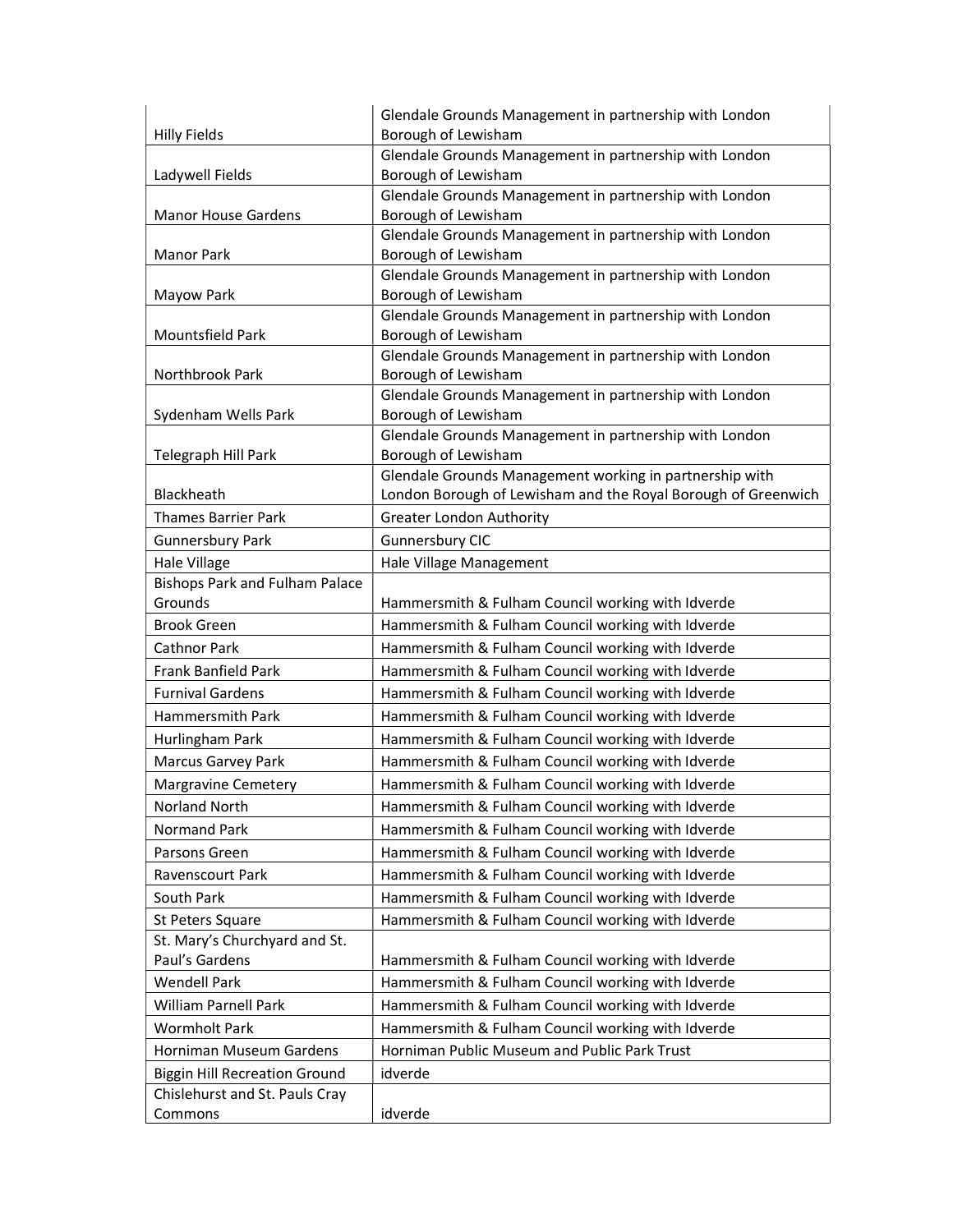| <b>Chislehurst Recreation Ground</b>          | idverde                                              |
|-----------------------------------------------|------------------------------------------------------|
| Hayes Common                                  | idverde                                              |
| Keston Common                                 | idverde                                              |
| Queens Gardens                                | idverde                                              |
| South Hill Wood                               | idverde                                              |
| <b>Bow Creek Ecology Park</b>                 | Lee Valley Regional Park Authority                   |
| <b>Myddelton House Gardens</b>                | Lee Valley Regional Park Authority                   |
| <b>Tottenham Marshes</b>                      | Lee Valley Regional Park Authority                   |
| <b>Walthamstow Marsh</b>                      | Lee Valley Regional Park Authority                   |
| <b>Waterworks Nature Reserve</b>              | Lee Valley Regional Park Authority                   |
| Beckenham Place Park                          | Lewisham Council                                     |
| <b>Barking Park</b>                           | London Borough of Barking and Dagenham               |
| <b>Beam Parklands</b>                         | London Borough of Barking and Dagenham               |
| <b>Eastbrookend Country Park</b>              | London Borough of Barking and Dagenham               |
| <b>Greatfields Park</b>                       | London Borough of Barking and Dagenham               |
| Mayesbrook Park                               | London Borough of Barking and Dagenham               |
| St. Chad's Park                               | London Borough of Barking and Dagenham               |
| Alexandra Road Park                           | London Borough of Camden                             |
| <b>Acton Green Common</b>                     | London Borough of Ealing                             |
| <b>Acton Park</b>                             | London Borough of Ealing                             |
| <b>Blondin Park</b>                           | London Borough of Ealing                             |
| <b>Bollo Brook Park</b>                       | London Borough of Ealing                             |
| <b>Bramley Road Open Space</b>                | London Borough of Ealing                             |
| Brent Lodge Park &                            |                                                      |
| Churchfields                                  | London Borough of Ealing                             |
| <b>Heathfield Gardens</b>                     | London Borough of Ealing                             |
| <b>Islip Manor Park</b>                       | London Borough of Ealing                             |
| King George's Playing Field                   |                                                      |
| (Poor's Piece)<br>Lammas Park                 | London Borough of Ealing                             |
|                                               | London Borough of Ealing                             |
| Montpelier Park                               | London Borough of Ealing<br>London Borough of Ealing |
| North Acton Playing Fields<br>Northala Fields | London Borough of Ealing                             |
| Pitshanger Park                               |                                                      |
|                                               | London Borough of Ealing                             |
| Ravenor Park<br>Southall Manor House Grounds  | London Borough of Ealing                             |
| <b>Southall Park</b>                          | London Borough of Ealing                             |
|                                               | London Borough of Ealing                             |
| Southfield Recreation Ground                  | London Borough of Ealing                             |
| Spikesbridge Park                             | London Borough of Ealing                             |
| Three Bridges Park                            | London Borough of Ealing                             |
| <b>Walpole Park</b>                           | London Borough of Ealing                             |
| <b>Forty Hall</b>                             | London Borough of Enfield                            |
| Albion Square                                 | London Borough of Hackney                            |
| Aske Gardens                                  | London Borough of Hackney                            |
| Broadway Market Green                         | London Borough of Hackney                            |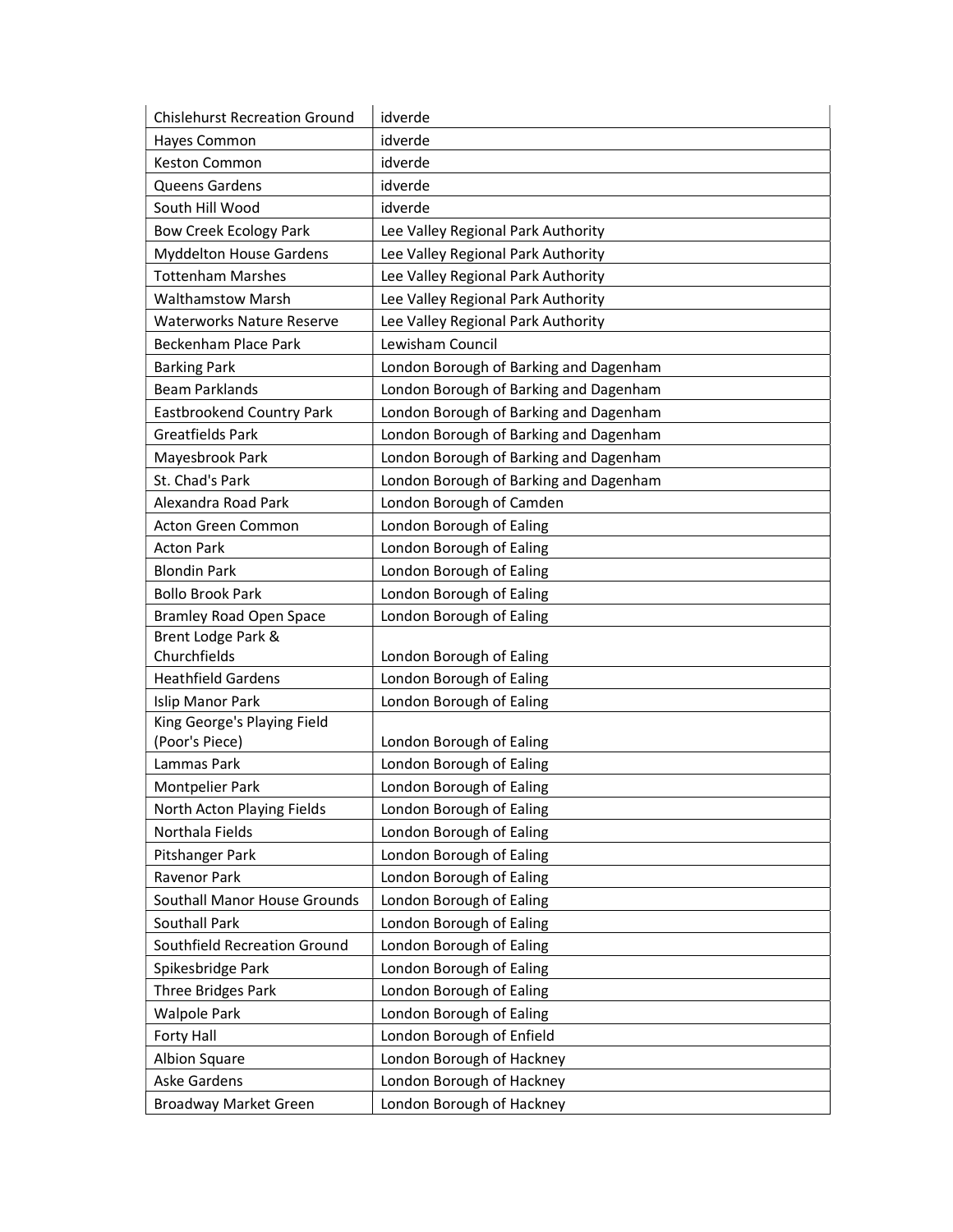| <b>Butterfield Green</b>             | London Borough of Hackney  |
|--------------------------------------|----------------------------|
| <b>Cassland Road Gardens</b>         | London Borough of Hackney  |
| Clapton Pond                         | London Borough of Hackney  |
| Clapton Square                       | London Borough of Hackney  |
| <b>Clissold Park</b>                 | London Borough of Hackney  |
| De Beauvoir Square                   | London Borough of Hackney  |
| <b>Hackney Downs</b>                 | London Borough of Hackney  |
| <b>Hackney Marshes</b>               | London Borough of Hackney  |
| Haggerston Park                      | London Borough of Hackney  |
| <b>Hoxton Square</b>                 | London Borough of Hackney  |
| <b>Kynaston Gardens</b>              | London Borough of Hackney  |
| London Fields                        | London Borough of Hackney  |
| <b>Mabley Green</b>                  | London Borough of Hackney  |
| <b>Mark Street Gardens</b>           | London Borough of Hackney  |
| <b>Millfields Park</b>               | London Borough of Hackney  |
| <b>Rowley Gardens</b>                | London Borough of Hackney  |
| <b>Shore Gardens</b>                 | London Borough of Hackney  |
| Shoreditch Park                      | London Borough of Hackney  |
| Springfield Park                     | London Borough of Hackney  |
| St John at Hackney Churchyard        |                            |
| Gardens                              | London Borough of Hackney  |
| St Thomas's Square Gardens           | London Borough of Hackney  |
| <b>Stonebridge Gardens</b>           | London Borough of Hackney  |
| Well Street Common                   | London Borough of Hackney  |
| West Hackney Recreation              |                            |
| Ground                               | London Borough of Hackney  |
| <b>Woodberry Downs Park</b>          | London Borough of Hackney  |
| <b>Albert Road Recreation Ground</b> | London Borough of Haringey |
| <b>Belmont Recreation Ground</b>     | London Borough of Haringey |
| <b>Bruce Castle Park</b>             | London Borough of Haringey |
| Chapmans Green                       | London Borough of Haringey |
| <b>Chestnuts Park</b>                | London Borough of Haringey |
| Coldfall Wood Local Nature           |                            |
| Reserve                              | London Borough of Haringey |
| Down Lane Park                       | London Borough of Haringey |
| Downhills Park                       | London Borough of Haringey |
| <b>Ducketts Common</b>               | London Borough of Haringey |
| <b>Fairland Park</b>                 | London Borough of Haringey |
| <b>Finsbury Park</b>                 | London Borough of Haringey |
| Lordship Recreation Ground           | London Borough of Haringey |
| Markfield Park                       | London Borough of Haringey |
| Paignton Park                        | London Borough of Haringey |
| Parkland Walk Local Nature           |                            |
| Reserve                              | London Borough of Haringey |
| Priory Park                          | London Borough of Haringey |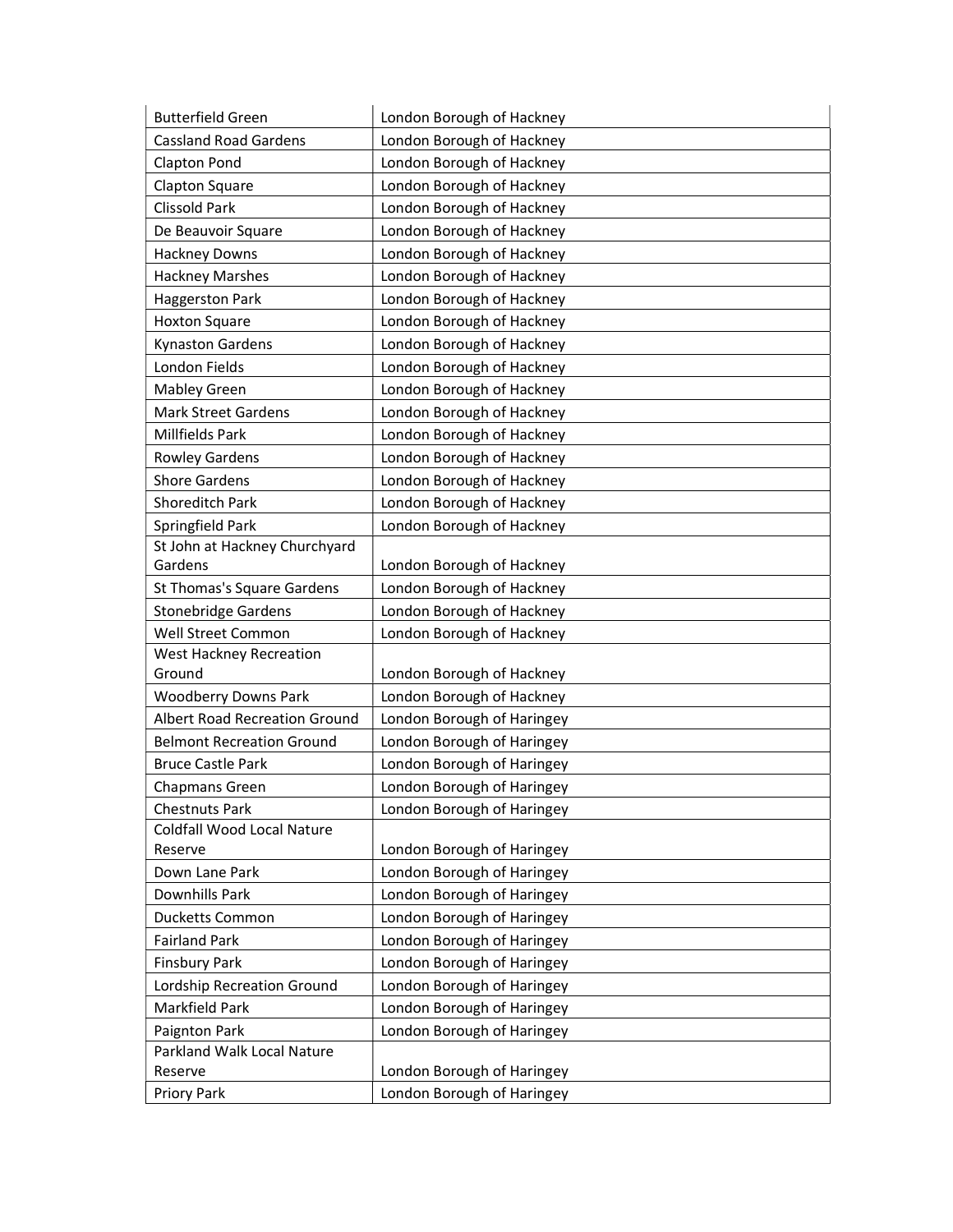| Queen's Wood Local Nature          |                              |
|------------------------------------|------------------------------|
| Reserve                            | London Borough of Haringey   |
| Railway Fields Local Nature        |                              |
| Reserve                            | London Borough of Haringey   |
| <b>Russell Park</b>                | London Borough of Haringey   |
| <b>Stationers Park</b>             | London Borough of Haringey   |
| Tottenham Green N17                | London Borough of Haringey   |
| <b>Woodside Park N22</b>           | London Borough of Haringey   |
| <b>Canons Park</b>                 | London Borough of Harrow     |
| <b>Harrow Recreation Ground</b>    | London Borough of Harrow     |
| Kenton Recreation Ground           | London Borough of Harrow     |
| <b>Pinner Memorial Park</b>        | London Borough of Harrow     |
| <b>Roxeth Recreation Ground</b>    | London Borough of Harrow     |
| <b>Bedfords Park</b>               | London Borough of Havering   |
| Central Park (Havering)            | London Borough of Havering   |
| <b>Cottons Park</b>                | London Borough of Havering   |
| Harold Wood Park                   | London Borough of Havering   |
| Harrow Lodge Park                  | London Borough of Havering   |
| Haynes Park                        | London Borough of Havering   |
| Hornchurch Country Park            | London Borough of Havering   |
| <b>Hylands Park</b>                | London Borough of Havering   |
| Langtons Gardens                   | London Borough of Havering   |
| Lawns Park                         | London Borough of Havering   |
| Lodge Farm Park                    | London Borough of Havering   |
| Raphael Park                       | London Borough of Havering   |
| <b>Rise Park</b>                   | London Borough of Havering   |
| Spring Farm Park                   | London Borough of Havering   |
| St. Andrew's Park                  | London Borough of Havering   |
| <b>Upminster Park</b>              | London Borough of Havering   |
| <b>Barra Hall Park</b>             | London Borough of Hillingdon |
| <b>Bessingby Park Complex</b>      | London Borough of Hillingdon |
| Breakspear Crematorium             | London Borough of Hillingdon |
| Cherry Lane Cemetery               | London Borough of Hillingdon |
| <b>Churchfield Gardens</b>         | London Borough of Hillingdon |
| Colham Green                       | London Borough of Hillingdon |
| Coney Green                        | London Borough of Hillingdon |
| <b>Connaught Recreation Ground</b> | London Borough of Hillingdon |
| <b>Cowley Recreation Ground</b>    | London Borough of Hillingdon |
| Cranford Countryside Park          | London Borough of Hillingdon |
| Deane Park                         | London Borough of Hillingdon |
| Dowding Park                       | London Borough of Hillingdon |
| <b>Eastcote House Gardens</b>      | London Borough of Hillingdon |
| Eastcote War Memorial              | London Borough of Hillingdon |
| <b>Elephant Park</b>               | London Borough of Hillingdon |
|                                    | London Borough of Hillingdon |
| Fassnidge Park                     |                              |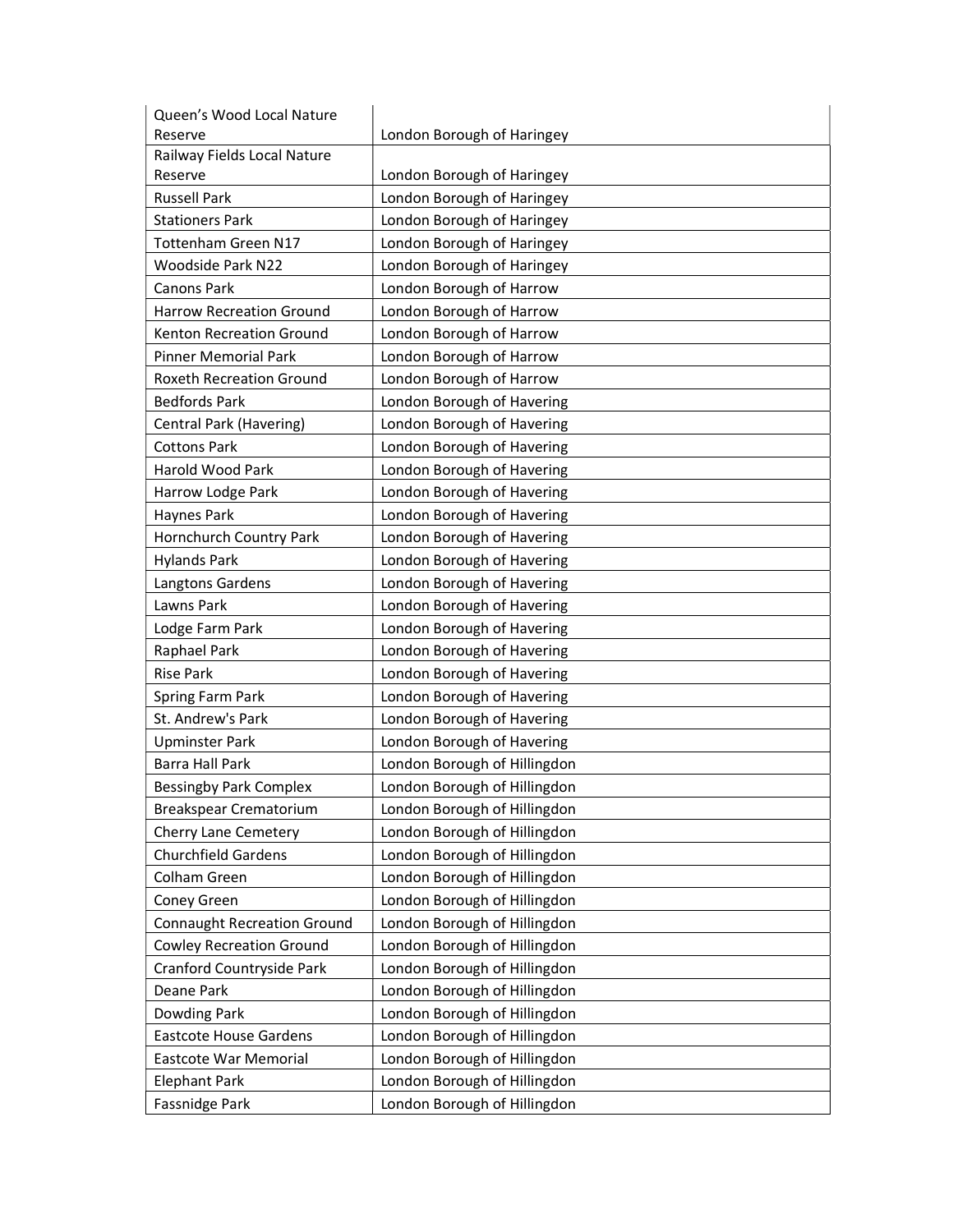| <b>Field End Recreation Ground</b>    | London Borough of Hillingdon |
|---------------------------------------|------------------------------|
| Harefield Village Green               | London Borough of Hillingdon |
| <b>Harmondsworth Recreation</b>       |                              |
| Ground                                | London Borough of Hillingdon |
| Hayes End Community Park              | London Borough of Hillingdon |
| Highgrove Woods                       | London Borough of Hillingdon |
| Hill Lane Park                        | London Borough of Hillingdon |
| Hillingdon Court Park                 | London Borough of Hillingdon |
| <b>Hitherbroom Park</b>               | London Borough of Hillingdon |
| <b>Hoggs Back</b>                     | London Borough of Hillingdon |
| Knight's Gardens                      | London Borough of Hillingdon |
| Lake Farm Country Park                | London Borough of Hillingdon |
| Little Britain Lake                   | London Borough of Hillingdon |
| Little Harlington Playing Fields      | London Borough of Hillingdon |
| Long Meadow                           | London Borough of Hillingdon |
| <b>Manor Farm</b>                     | London Borough of Hillingdon |
| Minet Country Park                    | London Borough of Hillingdon |
| Norman Leddy Memorial                 |                              |
| Gardens                               | London Borough of Hillingdon |
| Northwood Cemetery                    | London Borough of Hillingdon |
| Northwood Recreation Ground           | London Borough of Hillingdon |
| Park Road Green                       | London Borough of Hillingdon |
| Philpots Farm                         | London Borough of Hillingdon |
| <b>Pinkwell Park</b>                  | London Borough of Hillingdon |
| Pinn Meadow                           | London Borough of Hillingdon |
| Pole Hill Open Space                  | London Borough of Hillingdon |
| Polish War Memorial and               |                              |
| Gardens                               | London Borough of Hillingdon |
| Ruislip Lido                          | London Borough of Hillingdon |
| Ruislip Woods National Nature         |                              |
| Reserve                               | London Borough of Hillingdon |
| <b>Rural Activities Garden Centre</b> | London Borough of Hillingdon |
| <b>Shenley Park</b>                   | London Borough of Hillingdon |
| <b>Sipson Meadows</b>                 | London Borough of Hillingdon |
| <b>Sipson Recreation Ground</b>       | London Borough of Hillingdon |
| Southlands                            | London Borough of Hillingdon |
| <b>Stafford Road Open Space</b>       | London Borough of Hillingdon |
| <b>Stockley Park</b>                  | London Borough of Hillingdon |
| Stonefield Park (Hillingdon)          | London Borough of Hillingdon |
| Swakeleys Park                        | London Borough of Hillingdon |
| The Closes                            | London Borough of Hillingdon |
| The Fairway Open Space                | London Borough of Hillingdon |
| The Gravel Pits                       | London Borough of Hillingdon |
| Uxbridge Common                       | London Borough of Hillingdon |
| <b>Warren Park</b>                    | London Borough of Hillingdon |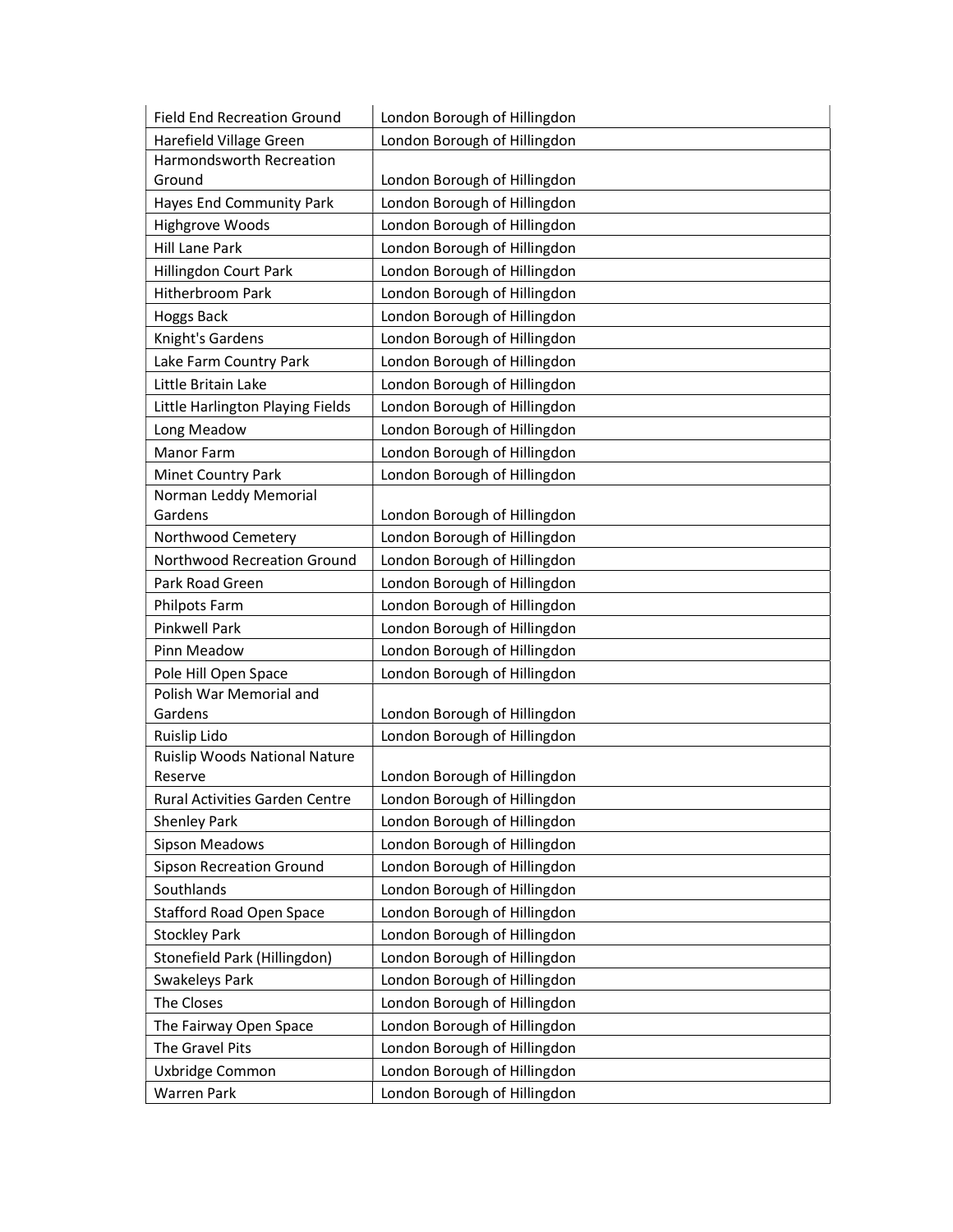| <b>Warrender Park</b>              | London Borough of Hillingdon |
|------------------------------------|------------------------------|
| <b>West Drayton Cemetery</b>       | London Borough of Hillingdon |
| Willow Tree Open Space             | London Borough of Hillingdon |
| Yeadow Valley Meadow               | London Borough of Hillingdon |
| <b>Yiewsley Recreation Ground</b>  | London Borough of Hillingdon |
| All Saints Churchyard              | London Borough of Hounslow   |
| <b>Beaversfield Park</b>           | London Borough of Hounslow   |
| <b>Bedfont Lakes Country Park</b>  | London Borough of Hounslow   |
| <b>Bridge House Pond</b>           | London Borough of Hounslow   |
| Chiswick Back Common               | London Borough of Hounslow   |
| <b>Chiswick Old Cemetery</b>       | London Borough of Hounslow   |
| <b>Church Road Allotments</b>      | London Borough of Hounslow   |
| <b>Dukes Meadows</b>               | London Borough of Hounslow   |
| Feltham Green                      | London Borough of Hounslow   |
| <b>Heston Park</b>                 | London Borough of Hounslow   |
| Hounslow Heath                     | London Borough of Hounslow   |
| <b>Inwood Park</b>                 | London Borough of Hounslow   |
| Jersey Gardens                     | London Borough of Hounslow   |
| Lampton Park                       | London Borough of Hounslow   |
| <b>Redlees Park</b>                | London Borough of Hounslow   |
| St Dunstan's Park                  | London Borough of Hounslow   |
| St John's Gardens                  | London Borough of Hounslow   |
| <b>Staveley Road Allotments</b>    | London Borough of Hounslow   |
| <b>Thornbury Park</b>              | London Borough of Hounslow   |
| <b>Turnham Green</b>               | London Borough of Hounslow   |
| Arundel Square                     | London Borough of Islington  |
| Caledonian Park                    | London Borough of Islington  |
| Fortune Street Park                | London Borough of Islington  |
| Gillespie Park                     | London Borough of Islington  |
| <b>Highbury Fields</b>             | London Borough of Islington  |
| Landseer Gardens                   | London Borough of Islington  |
| <b>Rosemary Gardens</b>            | London Borough of Islington  |
| <b>Whittington Park</b>            | London Borough of Islington  |
| Wray Crescent Open Space           | London Borough of Islington  |
| Archbishop's Park                  | London Borough of Lambeth    |
| <b>Brockwell Park</b>              | London Borough of Lambeth    |
| Clapham Common                     | London Borough of Lambeth    |
| <b>Eardley Road Sidings Nature</b> |                              |
| Reserve                            | London Borough of Lambeth    |
| Hillside Gardens Park              | London Borough of Lambeth    |
| <b>Holmewood Gardens</b>           | London Borough of Lambeth    |
| Kennington Park                    | London Borough of Lambeth    |
| Milkwood Community Park            | London Borough of Lambeth    |
| Myatt's Fields Park                | London Borough of Lambeth    |
| Old Paradise Gardens               | London Borough of Lambeth    |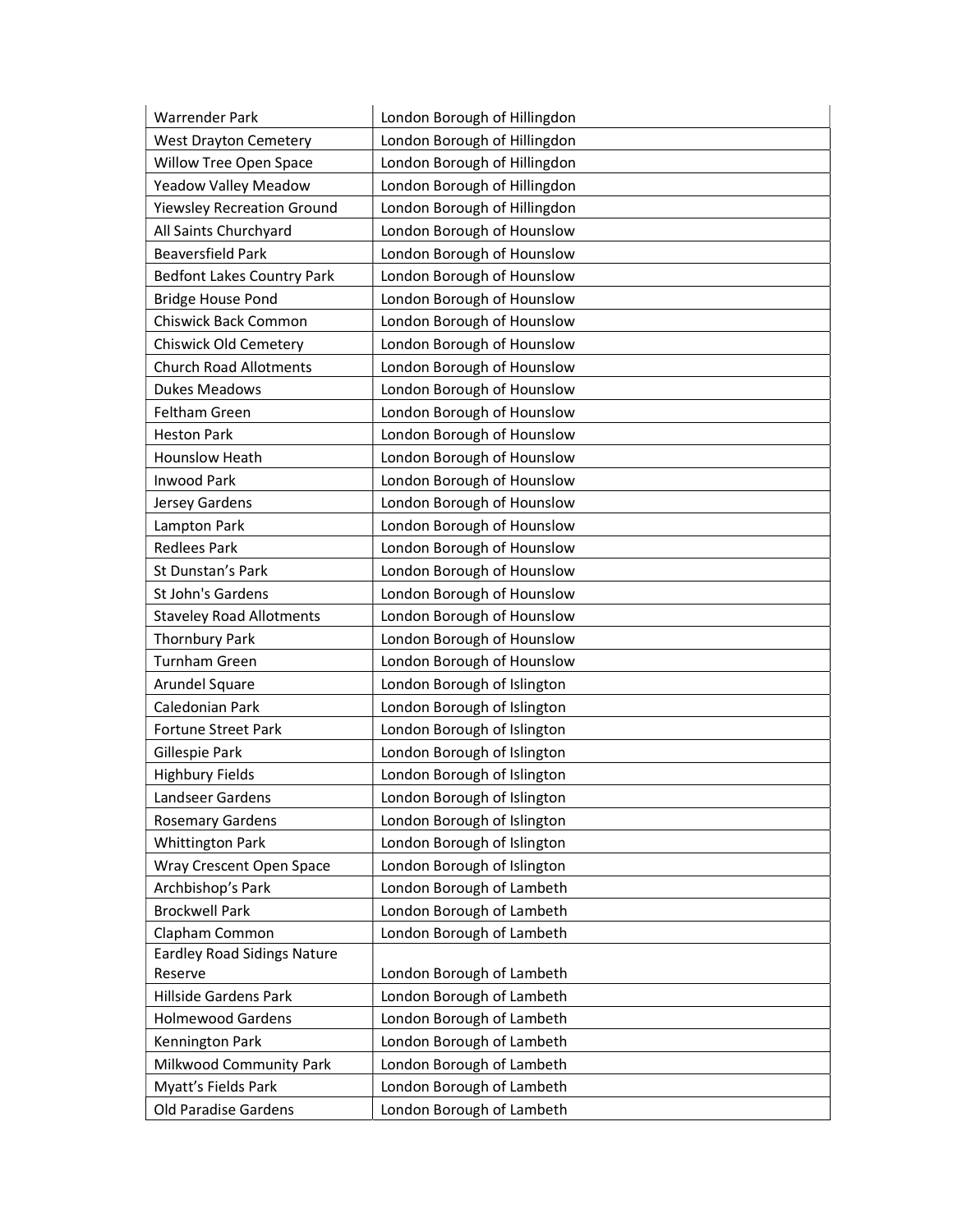| <b>Palace Road Nature Gardens</b>            | London Borough of Lambeth              |
|----------------------------------------------|----------------------------------------|
| <b>Ruskin Park</b>                           | London Borough of Lambeth              |
| Slade Gardens                                | London Borough of Lambeth              |
| St John's Churchyard Waterloo                | London Borough of Lambeth              |
| St Paul's Churchyard                         | London Borough of Lambeth              |
| Streatham Rookery                            | London Borough of Lambeth              |
| <b>Vauxhall Park</b>                         | London Borough of Lambeth              |
| <b>Vauxhall Pleasure Gardens</b>             |                                        |
| (VPG)                                        | London Borough of Lambeth              |
| West Norwood Cemetery                        | London Borough of Lambeth              |
| <b>Abbey Recreation Ground</b>               | London Borough of Merton               |
| <b>Colliers Wood Recreation</b>              |                                        |
| Ground<br><b>Dundonald Recreation Ground</b> | London Borough of Merton               |
| (also known as Dundonald Park)               | London Borough of Merton               |
| John Innes Park                              | London Borough of Merton               |
| Sir Joseph Hood Memorial                     |                                        |
| <b>Playing Field</b>                         | London Borough of Merton               |
| South Park Gardens                           | London Borough of Merton               |
| <b>Central Park</b>                          | London Borough of Newham               |
| <b>Plashet Park</b>                          | London Borough of Newham               |
| Cambridge Gardens                            | London Borough of Richmond upon Thames |
| Carlisle Park                                | London Borough of Richmond upon Thames |
| <b>Crane Park</b>                            | London Borough of Richmond upon Thames |
| Garricks Lawn                                | London Borough of Richmond upon Thames |
| Ham Village Green                            | London Borough of Richmond upon Thames |
| Hampton Common                               | London Borough of Richmond upon Thames |
| Hatherop Park                                | London Borough of Richmond upon Thames |
| <b>Heathfield Recreation Ground</b>          | London Borough of Richmond upon Thames |
| <b>Kew Green</b>                             | London Borough of Richmond upon Thames |
| <b>Kneller Gardens</b>                       | London Borough of Richmond upon Thames |
| Murray Park                                  | London Borough of Richmond upon Thames |
| North Sheen Recreation Ground                | London Borough of Richmond upon Thames |
| Palewell Common & Fields                     | London Borough of Richmond upon Thames |
| Radnor Gardens                               | London Borough of Richmond upon Thames |
| <b>Richmond Green</b>                        | London Borough of Richmond upon Thames |
| <b>Terrace and Buccleuch Gardens</b>         | London Borough of Richmond upon Thames |
| The King's Field                             | London Borough of Richmond upon Thames |
| Twickenham Green                             | London Borough of Richmond upon Thames |
| <b>Vine Road Recreation Ground</b>           | London Borough of Richmond upon Thames |
| <b>Westerly Ware</b>                         | London Borough of Richmond upon Thames |
| <b>Belair Park</b>                           | London Borough of Southwark            |
| Bermondsey Spa Gardens                       | London Borough of Southwark            |
| <b>Brimmington Park</b>                      | London Borough of Southwark            |
| <b>Brunswick Park</b>                        | London Borough of Southwark            |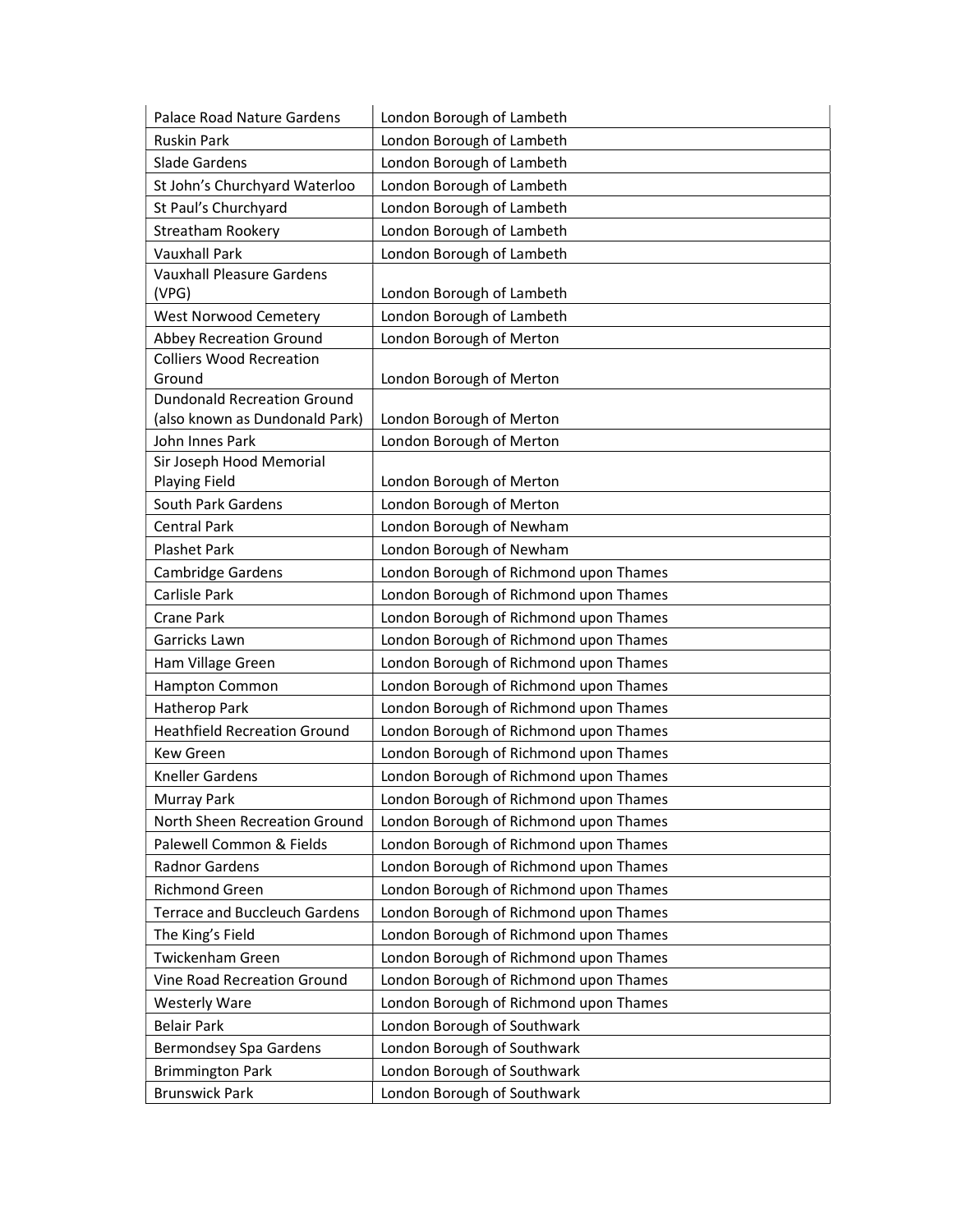| <b>Burgess Park</b>             | London Borough of Southwark      |
|---------------------------------|----------------------------------|
| Camberwell Green                | London Borough of Southwark      |
| <b>Dulwich Park</b>             | London Borough of Southwark      |
| Geraldine Mary Harmsworth       | London Borough of Southwark      |
| Goose Green and Playground      | London Borough of Southwark      |
| King George's Field             | London Borough of Southwark      |
| King's Stairs Gardens           | London Borough of Southwark      |
| Leathermarket Gardens           | London Borough of Southwark      |
| Mint Street Park                | London Borough of Southwark      |
| Nelson Square                   | London Borough of Southwark      |
| Nunhead Cemetery                | London Borough of Southwark      |
| Nunhead Green                   | London Borough of Southwark      |
| Nursery Row Park                | London Borough of Southwark      |
| Pasley Park                     | London Borough of Southwark      |
| Paterson Park                   | London Borough of Southwark      |
| Peckham Rye Park                | London Borough of Southwark      |
| Russia Dock Woodlands           | London Borough of Southwark      |
| Salisbury Row Park              | London Borough of Southwark      |
| Southwark Park                  | London Borough of Southwark      |
| St Mary's Frobisher             | London Borough of Southwark      |
| <b>Sunray Gardens</b>           | London Borough of Southwark      |
| <b>Surrey Square Park</b>       | London Borough of Southwark      |
| <b>Tabard Gardens</b>           | London Borough of Southwark      |
| <b>Tanner Street Park</b>       | London Borough of Southwark      |
| <b>Victory Community Park</b>   | London Borough of Southwark      |
| <b>Warwick Gardens</b>          | London Borough of Southwark      |
| Beddington Park and The         |                                  |
| Grange                          | London Borough of Sutton         |
| <b>Manor Park</b>               | London Borough of Sutton         |
| Oaks Park                       | London Borough of Sutton         |
| The Grove Park                  | London Borough of Sutton         |
| Altab Ali Park                  | London Borough of Tower Hamlets  |
| <b>Island Gardens</b>           | London Borough of Tower Hamlets  |
| <b>Meath Gardens</b>            | London Borough of Tower Hamlets  |
| Mile End Park                   | London Borough of Tower Hamlets  |
| <b>Millwall Park</b>            | London Borough of Tower Hamlets  |
| <b>Poplar Recreation Ground</b> | London Borough of Tower Hamlets  |
| Sir John McDougall Gardens      | London Borough of Tower Hamlets  |
| St George's Gardens             | London Borough of Tower Hamlets  |
| <b>Stepney Green Park</b>       | London Borough of Tower Hamlets  |
| <b>Trinity Square Gardens</b>   | London Borough of Tower Hamlets  |
| Victoria Park (Tower Hamlets)   | London Borough of Tower Hamlets  |
| <b>Weavers Fields</b>           | London Borough of Tower Hamlets  |
| Leyton Jubilee Park             | London Borough of Waltham Forest |
| Lloyd Park                      | London Borough of Waltham Forest |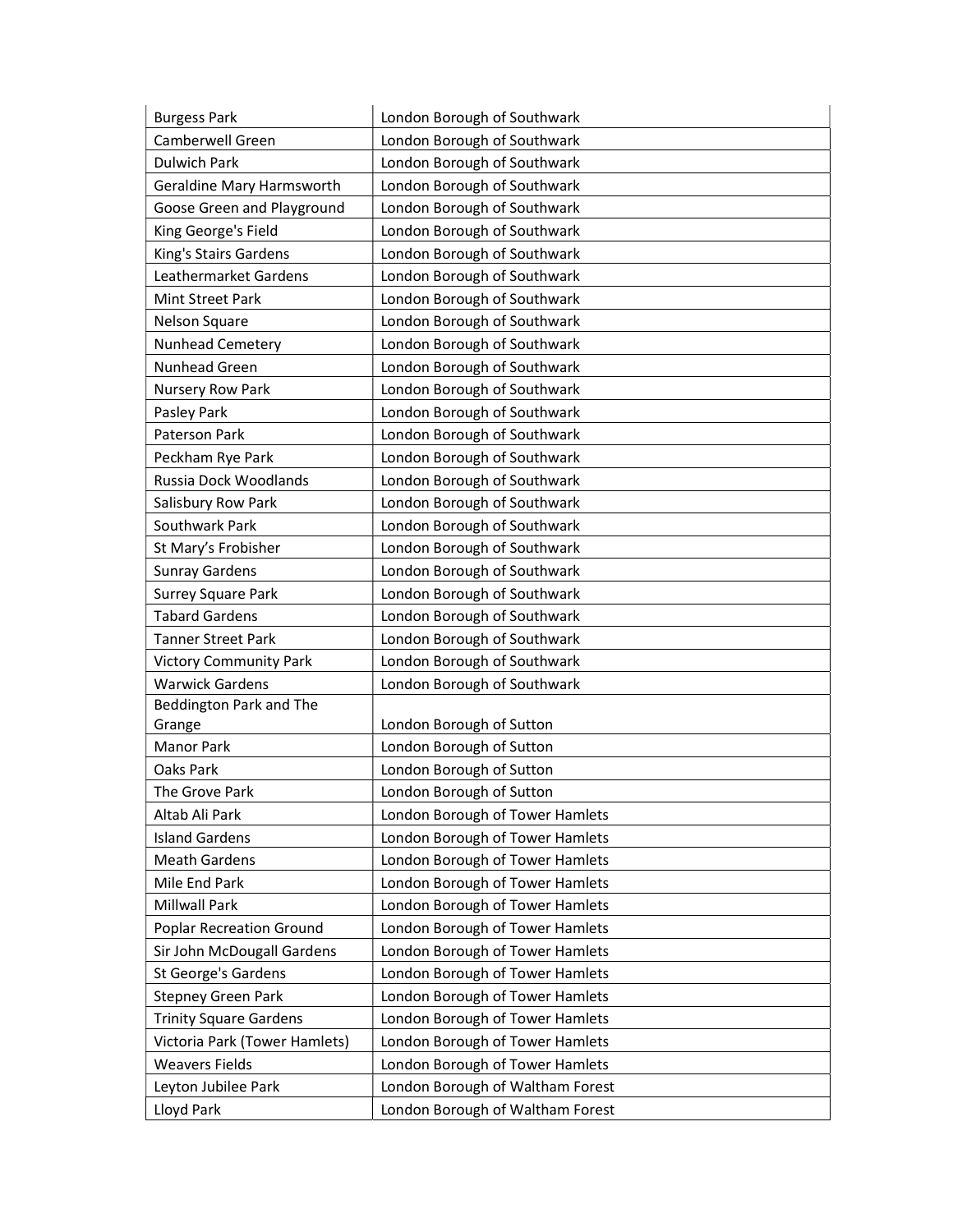| Ridgeway Park                                                                                                                                                                                                                          | London Borough of Waltham Forest                                                                                                                                                                                                |  |
|----------------------------------------------------------------------------------------------------------------------------------------------------------------------------------------------------------------------------------------|---------------------------------------------------------------------------------------------------------------------------------------------------------------------------------------------------------------------------------|--|
| Crane Park Island Local Nature                                                                                                                                                                                                         |                                                                                                                                                                                                                                 |  |
| Reserve                                                                                                                                                                                                                                | London Wildlife Trust                                                                                                                                                                                                           |  |
| <b>Gunnersbury Triangle Local</b>                                                                                                                                                                                                      |                                                                                                                                                                                                                                 |  |
| Nature Reserve                                                                                                                                                                                                                         | London Wildlife Trust                                                                                                                                                                                                           |  |
| <b>Woodberry Wetlands</b>                                                                                                                                                                                                              | London Wildlife Trust                                                                                                                                                                                                           |  |
| <b>Potters Fields Park</b>                                                                                                                                                                                                             | Potters Field Park Management Trust                                                                                                                                                                                             |  |
| South Parklands Imperial Wharf                                                                                                                                                                                                         | Rednall & Rittner - St George PLC                                                                                                                                                                                               |  |
| Avery Hill Park                                                                                                                                                                                                                        | Royal Borough of Greenwich                                                                                                                                                                                                      |  |
| <b>Charlton Park</b>                                                                                                                                                                                                                   | Royal Borough of Greenwich                                                                                                                                                                                                      |  |
| Eaglesfield Park                                                                                                                                                                                                                       | Royal Borough of Greenwich                                                                                                                                                                                                      |  |
| <b>East Greenwich Pleasaunce</b>                                                                                                                                                                                                       | Royal Borough of Greenwich                                                                                                                                                                                                      |  |
| Eltham Parks North and South                                                                                                                                                                                                           | Royal Borough of Greenwich                                                                                                                                                                                                      |  |
| Fairy Hill Park                                                                                                                                                                                                                        | Royal Borough of Greenwich                                                                                                                                                                                                      |  |
| Horn Park                                                                                                                                                                                                                              | Royal Borough of Greenwich                                                                                                                                                                                                      |  |
| Maryon Park                                                                                                                                                                                                                            | Royal Borough of Greenwich                                                                                                                                                                                                      |  |
| <b>Sutcliffe Park</b>                                                                                                                                                                                                                  | Royal Borough of Greenwich                                                                                                                                                                                                      |  |
| The Tarn                                                                                                                                                                                                                               | Royal Borough of Greenwich                                                                                                                                                                                                      |  |
| Well Hall Pleasaunce                                                                                                                                                                                                                   | Royal Borough of Greenwich                                                                                                                                                                                                      |  |
| St James's Church Piccadilly                                                                                                                                                                                                           | St James's Church                                                                                                                                                                                                               |  |
| <b>Hanwell Flights</b>                                                                                                                                                                                                                 | The Canal & River Trust                                                                                                                                                                                                         |  |
| Stonebridge Lock                                                                                                                                                                                                                       | The Canal & River Trust                                                                                                                                                                                                         |  |
| Greenwich Peninsula Ecology                                                                                                                                                                                                            |                                                                                                                                                                                                                                 |  |
| Park                                                                                                                                                                                                                                   | The Conservation Volunteers                                                                                                                                                                                                     |  |
|                                                                                                                                                                                                                                        | The London Legacy Development Corporation and Lee Valley                                                                                                                                                                        |  |
| Queen Elizabeth Olympic Park                                                                                                                                                                                                           | <b>Regional Park Authority</b>                                                                                                                                                                                                  |  |
| Avondale Park                                                                                                                                                                                                                          | The Royal Borough of Kensington and Chelsea                                                                                                                                                                                     |  |
| <b>Cremorne Gardens</b>                                                                                                                                                                                                                | The Royal Borough of Kensington and Chelsea                                                                                                                                                                                     |  |
| <b>Emslie Hornimans Pleasance</b>                                                                                                                                                                                                      | The Royal Borough of Kensington and Chelsea                                                                                                                                                                                     |  |
| <b>Gunnersbury Cemetery</b>                                                                                                                                                                                                            | The Royal Borough of Kensington and Chelsea                                                                                                                                                                                     |  |
| <b>Holland Park</b>                                                                                                                                                                                                                    | The Royal Borough of Kensington and Chelsea                                                                                                                                                                                     |  |
| Kensington Memorial Park                                                                                                                                                                                                               | The Royal Borough of Kensington and Chelsea                                                                                                                                                                                     |  |
| Little Wormwood Scrubs                                                                                                                                                                                                                 | The Royal Borough of Kensington and Chelsea                                                                                                                                                                                     |  |
| St Luke's Gardens                                                                                                                                                                                                                      | The Royal Borough of Kensington and Chelsea                                                                                                                                                                                     |  |
|                                                                                                                                                                                                                                        |                                                                                                                                                                                                                                 |  |
|                                                                                                                                                                                                                                        |                                                                                                                                                                                                                                 |  |
|                                                                                                                                                                                                                                        |                                                                                                                                                                                                                                 |  |
|                                                                                                                                                                                                                                        |                                                                                                                                                                                                                                 |  |
|                                                                                                                                                                                                                                        |                                                                                                                                                                                                                                 |  |
|                                                                                                                                                                                                                                        |                                                                                                                                                                                                                                 |  |
|                                                                                                                                                                                                                                        |                                                                                                                                                                                                                                 |  |
|                                                                                                                                                                                                                                        |                                                                                                                                                                                                                                 |  |
|                                                                                                                                                                                                                                        |                                                                                                                                                                                                                                 |  |
|                                                                                                                                                                                                                                        |                                                                                                                                                                                                                                 |  |
| The Regent's Park                                                                                                                                                                                                                      |                                                                                                                                                                                                                                 |  |
|                                                                                                                                                                                                                                        | The Royal Parks                                                                                                                                                                                                                 |  |
| <b>Tavistock Square Gardens</b><br>Westfield Park<br><b>Brompton Cemetery</b><br><b>Bushy Park</b><br><b>Greenwich Park</b><br>Hyde Park<br><b>Kensington Gardens</b><br><b>Richmond Park</b><br>St James's Park and The Green<br>Park | The Royal Borough of Kensington and Chelsea<br>The Royal Borough of Kensington and Chelsea<br>The Royal Parks<br>The Royal Parks<br>The Royal Parks<br>The Royal Parks<br>The Royal Parks<br>The Royal Parks<br>The Royal Parks |  |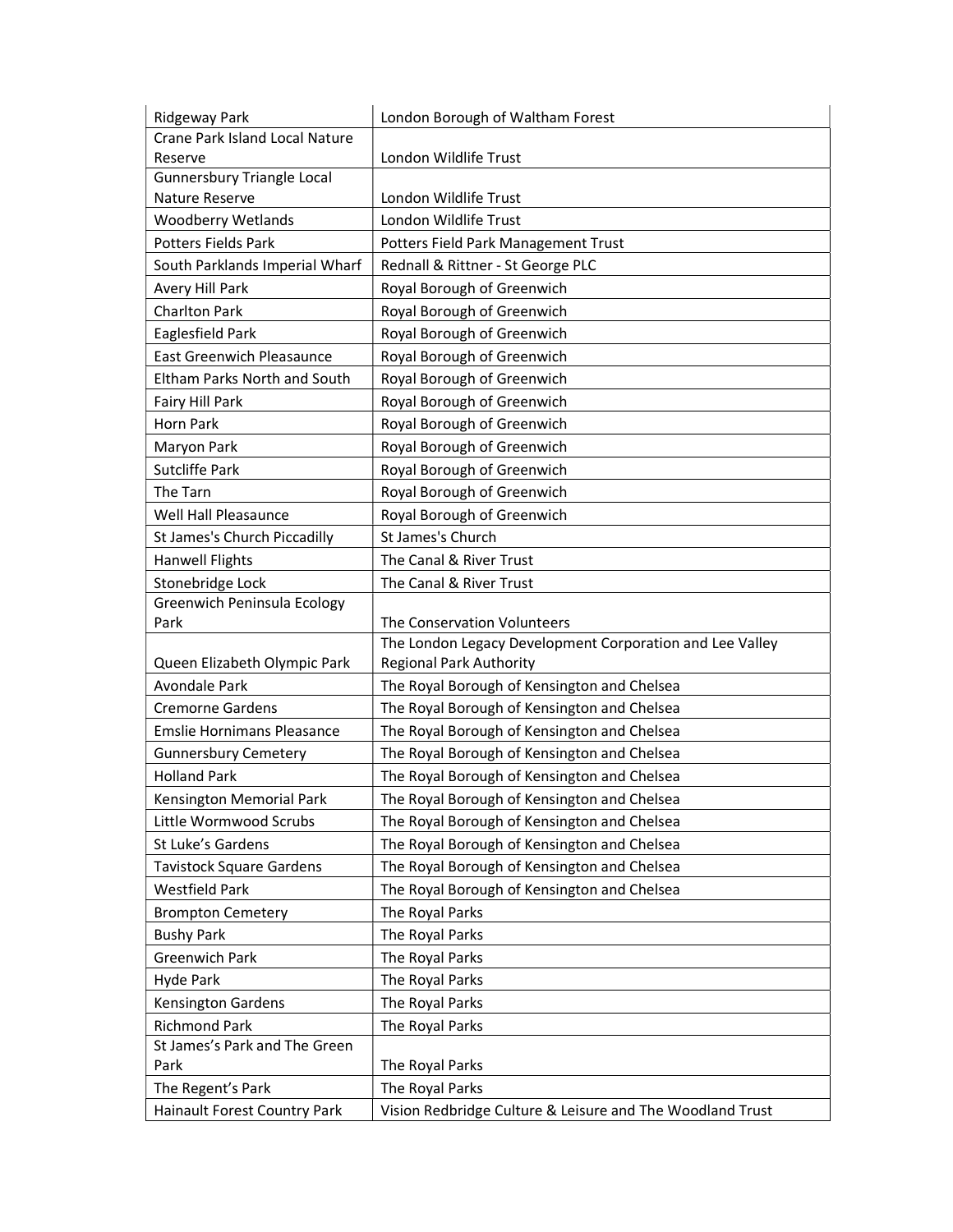| Claybury Park              | Vision Redbridge Culture and Leisure Ltd |  |
|----------------------------|------------------------------------------|--|
| Clayhall Park              | Vision Redbridge Culture and Leisure Ltd |  |
| <b>Elmhurst Gardens</b>    | Vision Redbridge Culture and Leisure Ltd |  |
| Goodmayes Park             | Vision Redbridge Culture and Leisure Ltd |  |
| <b>Ilford War Memorial</b> | Vision Redbridge Culture and Leisure Ltd |  |
| Seven Kings Park           | Vision Redbridge Culture and Leisure Ltd |  |
| South Park                 | Vision Redbridge Culture and Leisure Ltd |  |
| <b>Valentines Park</b>     | Vision Redbridge Culture and Leisure Ltd |  |

| <b>Managing Organisation</b>                                        |  |
|---------------------------------------------------------------------|--|
| Alexandra Palace Charitable Trust                                   |  |
| Avenue House Estate Trust                                           |  |
| <b>Chiswick House and Gardens Trust</b>                             |  |
| City of London                                                      |  |
|                                                                     |  |
| City of London                                                      |  |
| City of London                                                      |  |
| City of London                                                      |  |
| City of London                                                      |  |
| City of London                                                      |  |
| City of London                                                      |  |
| City of London                                                      |  |
| City of London                                                      |  |
| City of London                                                      |  |
| City of London                                                      |  |
| Continental Landscapes Ltd working with Westminster City            |  |
| Council                                                             |  |
| Continental Landscapes Ltd working with Westminster City            |  |
| Council                                                             |  |
| Continental Landscapes Ltd working with Westminster City<br>Council |  |
| Continental Landscapes Ltd working with Westminster City            |  |
| Council                                                             |  |
| Lee Valley Regional Park Authority                                  |  |
| London Borough of Lambeth                                           |  |
| London Borough of Lambeth                                           |  |
| The Royal Parks                                                     |  |
| The Royal Parks                                                     |  |
| The Royal Parks                                                     |  |
| The Royal Parks                                                     |  |
| The Royal Parks                                                     |  |
| The Royal Parks                                                     |  |
| The Royal Parks                                                     |  |
|                                                                     |  |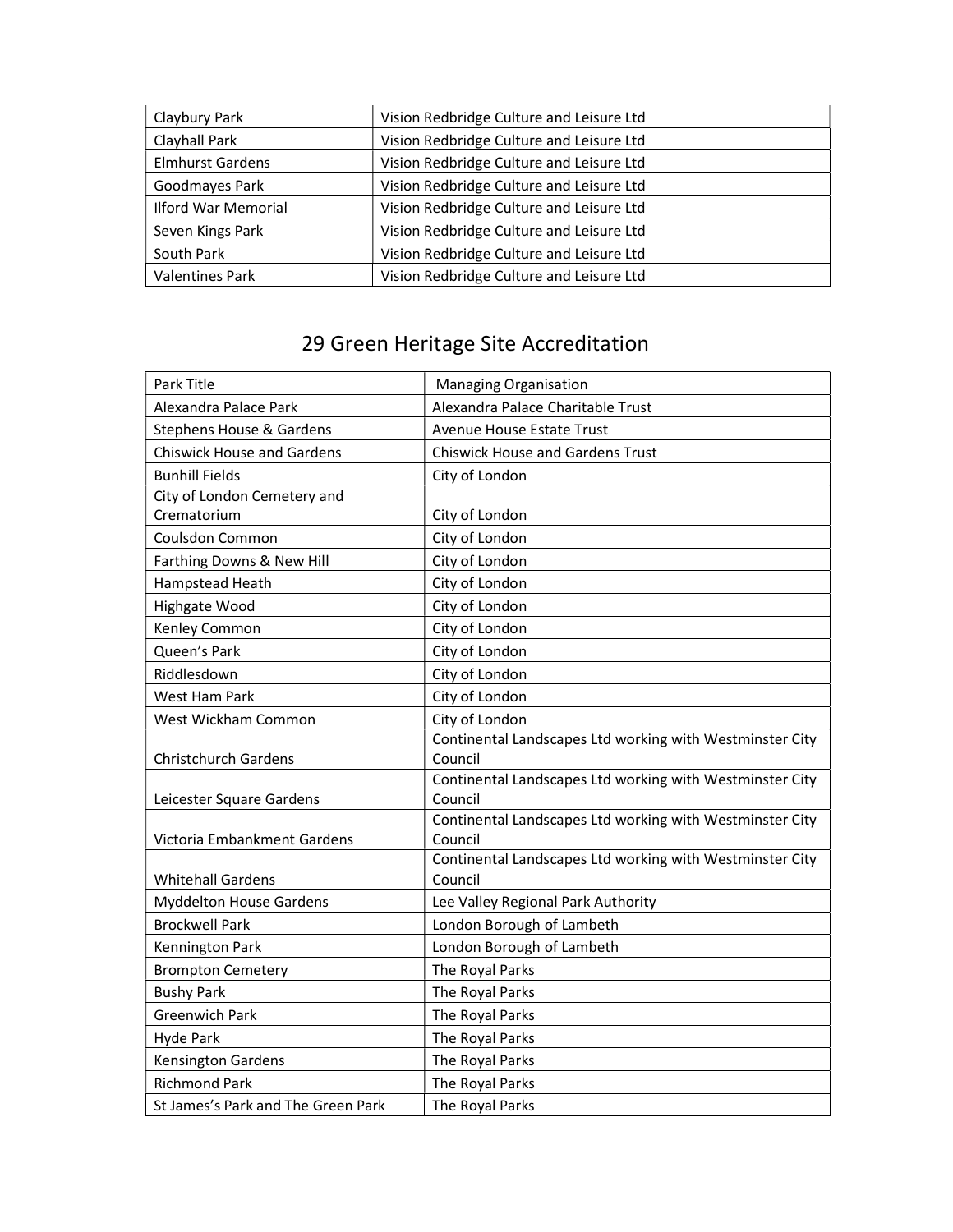| Park Title                                              | <b>Managing Organisation</b>                 |
|---------------------------------------------------------|----------------------------------------------|
| Arlington Square Gardens                                | Arlington Association                        |
| <b>Red Cross Garden</b>                                 | Bankside Open Spaces Trust                   |
| Waterloo Green                                          | <b>Bankside Open Spaces Trust</b>            |
| Roe Green Walled Garden                                 | <b>Barn Hill Conservation Group</b>          |
| <b>Bankside Urban Forest</b>                            | <b>Better Bankside</b>                       |
|                                                         | <b>Brockwell Park Community</b>              |
| <b>Brockwell Park Community Greenhouses</b>             | Greenhouses                                  |
| <b>Burgess Park Food Project</b>                        | <b>Burgess Park Food Project</b>             |
| The Secret Garden                                       | <b>Charlton Manor Primary School</b>         |
| Core Landscapes Community Garden and Plant Nursery      | Core Arts                                    |
|                                                         | Dorset Road Allotments and Leisure           |
| Dorset Road Allotments and Leisure Gardens              | Gardens Society                              |
| Eden Nature Garden                                      | Eden at St Pauls Community Garden            |
| Albion Millennium Green                                 | Friends of Albion Millennium Green           |
|                                                         | Friends of Devonshire Road Nature            |
| Devonshire Road Nature Reserve                          | Reserve                                      |
| <b>Frendsbury Gardens</b>                               | Friends of Frendsbury Gardens                |
| <b>Grove Park Nature Reserve</b>                        | Friends of Grove Park Nature Reserve         |
| Hawkwood Nature Reserve                                 | Friends of Hawkwood Nature Reserve           |
| Hornsey Churchyard                                      | Friends of Hornsey Church Tower              |
| King Henry's Walk Garden                                | Friends of King Henrys Walk Garden           |
| Litten Nature Reserve                                   | Friends of Litten Nature Reserve             |
| Lordship Woodland                                       | Friends of Lordship Recreation Ground        |
| Mary Tealby Peace Garden                                | <b>Friends of Paradise Park</b>              |
| School House Lane Orchard                               | Friends of School House Lane Orchard         |
| <b>Windmill Gardens</b>                                 | <b>Friends of Windmill Gardens</b>           |
|                                                         | Hammersmith Community Gardens                |
| Godolphin Road Community Garden                         | Association                                  |
|                                                         | Hammersmith Community Gardens                |
| Loris Road Community Garden                             | Association                                  |
| <b>Ravenscourt Community Glasshouses</b>                | Hammersmith Community Gardens<br>Association |
|                                                         | Horniman Public Museum and Public            |
| Horniman Nature Trail                                   | Park Trust                                   |
| Katherine Buchan Meadow                                 | Katherine Buchan Meadow Trust                |
| Dacres Wood Nature Reserve                              | Lewisham Council                             |
| Garthorne Road Nature Reserve                           | Lewisham Council                             |
| The Centre for Wildlife Gardening                       | London Wildlife Trust                        |
| Long Lane Pasture                                       | Long Lane Pasture Trust                      |
| Regents canal between Limehouse Basin and Mile End Road | Lower Regents Coalition                      |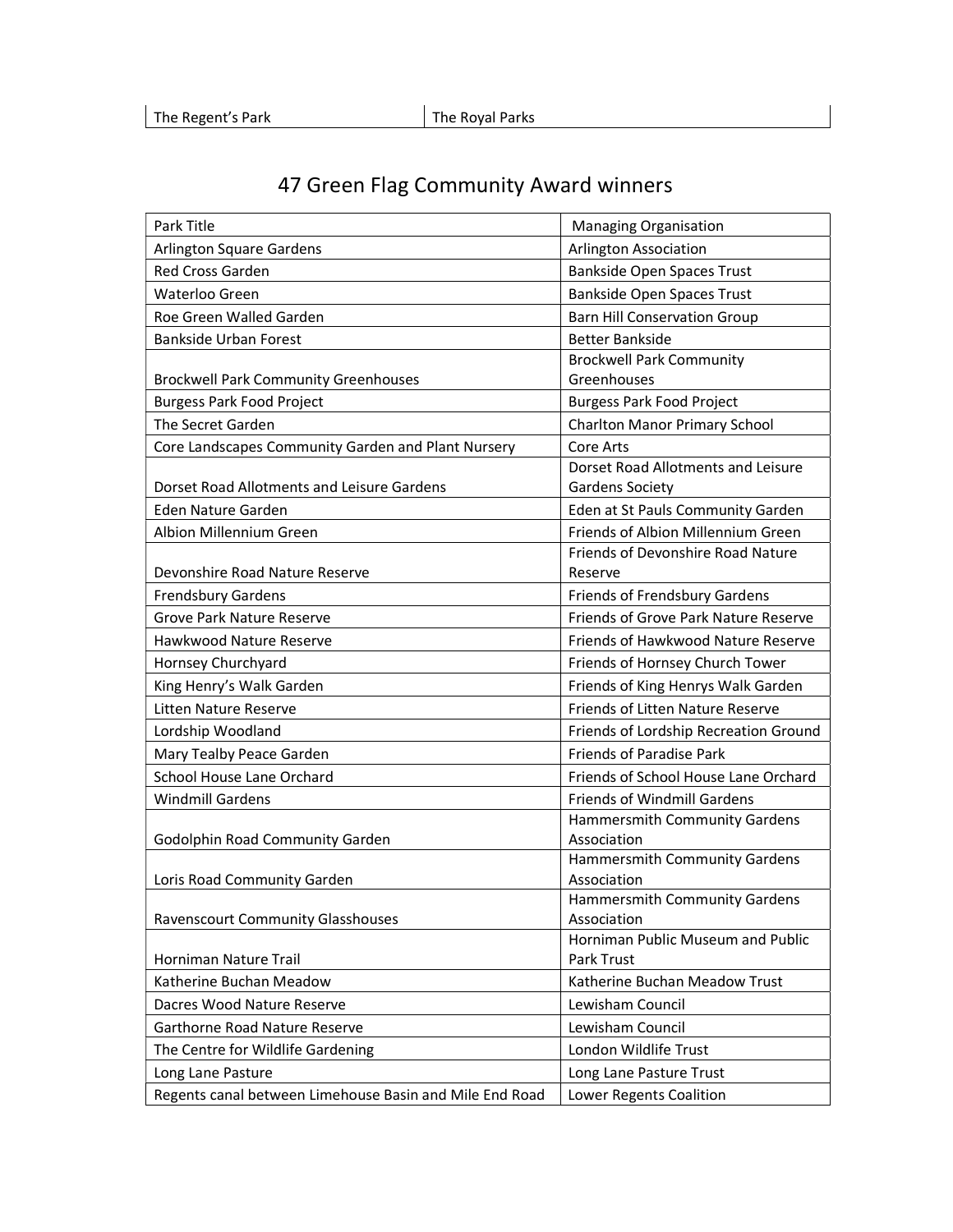| Mudchute Park and Farm                                  | Mudchute Association                       |
|---------------------------------------------------------|--------------------------------------------|
| <b>Winsford Gardens</b>                                 | Penge Green Gym                            |
| St Leonard's Garden                                     | Spitalfields Crypt Trust                   |
| St Marys Secret Garden                                  | St Marys Secret Garden                     |
| <b>Stepney City Farm</b>                                | <b>Stepney City Farm</b>                   |
|                                                         | <b>Surrey Docks Farm Provident Society</b> |
| Surrey Docks Farm                                       | <b>LTD</b>                                 |
| Sydenham Garden                                         | Sydenham Garden Resource Centre            |
|                                                         | Tate Modern and Bankside Open              |
| <b>Tate Modern Community Garden</b>                     | <b>Spaces Trust</b>                        |
| Dulwich Upper Wood Local Nature Reserve                 | The Conservation Volunteers                |
| Lavender Pond Nature Park                               | The Conservation Volunteers                |
| Tower Hamlets Cemetery Park and Ackroyd Drive Greenlink | The Friends of Tower Hamlets               |
| Local Nature Reserve                                    | <b>Cemetery Park</b>                       |
|                                                         | The Gardens Residents Association          |
| The Gardens Community Garden (GRA)                      | (GRA)                                      |
| Twinkle Park & Charlotte Turner Gardens                 | <b>Twinkle Park Trust</b>                  |
| Walworth Garden                                         | Walworth Garden                            |

## North East

| Park Title                         | <b>Managing Organisation</b>           |
|------------------------------------|----------------------------------------|
| South Park                         | Darlington Borough Council             |
| <b>West Park</b>                   | Darlington Borough Council             |
| Annfield Plain Park                | Durham County Council                  |
| <b>Blackhill and Consett Park</b>  | Durham County Council                  |
| Castleside Cemetery                | Durham County Council                  |
| Durham crematorium and cemetery    | Durham County Council                  |
| <b>Hardwick Park</b>               | Durham County Council                  |
| Moorside Cemetery                  | Durham County Council                  |
| Mountsett Crematorium              | Durham County Council                  |
| <b>Riverside Park</b>              | Durham County Council                  |
| Ropery Lane Cemetery               | Durham County Council                  |
| <b>Sacriston Cemetery</b>          | Durham County Council                  |
| Town Recreation at Bishop Auckland | Durham County Council                  |
| <b>Wharton Park</b>                | Durham County Council                  |
| <b>Duncombe Cemetery</b>           | Ferryhill Town Council                 |
| King George V Playing Field        | Ferryhill Town Council                 |
| <b>Mainsforth Sports Complex</b>   | Ferryhill Town Council                 |
| Surtees Doorstep Green             | Ferryhill Town Council                 |
| Chase Park                         | Gateshead Council                      |
| Saltwell Park                      | <b>Gateshead Council</b>               |
| Elba Park                          | Groundwork North East / The Land Trust |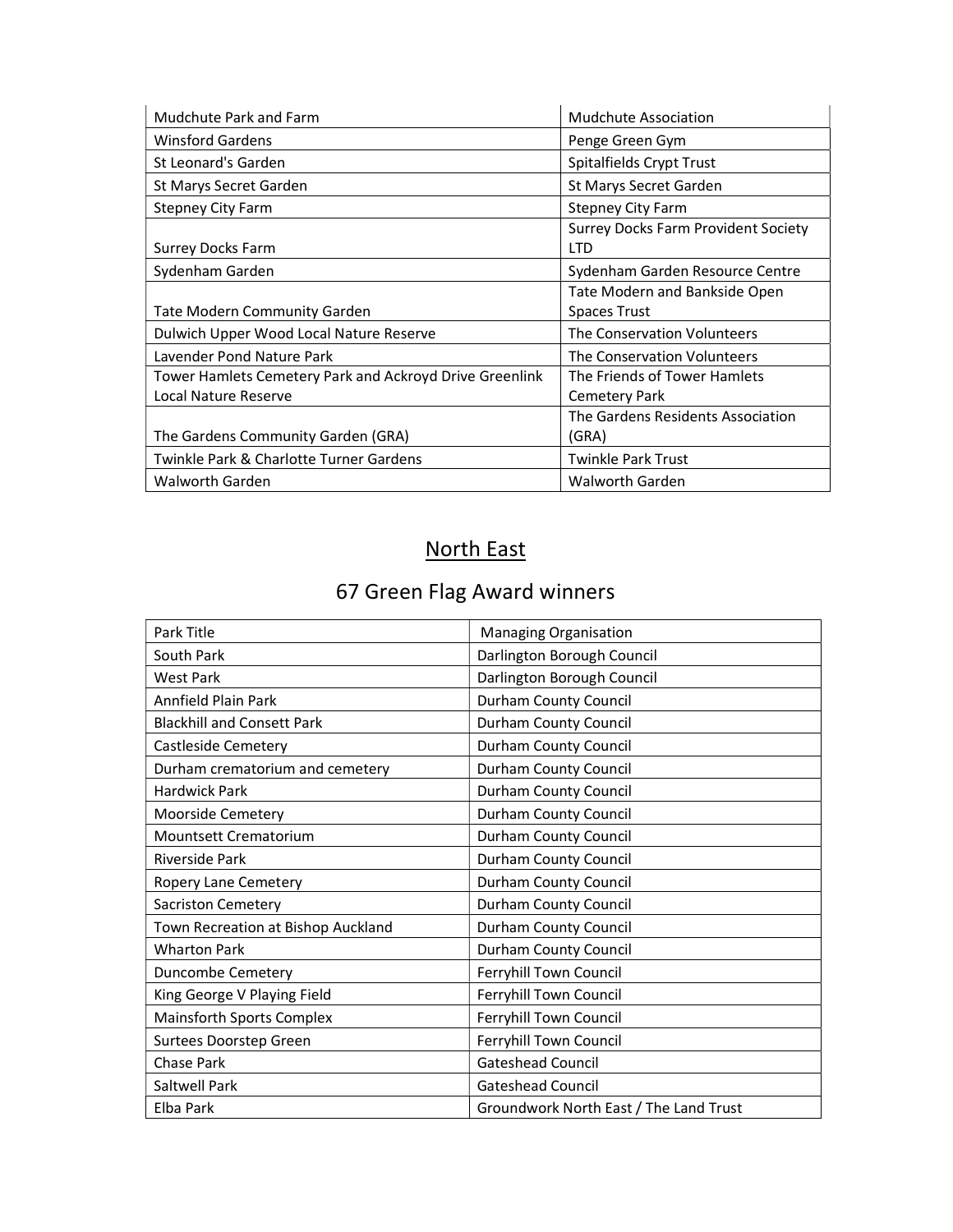| Summerhill                            | Hartlepool Borough Council                     |
|---------------------------------------|------------------------------------------------|
| Ward Jackson Park                     | Hartlepool Borough Council                     |
| St Andrew's Cemetery                  | <b>Hexham Town Council</b>                     |
| <b>Horden Memorial Park</b>           | Horden Parish Council                          |
| Horden Welfare Park                   | Horden Parish Council                          |
| <b>Albert Park</b>                    | Middlesbrough Council                          |
| <b>Fairy Dell</b>                     | Middlesbrough Council                          |
| Hemlington Lake and Recreation Centre | Middlesbrough Council                          |
| Linthorpe Cemetery                    | Middlesbrough Council                          |
| <b>Pallister Park</b>                 | Middlesbrough Council                          |
| <b>Stewart Park</b>                   | Middlesbrough Council                          |
| <b>Thorntree Park</b>                 | Middlesbrough Council                          |
| King's Campus                         | <b>Newcastle University</b>                    |
| <b>Benton Quarry Park</b>             | North Tyneside Council                         |
| Chirton & Redburn Dene Parks          | North Tyneside Council                         |
| Killingworth Lakeside Park            | North Tyneside Council                         |
| Marden Quarry Park                    | North Tyneside Council                         |
| Northumberland Park                   | North Tyneside Council                         |
| <b>Wallsend Parks</b>                 | North Tyneside Council                         |
|                                       | North Tyneside Council and the Rising Sun Farm |
| The Rising Sun Country Park           | Trust                                          |
| Alexandra Park (Cramlington)          | Northumberland County Council                  |
| <b>Astley Park</b>                    | Northumberland County Council                  |
| Carlisle Park                         | Northumberland County Council                  |
| Castle Vale Park and Coronation Park  | Northumberland County Council                  |
| Doctor Pit Park                       | Northumberland County Council                  |
| Eastwoods Park                        | Northumberland County Council                  |
| <b>Hexham Parks</b>                   | Northumberland County Council                  |
| <b>Hirst Park</b>                     | Northumberland County Council                  |
| Plessey Woods Country Park            | Northumberland County Council                  |
| <b>Ridley Park</b>                    | Northumberland County Council                  |
| <b>Eden Lane Cemetery</b>             | Peterlee Town Council                          |
| <b>Woodhouse Park</b>                 | Peterlee Town Council                          |
| Flatts Lane Woodland Country Park     | Redcar and Cleveland Borough Council           |
| Guisborough Forest & Walkway          | Redcar and Cleveland Borough Council           |
| Seaham Town Park                      | Seaham Town Council                            |
| South Marine Park                     | South Tyneside Council                         |
| West Park (South Shields)             | South Tyneside Council                         |
| West Park Jarrow                      | South Tyneside Council                         |
| <b>Barnes Park</b>                    | <b>Sunderland City Council</b>                 |
| <b>Herrington Country Park</b>        | <b>Sunderland City Council</b>                 |
| Mowbray Park                          | <b>Sunderland City Council</b>                 |
| Roker Park                            | <b>Sunderland City Council</b>                 |
| <b>Exhibition Park</b>                | Urban Green Newcastle                          |
| Jesmond Dene                          | Urban Green Newcastle                          |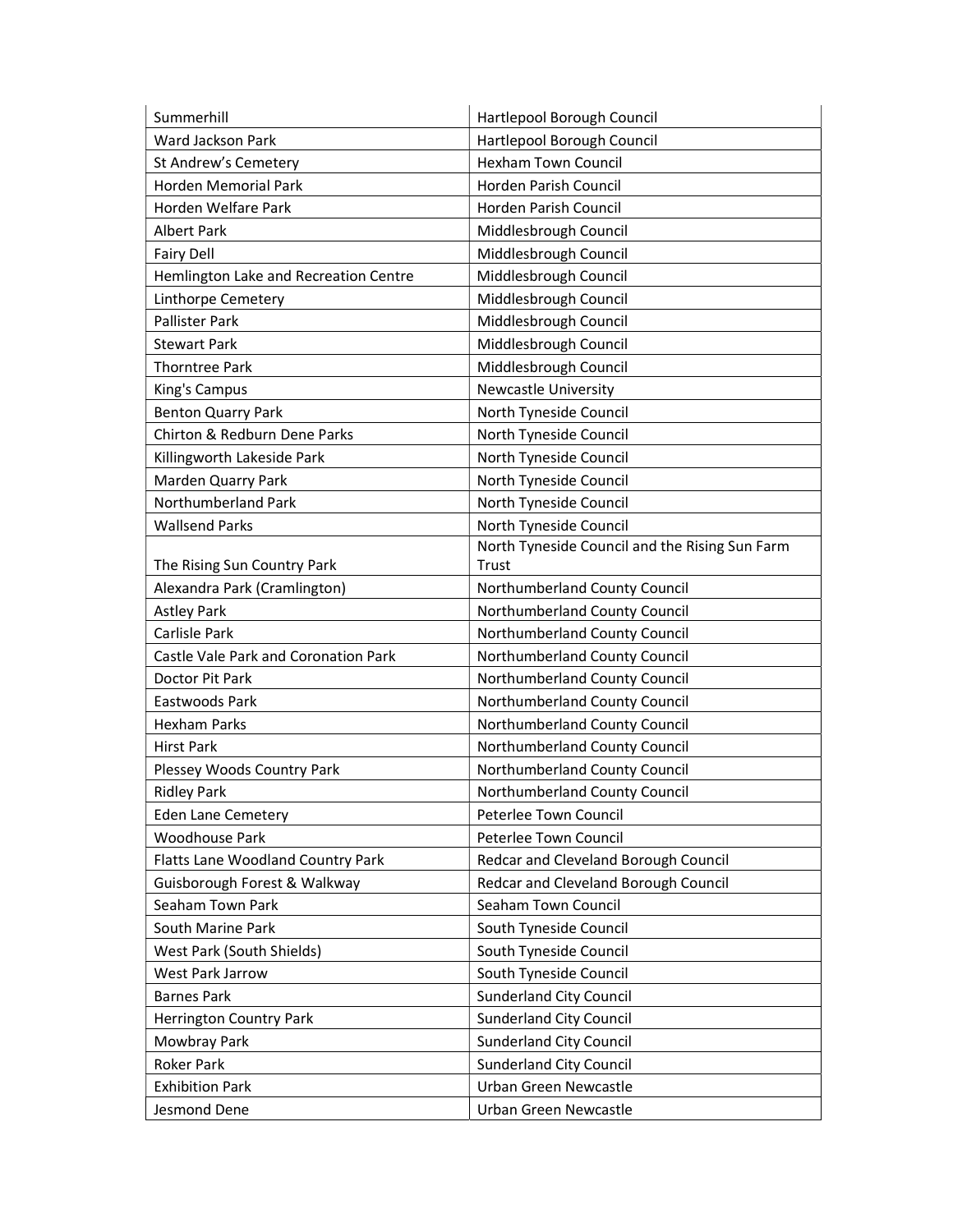| Leazes Park | Urban Green Newcastle |
|-------------|-----------------------|
| Walker Park | Urban Green Newcastle |

| Park Title                        | <b>Managing Organisation</b> |
|-----------------------------------|------------------------------|
| <b>Blackhill and Consett Park</b> | Durham County Council        |
| Saltwell Park                     | <b>Gateshead Council</b>     |
| Horden Welfare Park               | Horden Parish Council        |

## 4 Green Flag Community Award winners

| Park Title                         | <b>Managing Organisation</b>         |
|------------------------------------|--------------------------------------|
| Brierdene Wildlife Site            | <b>Friends of Brierdene</b>          |
| Fenham Pocket Park                 | <b>Friends of Fenham Pocket Park</b> |
| Old Bakehouse Millienium Green     | Old Bakehouse Millennium Green Trust |
| Scotswood Natural Community Garden | Scotswood Natural Community Garden   |

#### North West

| Park Title                  | <b>Managing Organisation</b>   |
|-----------------------------|--------------------------------|
| Queens Park (Bolton)        | <b>Bolton Council</b>          |
| Ightenhill Park             | <b>Burnley Borough Council</b> |
| Padiham Memorial Park       | <b>Burnley Borough Council</b> |
| Queen's Park                | <b>Burnley Borough Council</b> |
| <b>Scott Park</b>           | <b>Burnley Borough Council</b> |
| Thompson Park               | <b>Burnley Borough Council</b> |
| <b>Towneley Park</b>        | <b>Burnley Borough Council</b> |
| <b>Bolton Road Park</b>     | <b>Bury Council</b>            |
| <b>Burrs Country Park</b>   | <b>Bury Council</b>            |
| <b>Clarence Park</b>        | <b>Bury Council</b>            |
| Close Park                  | <b>Bury Council</b>            |
| Hoyles Park                 | <b>Bury Council</b>            |
| <b>Manchester Road Park</b> | <b>Bury Council</b>            |
| <b>Nuttall Park</b>         | <b>Bury Council</b>            |
| Openshaw Park               | <b>Bury Council</b>            |
| St Mary's Park              | <b>Bury Council</b>            |
| <b>Town Meadow Park</b>     | <b>Bury Council</b>            |
| Whitefield Park             | <b>Bury Council</b>            |
| <b>Whitehead Park</b>       | <b>Bury Council</b>            |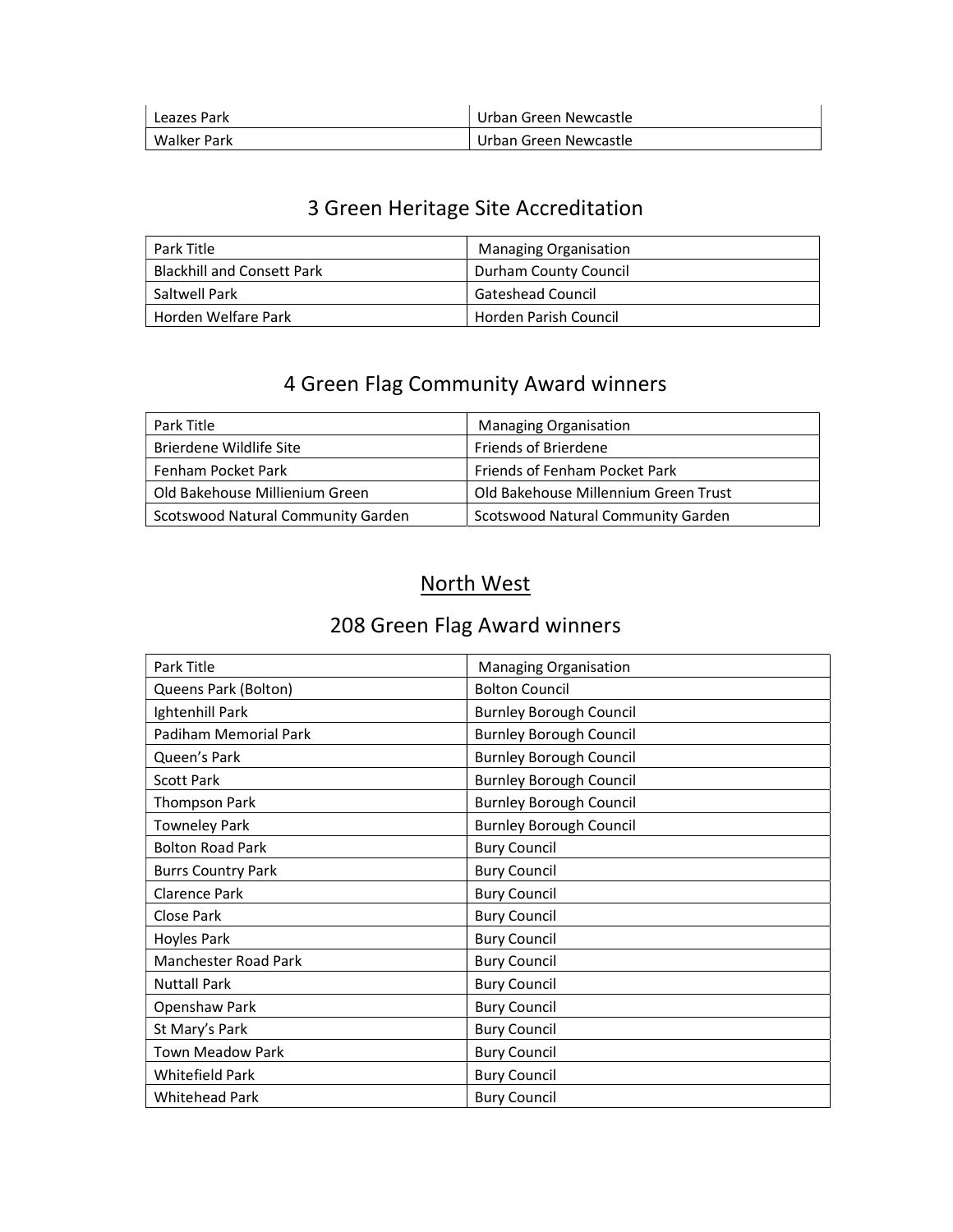| Greenberfield to Barrowford Leeds and              |                                                |
|----------------------------------------------------|------------------------------------------------|
| Liverpool Canal                                    | <b>Canal &amp; River Trust</b>                 |
| Middlewich to Audlem Canal plus Shropshire         |                                                |
| Union Canal Barbridge Junction to National         |                                                |
| Waterways Museum                                   | Canal & River Trust                            |
| Saddleworth - Huddersfield Narrow Canal            | Canal & River Trust                            |
| <b>Stanley Flight</b>                              | Canal & River Trust                            |
| <b>Sutton Reservoir</b>                            | Canal & River Trust                            |
| The Rochdale Canal - Manchester (locks 87 to       |                                                |
| 89)<br>Trent & Mersey Canal - Red Bull to Hardings | Canal & River Trust                            |
| Wood                                               | Canal & River Trust                            |
| Weaver Navigation (Runcorn to Winsford)            | Canal & River Trust                            |
| Wigan Flight                                       | Canal & River Trust                            |
| Catterall Queen Elizabeth II Playing Field         | <b>Catterall Parish Council</b>                |
| <b>Bollington Recreation Ground</b>                | <b>Cheshire East Council</b>                   |
| <b>Brereton Heath Local Nature Reserve</b>         | <b>Cheshire East Council</b>                   |
|                                                    |                                                |
| Congleton Park                                     | <b>Cheshire East Council</b>                   |
| <b>Fountain Fields</b>                             | <b>Cheshire East Council</b>                   |
| Milton Park Alsager                                | <b>Cheshire East Council</b>                   |
| <b>Queens Park Crewe</b>                           | <b>Cheshire East Council</b>                   |
| Sandbach Park                                      | <b>Cheshire East Council</b>                   |
| <b>Tatton Park</b>                                 | <b>Cheshire East Council</b>                   |
| <b>Teggs Nose Country Park</b>                     | <b>Cheshire East Council</b>                   |
| The Moor                                           | <b>Cheshire East Council</b>                   |
| Caldy Nature Park                                  | <b>Cheshire West and Chester Council</b>       |
| Castle Park                                        | <b>Cheshire West and Chester Council</b>       |
| <b>Grosvenor Park</b>                              | <b>Cheshire West and Chester Council</b>       |
| Northwich Woodlands                                | <b>Cheshire West and Chester Council</b>       |
| Rivacre Valley Country Park                        | <b>Cheshire West and Chester Council</b>       |
| <b>Stanney Fields Park</b>                         | <b>Cheshire West and Chester Council</b>       |
| <b>Westminster Park</b>                            | <b>Cheshire West and Chester Council</b>       |
| <b>Whitby Park</b>                                 | Cheshire West and Chester Council              |
| <b>Astley Park</b>                                 | <b>Chorley Council</b>                         |
| <b>Coronation Recreation Ground Chorley</b>        | <b>Chorley Council</b>                         |
| <b>Harper Recreation Ground</b>                    | <b>Chorley Council</b>                         |
| Withnell Local Nature Reserve                      | <b>Chorley Council</b>                         |
| Yarrow Valley Country Park                         | <b>Chorley Council</b>                         |
| Cuerden Valley Park                                | Cuerden Valley Park Trust                      |
| <b>Alston Cemetery</b>                             | <b>Eden District Council</b>                   |
| Castle Park                                        | Eden District Council                          |
| Penrith Cemetery                                   | Eden District Council                          |
| <b>Edge Hill University Campus</b>                 | <b>Edge Hill University</b>                    |
| <b>Ashton Gardens</b>                              | Fylde Borough Council                          |
|                                                    |                                                |
|                                                    |                                                |
| Elswick<br>Fairhaven Lake and Gardens              | Fylde Borough Council<br>Fylde Borough Council |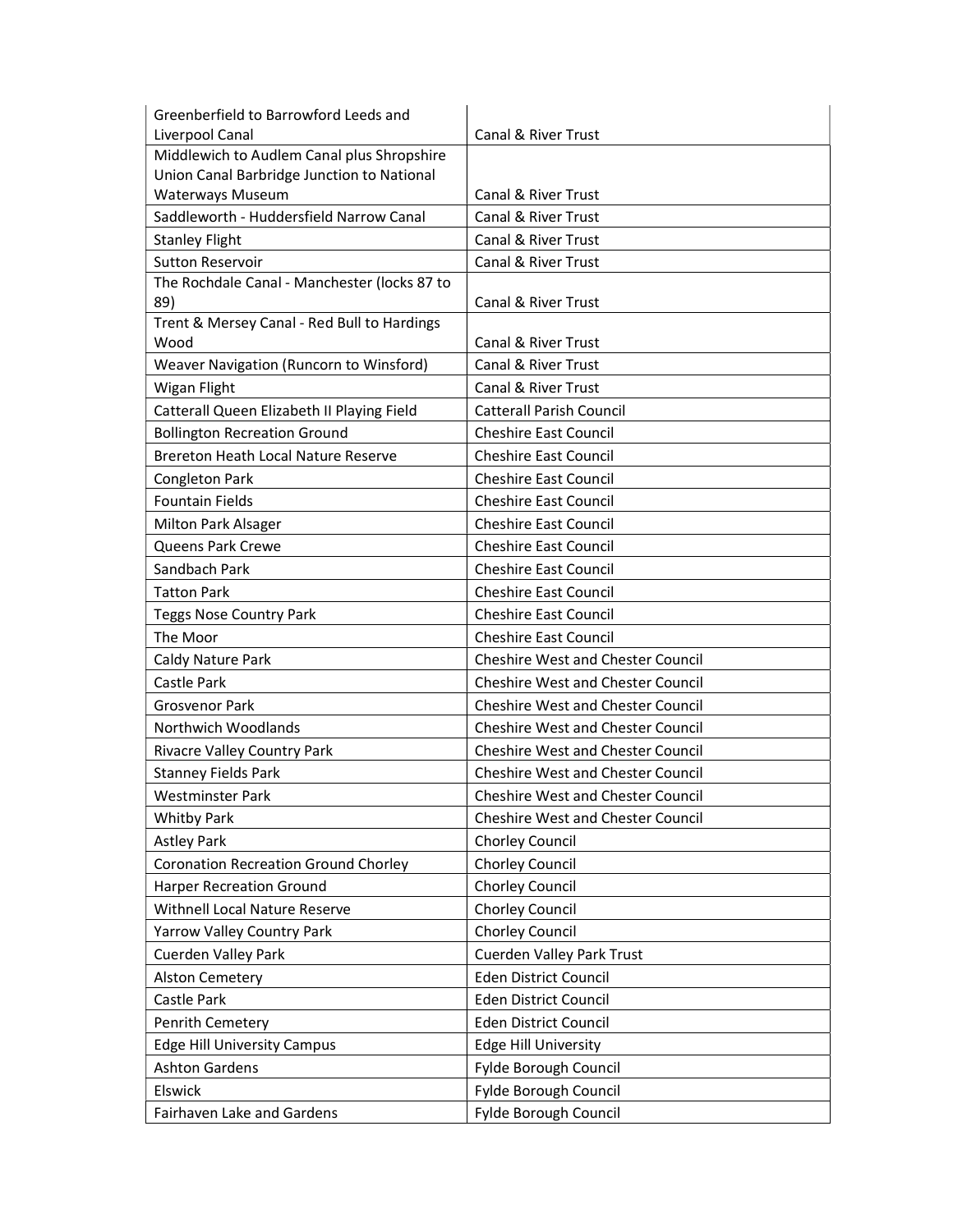| Lowther Gardens                            | Fylde Borough Council                 |
|--------------------------------------------|---------------------------------------|
| Lytham War Memorial and Garden             | Fylde Borough Council                 |
| <b>Promenade Gardens</b>                   | Fylde Borough Council                 |
| <b>Hale Park</b>                           | Halton Borough Council                |
| Runcorn Hill Park Local Nature Reserve     | Halton Borough Council                |
| Victoria Park (Widnes)                     | Halton Borough Council                |
| Accrington Cemetery and Crematorium        | Hyndburn Borough Council              |
| <b>Cutwood Park</b>                        | Hyndburn Borough Council              |
| <b>Gatty Park</b>                          | Hyndburn Borough Council              |
| Lowerfold Park                             | Hyndburn Borough Council              |
| <b>Mercer Park</b>                         | Hyndburn Borough Council              |
| Oakhill Park                               | Hyndburn Borough Council              |
| Peel Park                                  | Hyndburn Borough Council              |
| <b>Rhyddings Park</b>                      | Hyndburn Borough Council              |
| Wilsons & Woodlands                        | Hyndburn Borough Council              |
| <b>Acornfield Plantation</b>               | Knowsley Metropolitan Borough Council |
| Court Farm Woods                           | Knowsley Metropolitan Borough Council |
| Court Hey Park                             | Knowsley Metropolitan Borough Council |
| <b>Eaton Street Recreation Ground</b>      | Knowsley Metropolitan Borough Council |
| Fox's Bank Lane Cemetery and Memorial      |                                       |
| Gardens                                    | Knowsley Metropolitan Borough Council |
| <b>Halewood Park</b>                       | Knowsley Metropolitan Borough Council |
| <b>Henley Park</b>                         | Knowsley Metropolitan Borough Council |
| Jubilee Park                               | Knowsley Metropolitan Borough Council |
| King George V Playing Fields               | Knowsley Metropolitan Borough Council |
| King George V Playing Fields (Brown Field) | Knowsley Metropolitan Borough Council |
| Little Wood                                | Knowsley Metropolitan Borough Council |
| McGoldrick Park                            | Knowsley Metropolitan Borough Council |
| Millbrook Park Millennium Green            | Knowsley Metropolitan Borough Council |
| Prescot / St. Mary's Cemetery              | Knowsley Metropolitan Borough Council |
| Sawpit Park                                | Knowsley Metropolitan Borough Council |
| St Chad's Gardens                          | Knowsley Metropolitan Borough Council |
| Ten Acre Pits                              | Knowsley Metropolitan Borough Council |
| The Pasture                                | Knowsley Metropolitan Borough Council |
| <b>Webster Park</b>                        | Knowsley Metropolitan Borough Council |
| Happy Mount Park                           | Lancaster City Council                |
| Regent Park Morecambe                      | Lancaster City Council                |
| Ryelands Park Lancaster                    | Lancaster City Council                |
| <b>Torrisholme Cemetery</b>                | Lancaster City Council                |
| Williamson Park                            | Lancaster City Council                |
| Lancaster University                       | Lancaster University                  |
| Sefton Park                                | Liverpool City Council                |
| <b>Stanley Park</b>                        | Liverpool City Council                |
| Chavasse Park - Liverpool One              | Liverpool ONE                         |
| Alexandra Park (Manchester)                | Manchester City Council               |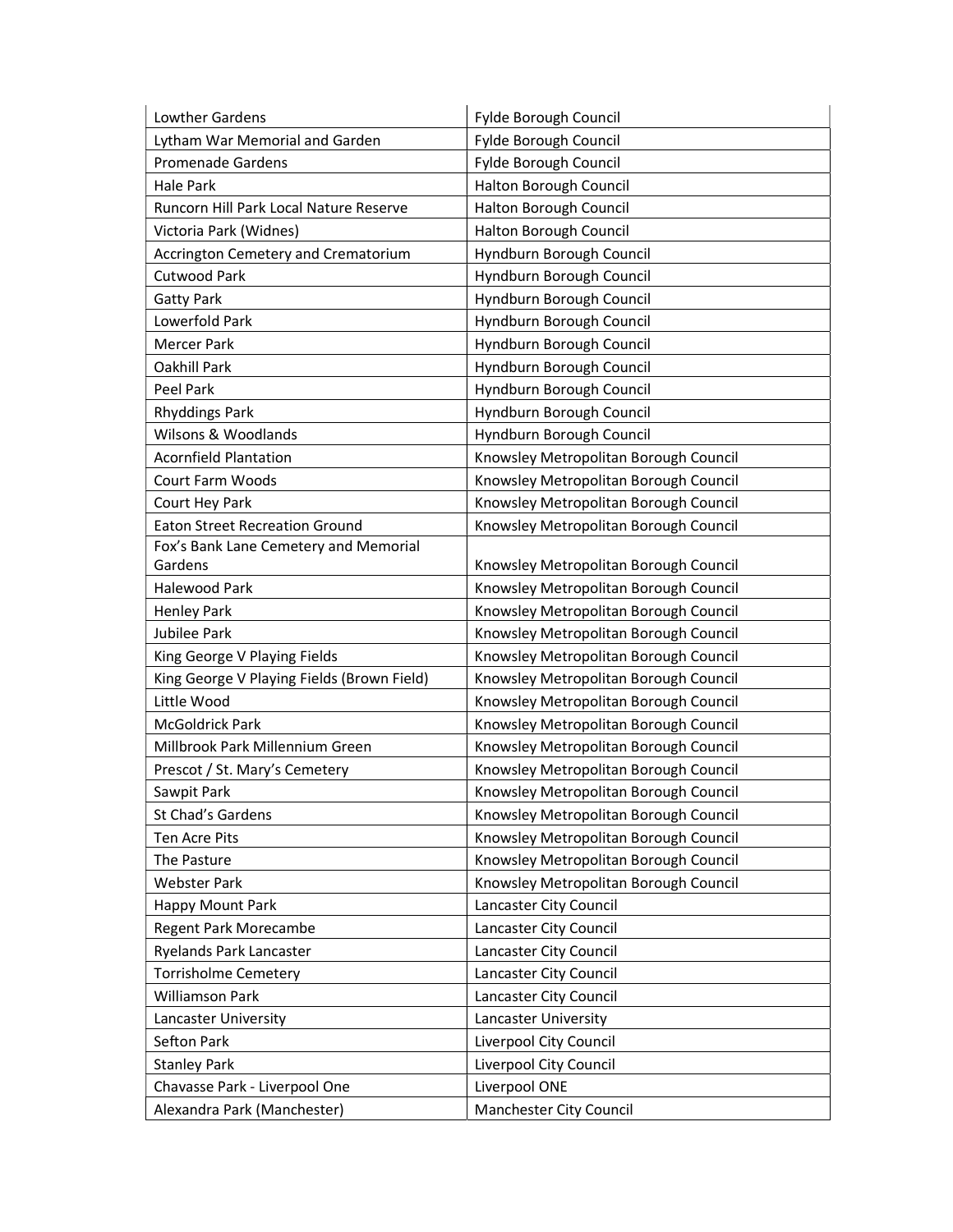| <b>Heaton Park</b>                | Manchester City Council                        |
|-----------------------------------|------------------------------------------------|
| Blackley Cemetery & Crematorium   | Manchester City Council (Bereavement Services) |
| <b>Gorton Cemetery</b>            | Manchester City Council (Bereavement Services) |
| <b>Philips Park Cemetery</b>      | Manchester City Council (Bereavement Services) |
| Southern Cemetery                 | Manchester City Council (Bereavement Services) |
| Davyhulme Park                    | One Trafford                                   |
| Denzell Gardens and The Devisdale | One Trafford                                   |
| <b>Flixton Gardens</b>            | One Trafford                                   |
| <b>Hullard Park</b>               | One Trafford                                   |
| John Leigh Park (Altrincham)      | One Trafford                                   |
| Lostock Park                      | One Trafford                                   |
| Victoria Park (Trafford)          | One Trafford                                   |
| <b>Walkden Gardens</b>            | One Trafford                                   |
| Walton Park (Sale)                | One Trafford                                   |
| Woodheys Park (Broadheath)        | One Trafford                                   |
| <b>Worthington Park</b>           | One Trafford                                   |
| <b>Ball Grove Park</b>            | Pendle Borough Council                         |
| <b>Barrowford Park</b>            | Pendle Borough Council                         |
| <b>Heyhead Park</b>               | Pendle Borough Council                         |
| Marsden Park                      | Pendle Borough Council                         |
| <b>Valley Gardens</b>             | Pendle Borough Council                         |
| Victoria Park (Nelson)            | Pendle Borough Council                         |
| Walverden Park                    | Pendle Borough Council                         |
| Port Sunlight Village             | Port Sunlight Village Trust                    |
| <b>Ashton Park</b>                | Preston City Council                           |
| Avenham and Miller Parks          | Preston City Council                           |
| <b>Fishwick Bottoms</b>           | Preston City Council                           |
| Haslam Park                       | Preston City Council                           |
| <b>Moor Park</b>                  | Preston City Council                           |
| <b>Winckley Square Gardens</b>    | Preston City Council                           |
| Denehurst Park                    | Rochdale Metropolitan Borough Council          |
| Hare Hill Park                    | Rochdale Metropolitan Borough Council          |
| Hopwood Park Heywood              | Rochdale Metropolitan Borough Council          |
| Jubilee Park Middleton            | Rochdale Metropolitan Borough Council          |
| <b>Middleton Cemetery</b>         | Rochdale Metropolitan Borough Council          |
| <b>Middleton Memorial Gardens</b> | Rochdale Metropolitan Borough Council          |
| <b>Milnrow Memorial Park</b>      | Rochdale Metropolitan Borough Council          |
| Queen's Park Heywood              | Rochdale Metropolitan Borough Council          |
| Rochdale Town Centre Parks        | Rochdale Metropolitan Borough Council          |
| <b>Truffet Park</b>               | Rochdale Metropolitan Borough Council          |
| Stubbylee and Moorlands Park      | Rossendale Borough Council                     |
| <b>Agecroft Cemetery</b>          | Salford City Council                           |
| <b>Blackleach Country Park</b>    | Salford City Council                           |
| <b>Boothsbank Park</b>            | Salford City Council                           |
| <b>Clifton Country Park</b>       | Salford City Council                           |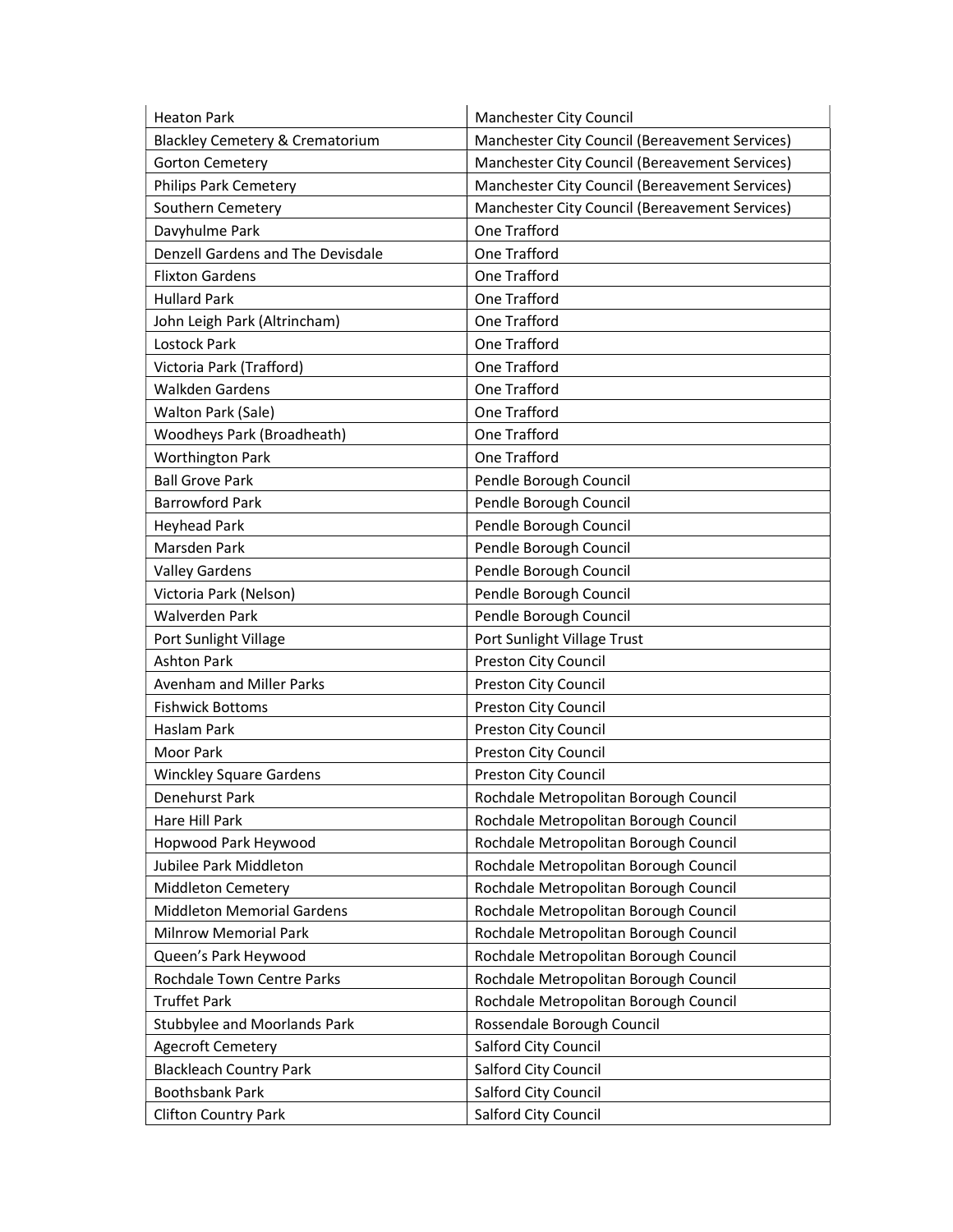| Peel Green Cemetery                          | <b>Salford City Council</b>           |
|----------------------------------------------|---------------------------------------|
| Peel Park (Salford)                          | Salford City Council                  |
| Victoria Park (Salford)                      | Salford City Council                  |
| <b>Winton Park</b>                           | Salford City Council                  |
| King's Garden                                | Sefton Council                        |
| Silloth Green                                | Silloth Town Council                  |
| Hurst Grange Park                            | South Ribble Borough Council          |
| Longton Brickcroft Nature Reserve            | South Ribble Borough Council          |
| <b>Worden Park</b>                           | South Ribble Borough Council          |
| <b>Barlow Hall</b>                           | Southway Housing Trust                |
| Victoria Park (St Helens)                    | <b>St Helens Council</b>              |
| <b>Stamford Park</b>                         | Tameside Metropolitan Borough Council |
| Lancaster Canal                              | The Canal & River Trust               |
| Macclesfield Canal                           | The Canal & River Trust               |
| <b>Peak Forest Canal</b>                     | The Canal & River Trust               |
| The Countess of Chester Country Park         | The Land Trust                        |
| University of Salford                        | University of Salford                 |
| <b>Beacon Country Park</b>                   | West Lancashire Borough Council       |
| <b>Coronation Park</b>                       | West Lancashire Borough Council       |
| Alexandra Park (Wigan)                       | Wigan Metropolitan Borough Council    |
| Jubilee Park                                 | Wigan Metropolitan Borough Council    |
| <b>Mesnes Park</b>                           | Wigan Metropolitan Borough Council    |
| Pennington Hall Park                         | Wigan Metropolitan Borough Council    |
| <b>Ashton Park</b>                           | <b>Wirral Council</b>                 |
| <b>Bidston Hill</b>                          | <b>Wirral Council</b>                 |
| <b>Birkenhead Park</b>                       | <b>Wirral Council</b>                 |
| Brotherton Park and Dibbinsdale Local Nature |                                       |
| Reserve                                      | <b>Wirral Council</b>                 |
| Central Park (Wirral)                        | <b>Wirral Council</b>                 |
| <b>Coronation Gardens</b>                    | <b>Wirral Council</b>                 |
| Dawstone Park                                | <b>Wirral Council</b>                 |
| <b>Eastham Country Park</b>                  | <b>Wirral Council</b>                 |
| <b>Flaybrick Memorial Gardens</b>            | <b>Wirral Council</b>                 |
| Frankby Cemetery                             | <b>Wirral Council</b>                 |
| <b>Hamilton Square</b>                       | <b>Wirral Council</b>                 |
| Harrison Park Wirral                         | <b>Wirral Council</b>                 |
| <b>Heswall Dales</b>                         | <b>Wirral Council</b>                 |
| Hilbre Island Local Nature Reserve           | <b>Wirral Council</b>                 |
| Landican Cemetery                            | <b>Wirral Council</b>                 |
| Mayer Park                                   | <b>Wirral Council</b>                 |
| Meols Parade Garden                          | <b>Wirral Council</b>                 |
| North Wirral Coastal Park                    | <b>Wirral Council</b>                 |
| Queen's Park (Wirral)                        | Wirral Council                        |
| Rake Lane Cemetery                           | <b>Wirral Council</b>                 |
| Royden Park                                  | <b>Wirral Council</b>                 |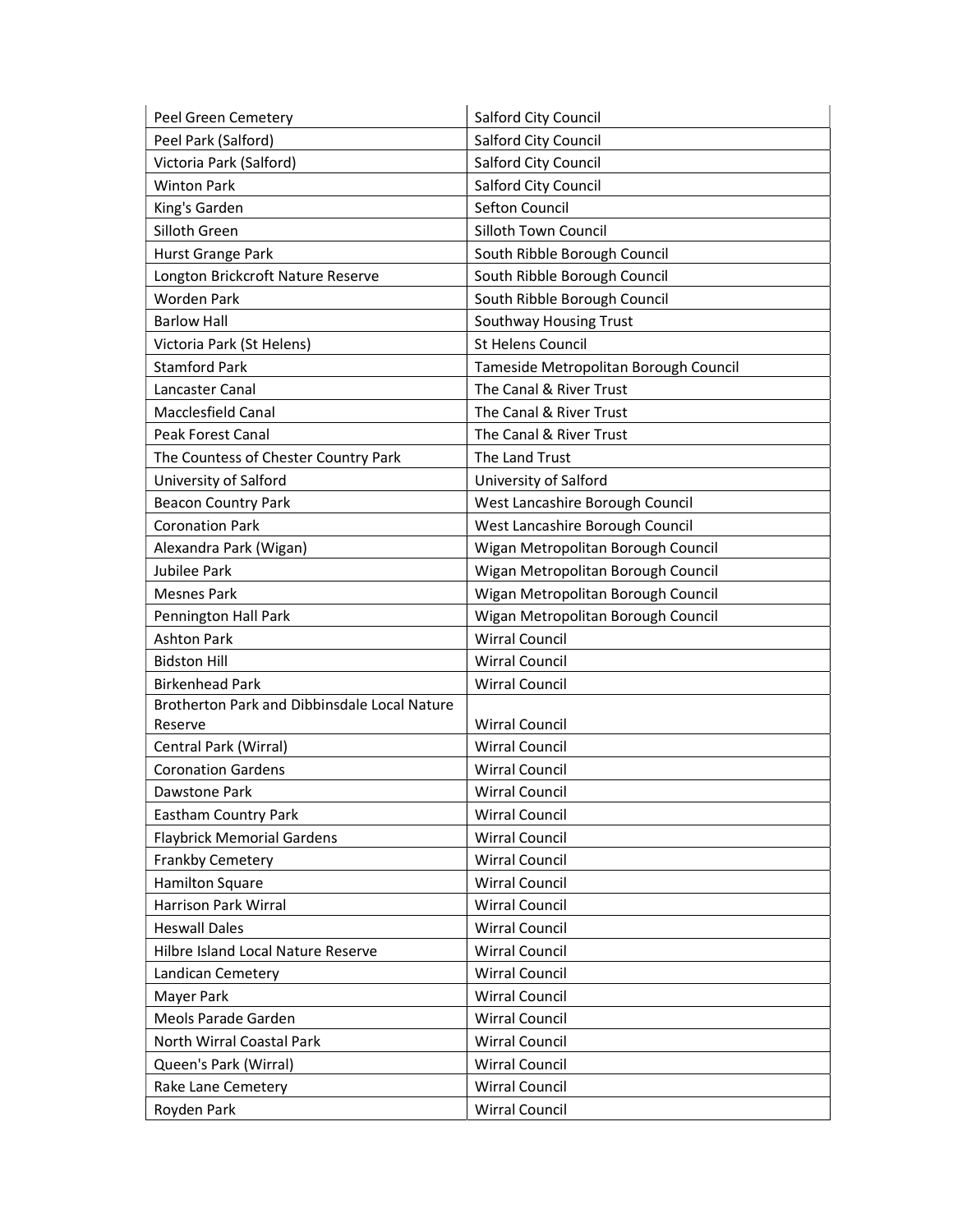| The Arno                                       | <b>Wirral Council</b>               |
|------------------------------------------------|-------------------------------------|
| The Breck                                      | <b>Wirral Council</b>               |
| Thornton Hough Village Green                   | <b>Wirral Council</b>               |
| <b>Torr Park Eastham</b>                       | <b>Wirral Council</b>               |
| Vale Park                                      | <b>Wirral Council</b>               |
| Victoria Gardens (West Kirby)                  | Wirral Council                      |
| Victoria Park                                  | <b>Wirral Council</b>               |
| <b>Walker Park</b>                             | <b>Wirral Council</b>               |
| <b>Wirral Country Park</b>                     | <b>Wirral Council</b>               |
| MediaCityUK                                    | Wright Landscapes Ltd               |
| <b>Memorial Park</b>                           | Wyre Council                        |
| The Mount                                      | Wyre Council                        |
| Vicarage Park                                  | <b>Wyre Council</b>                 |
| Wyre Estuary Country Park - Stanah Picnic Site | Wyre Council                        |
| Hawthorne Park                                 | Wyre Council & Hawthorne Park Trust |

| Park Title                                  | <b>Managing Organisation</b>   |
|---------------------------------------------|--------------------------------|
| Middlewich to Audlem Canal plus Shropshire  |                                |
| Union Canal Barbridge Junction to National  |                                |
| Waterways Museum                            | <b>Canal &amp; River Trust</b> |
| Trent & Mersey Canal - Red Bull to Hardings |                                |
| Wood                                        | Canal & River Trust            |
| Weaver Navigation (Runcorn to Winsford)     | Canal & River Trust            |
| Congleton Park                              | <b>Cheshire East Council</b>   |
| <b>Queens Park Crewe</b>                    | <b>Cheshire East Council</b>   |
| <b>Tatton Park</b>                          | <b>Cheshire East Council</b>   |
| Williamson Park                             | Lancaster City Council         |
| <b>Heaton Park</b>                          | Manchester City Council        |
| Port Sunlight Village                       | Port Sunlight Village Trust    |
| <b>Winckley Square Gardens</b>              | Preston City Council           |
| Peak Forest Canal                           | The Canal & River Trust        |
| <b>Birkenhead Park</b>                      | <b>Wirral Council</b>          |

| Park Title                             | <b>Managing Organisation</b>                          |
|----------------------------------------|-------------------------------------------------------|
| The Fernery and Floral Beds at Botanic |                                                       |
| Gardens                                | <b>Botanic Gardens Community Association</b>          |
|                                        | <b>Bridgers Community Group and Gardeners Bowling</b> |
| <b>Colliers Corner</b>                 | Club                                                  |
| Cheadle Hulme Garden and Allotment     |                                                       |
| Association                            | Cheadle Hulme Garden and Allotment Association        |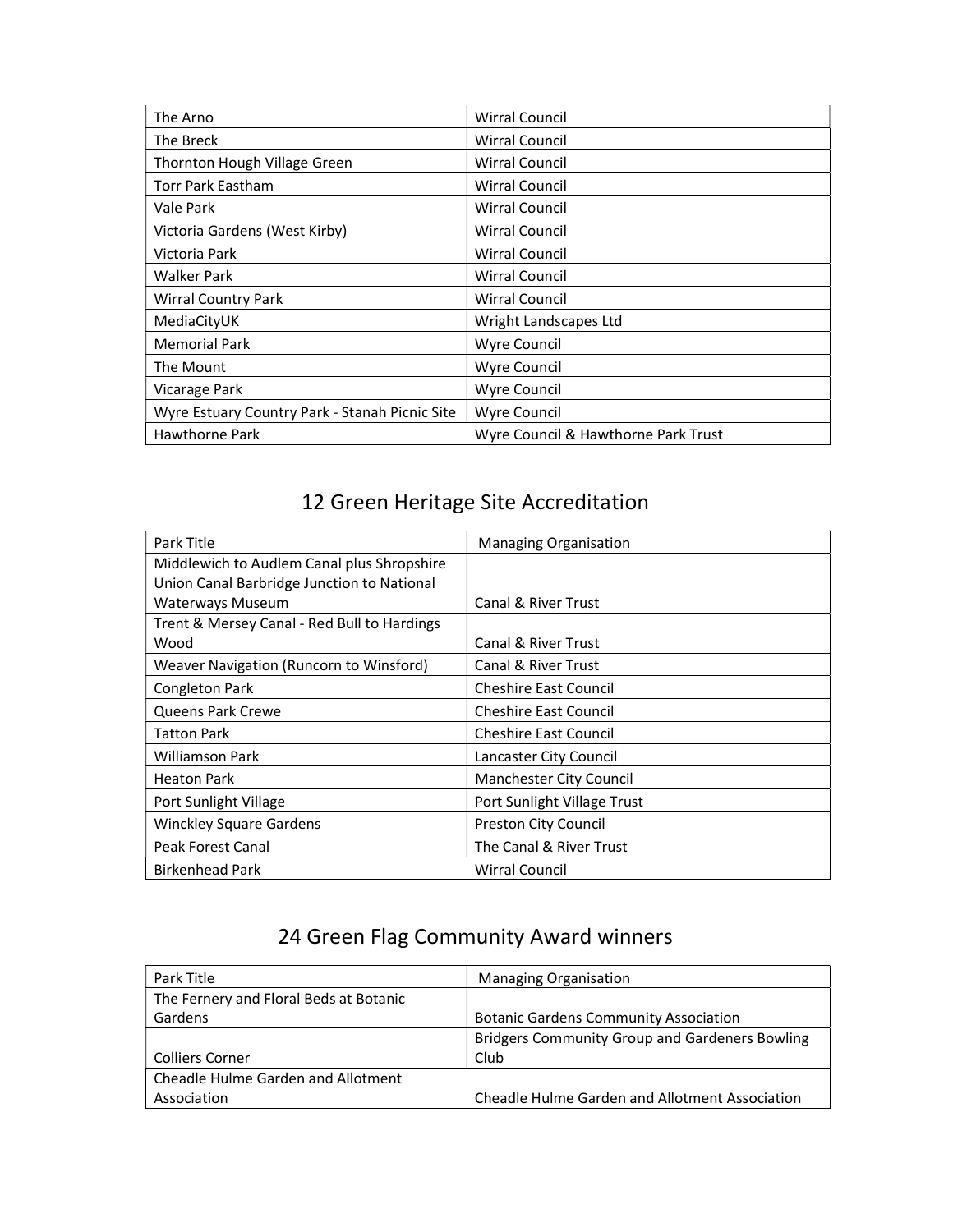| New Ferry Butterfly Park               | <b>Cheshire Wildlife Trust</b>                 |
|----------------------------------------|------------------------------------------------|
| <b>Ford Park</b>                       | Ford Park Community Group                      |
| Ainsdale Village Park                  | Friends of Ainsdale Village Park               |
| Etherow Lodge Park Hollingworth        | Friends of Etherow Lodge Park                  |
| Haslam Park and Local Nature Reserve   | Friends of Haslam Park                         |
| Longsight Park                         | Friends of Longsight Park                      |
| Park Fields                            | <b>Friends of Park Fields</b>                  |
| <b>Rotten Row</b>                      | <b>Friends of Rotten Row</b>                   |
| South Park Community Garden            | <b>Friends of South Park</b>                   |
| Sunny Bank Vale                        | Friends of Sunny Bank Vale                     |
| Grappenhall Heys Walled Garden         | Grappenhall and Thelwall Parish Council        |
| <b>Woodchurch Holy Cross</b>           | Holy Cross Woodchurch PCC                      |
| Lumb Brook Millennium Green            | Lumb Brook Green Millennium Trust              |
| Manchester and District Beekeepers     |                                                |
| Assocation                             | Manchester and District Beekeepers Association |
| Manchester Transport Museum Society    | Manchester Transport Museum Society            |
| <b>Springs Community Garden</b>        | New Springs Community Project Group            |
| Queensway Allotment Association/Sefton |                                                |
| Green Gym                              | QAA/Sefton Green Gym                           |
| St Luke's Church Grounds               | St Lukes Church Crosby                         |
| <b>Mossley Park</b>                    | Tameside Metropolitan Borough Council          |
| <b>Tarvin Community Woodland</b>       | <b>Tarvin Community Woodland Trust</b>         |
| North Park Community Garden            | The Gateway Collective                         |

# South East

| Park Title                 | <b>Managing Organisation</b>          |
|----------------------------|---------------------------------------|
| <b>Buckingham Park</b>     | Adur District Council                 |
| Lancing Manor Park         | <b>Adur District Council</b>          |
| Lancing Ring               | <b>Adur District Council</b>          |
| Shoreham Beach LNR         | <b>Adur District Council</b>          |
| <b>Brookfield Park</b>     | Arun District Council                 |
| <b>Hotham Park</b>         | Arun District Council                 |
| <b>Marine Park Gardens</b> | Arun District Council                 |
| Mewsbrook Park             | Arun District Council                 |
| Norfolk Gardens            | Arun District Council                 |
| Old Rectory Gardens        | Arun District Council                 |
| <b>Bedgrove Park</b>       | Aylesbury Vale District Council       |
| <b>Heartlands</b>          | Aylesbury Vale District Council       |
| Vale Park                  | Aylesbury Vale District Council       |
| Eastrop Park               | Basingstoke and Deane Borough Council |
| The War Memorial Park      | Basingstoke and Deane Borough Council |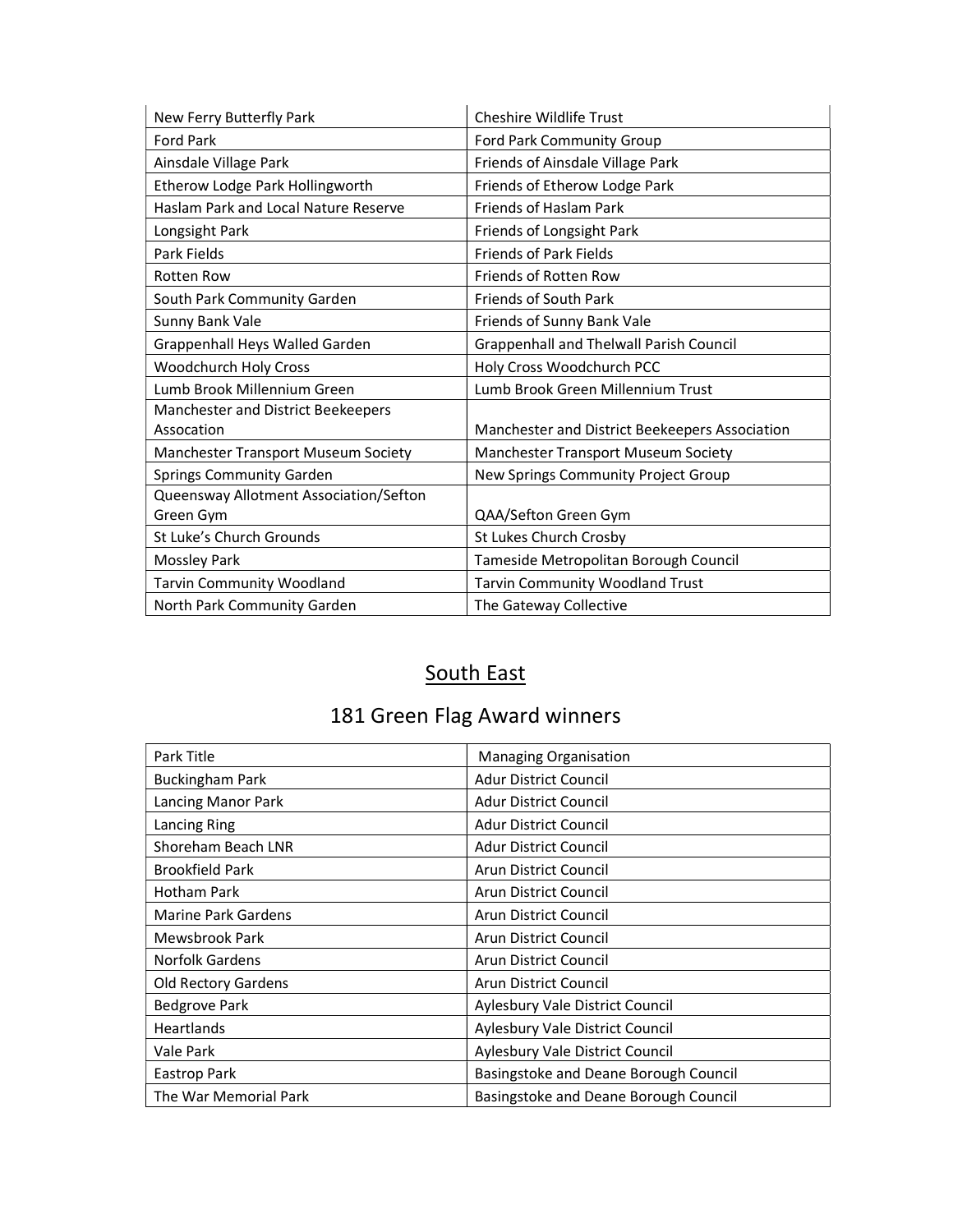| <b>Botley High Street Recreation Ground</b> | <b>Botley Parish Council</b>                       |
|---------------------------------------------|----------------------------------------------------|
| <b>Easthill Park</b>                        | Brighton & Hove City Council                       |
| Hove Park                                   | Brighton & Hove City Council                       |
| <b>Kipling Gardens</b>                      | Brighton & Hove City Council                       |
| <b>Preston Park</b>                         | Brighton & Hove City Council                       |
| St Ann's Well Gardens                       | Brighton & Hove City Council                       |
| <b>Stoneham Park</b>                        | Brighton & Hove City Council                       |
| The Level                                   | Brighton & Hove City Council                       |
| <b>Harlow Mill</b>                          | Canal & River Trust                                |
| <b>Reculver Country Park</b>                | Canterbury City Council                            |
| <b>Westgates Parks</b>                      | <b>Canterbury City Council</b>                     |
|                                             | Canterbury City Council with the Friends of Duncan |
| Duncan Down                                 | Down                                               |
| Ashtead Common                              | City of London                                     |
| <b>Burnham Beeches NNR</b>                  | City of London                                     |
| <b>Colnbrook Recreation Ground</b>          | <b>Colnbrook Community Partnership</b>             |
| Goffs Park                                  | Crawley Borough Council                            |
| Mill Pond                                   | <b>Crawley Borough Council</b>                     |
| The Memorial Gardens                        | Crawley Borough Council                            |
| <b>Tilgate Park</b>                         | Crawley Borough Council                            |
| <b>Worth Park</b>                           | Crawley Borough Council                            |
| Kearnsey Abbey and Russell Gardens          | Dover District Council                             |
| <b>Wallingford Castle Meadows</b>           | <b>Earth Trust</b>                                 |
| Hampden Park                                | Eastbourne Borough Council                         |
| Old Town Recreation Ground                  | Eastbourne Borough Council                         |
| <b>Princes Park</b>                         | Eastbourne Borough Council                         |
| Itchen Valley Country Park                  | Eastleigh Borough Council                          |
| Lakeside Country Park                       | Eastleigh Borough Council                          |
| Alexandra Recreation Ground                 | Epsom and Ewell Borough Council                    |
| Epsom Common Local Nature Reserve           | Epsom and Ewell Borough Council                    |
| <b>Ewell Court Park</b>                     | Epsom and Ewell Borough Council                    |
| Rosebery Park                               | Epsom and Ewell Borough Council                    |
| Samphire Hoe                                | Eurotunnel                                         |
| Holly Hill Woodland Park                    | Fareham Borough Council                            |
| Sensory Garden of Reflection                | Fareham Borough Council                            |
| Farnborough Business Park                   | Farnborough Business Park/Nurture Landscapes       |
| <b>Gostrey Meadow</b>                       | Farnham Town Council                               |
| Kingsnorth Gardens                          | Folkestone and Hythe District Council              |
| Lower Leas Coastal Park                     | Folkestone and Hythe District Council              |
| Radnor Park                                 | Folkestone and Hythe District Council              |
| Royal Military Canal                        | Folkestone and Hythe District Council              |
| <b>Aldershot Military Cemetery</b>          | Gavin Jones Aspire                                 |
| Crescent Garden                             | <b>Gosport Borough Council</b>                     |
| <b>Stanley Park</b>                         | <b>Gosport Borough Council</b>                     |
| Allen House Grounds                         | <b>Guildford Borough Council</b>                   |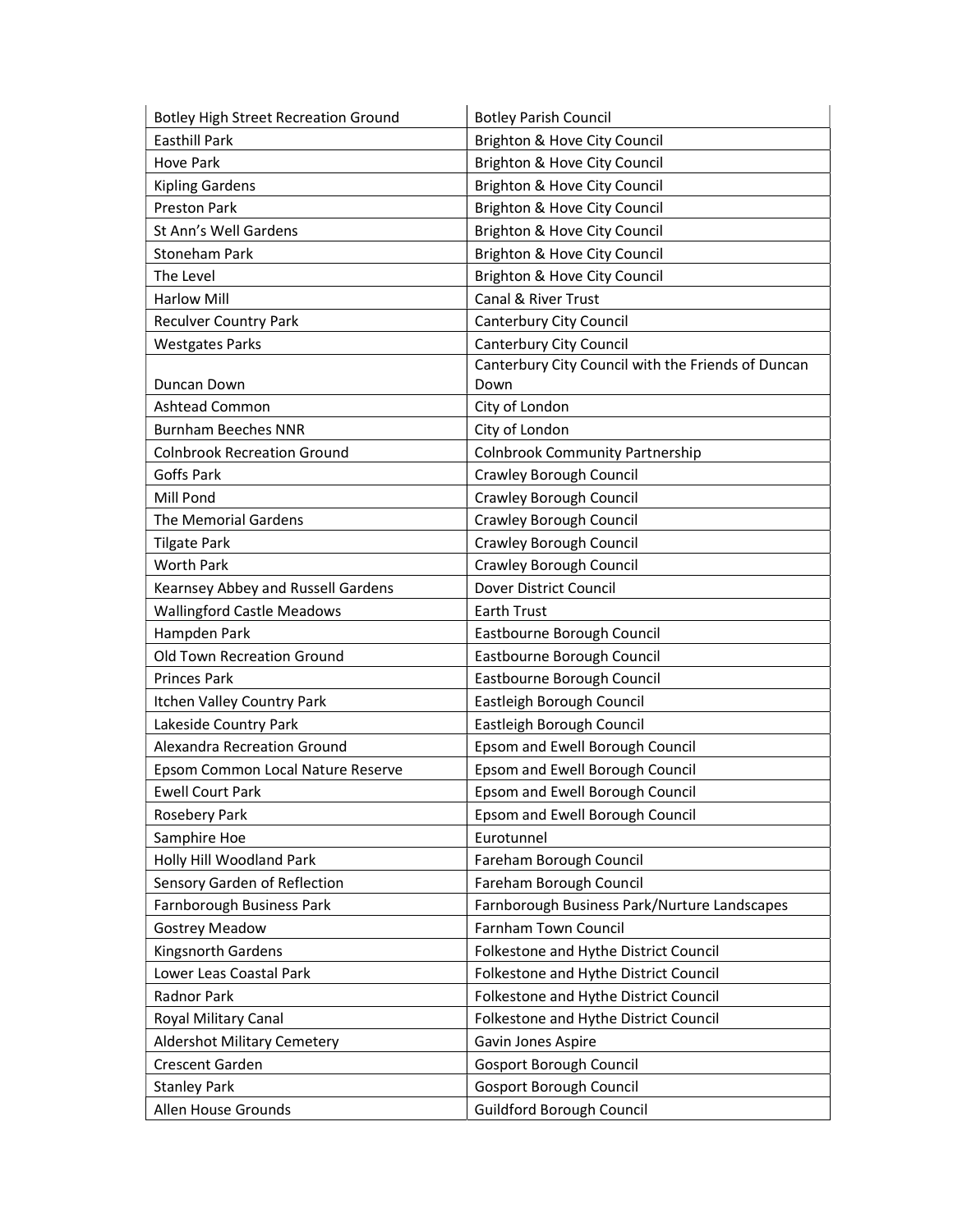| Castle Grounds                             | <b>Guildford Borough Council</b>                   |
|--------------------------------------------|----------------------------------------------------|
| Chilworth Gunpowder Mills                  | <b>Guildford Borough Council</b>                   |
| Lakeside Nature Reserve                    | <b>Guildford Borough Council</b>                   |
| <b>Onslow Recreation Ground</b>            | <b>Guildford Borough Council</b>                   |
| Riverside Nature Reserve                   | <b>Guildford Borough Council</b>                   |
| <b>Stoke Park</b>                          | <b>Guildford Borough Council</b>                   |
| <b>Sutherland Memorial Park</b>            | <b>Guildford Borough Council</b>                   |
| Lepe Country Park                          | Hampshire County Council                           |
| River Hamble Country Park                  | Hampshire County Council                           |
| Royal Victoria Country Park                | Hampshire County Council                           |
| Staunton Country Park - Leigh Park Gardens | Hampshire County Council                           |
| Queen Elizabeth Country Park               | Hampshire County Council/Forestry Commission       |
| Elvetham Heath Open Spaces and Local       |                                                    |
| Nature Reserve                             | <b>Hart District Council</b>                       |
| <b>Fleet Pond</b>                          | <b>Hart District Council</b>                       |
| Hartley Wintney                            | <b>Hart District Council</b>                       |
| Alexandra Park (Hastings)                  | Hastings Borough Council                           |
| <b>Hastings Country Park</b>               | Hastings Borough Council                           |
| <b>St Leonards Gardens</b>                 | Hastings Borough Council                           |
| Muster Green                               | Haywards Heath Council                             |
| Albert Road Cemetery & War Memorial        |                                                    |
| Garden                                     | Hedge End Town Council                             |
| Mill Meadows                               | <b>Henley Town Council</b>                         |
| Hill End Centre                            | Hill End Outdoor Education Centre                  |
| Horsham Park                               | Horsham District Council                           |
| <b>Bluewater Shopping Centre</b>           | Incentive FM                                       |
|                                            | Isle of Wight Council and the Friends of Northwood |
| Northwood Cemetery                         | Cemetery                                           |
| <b>Brockhill Country Park</b>              | Kent County Council                                |
| <b>Grove Ferry Picnic Site</b>             | Kent County Council                                |
| Lullingstone Country Park                  | Kent County Council                                |
| Manor Park Country Park                    | Kent County Council                                |
| Pegwell Bay Country Park                   | Kent County Council                                |
| Shorne Woods Country Park                  | Kent County Council                                |
| Teston Bridge Country Park                 | Kent County Council                                |
| <b>Trosley Country Park</b>                | Kent County Council                                |
| Clare Park                                 | Maidstone Borough Council                          |
| Cobtree Manor Park                         | Maidstone Borough Council                          |
| Mote Park                                  | Maidstone Borough Council                          |
| Whatman Park (Millennium River Park)       | Maidstone Borough Council                          |
| <b>Broomhill Park</b>                      | Medway Council                                     |
| Capstone Farm Country Park                 | Medway Council                                     |
| Gillingham Park                            | Medway Council                                     |
| Hillyfields Community Park                 | Medway Council                                     |
| Riverside Country Park                     | Medway Council                                     |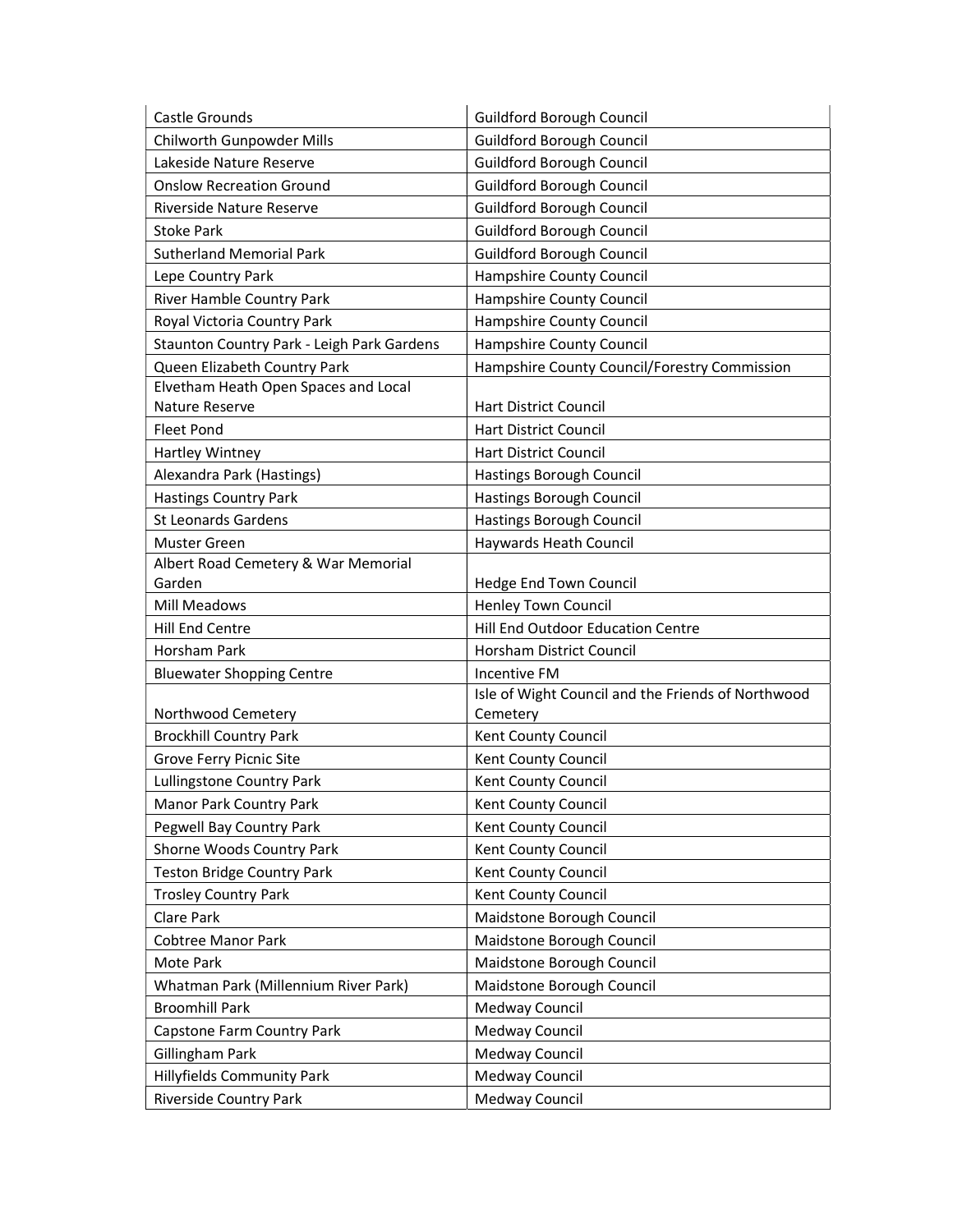| The Great Lines Heritage Park: Field of Fire  | Medway Council                                  |
|-----------------------------------------------|-------------------------------------------------|
| The Vines Gardens                             | Medway Council                                  |
| Ranscombe Farm Reserve                        | Medway Council in Partnership with Plantlife    |
| <b>Beech Hurst Gardens</b>                    | Mid Sussex District Council                     |
| East Court and Ashplats Wood                  | Mid Sussex District Council                     |
| St Johns Park (Burgess Hill)                  | Mid Sussex District Council                     |
| Victoria Park (Mid Sussex)                    | Mid Sussex District Council                     |
|                                               | Milton Keynes Council and Shenley Brook End And |
| <b>Garthwaite Crescent</b>                    | <b>Tattenhoe Parish Council</b>                 |
| <b>Clandon Wood Nature Reserve and Burial</b> |                                                 |
| Ground                                        | Natural Burial UK Ltd                           |
| Victoria Park (Newbury)                       | Newbury Town Council                            |
| Chineham Park                                 | Nurture Landscapes Ltd                          |
| <b>Baffins Pond</b>                           | Portsmouth City Council                         |
| <b>Milton Park</b>                            | Portsmouth City Council                         |
| Southsea Rock Gardens                         | Portsmouth City Council                         |
| Caversham Court                               | <b>Reading Borough Council</b>                  |
| Forbury Gardens and the Abbey Ruins           | <b>Reading Borough Council</b>                  |
| Priory Park                                   | Reigate & Banstead Borough Council              |
| <b>Redhill Memorial Park</b>                  | Reigate & Banstead Borough Council              |
| <b>Egerton Park</b>                           | <b>Rother District Council</b>                  |
| Sandhurst Memorial Park                       | Sandhurst Town Council                          |
| The Vine                                      | Sevenoaks Town Council                          |
| <b>Herschel Park</b>                          | Slough Borough Council                          |
| Pippins Park                                  | Slough Borough Council                          |
| Salt Hill Park                                | Slough Borough Council                          |
| Portswood Rec                                 | Southampton City Council                        |
| <b>Riverside Park</b>                         | Southampton City Council                        |
| Southampton's Central Parks                   | Southampton City Council                        |
| St James' Park                                | Southampton City Council                        |
| <b>Staines Cemetery</b>                       | Spelthorne Borough Council                      |
| Sunbury Walled Garden                         | Spelthorne Borough Council                      |
| Frimley Lodge Park                            | Surrey Heath Borough Council                    |
| <b>Lightwater Country Park</b>                | Surrey Heath Borough Council                    |
| Oare Gunpowder Works Country Park             | Swale Borough Council                           |
| <b>Elephant Park</b>                          | <b>Swanley Town Council</b>                     |
| St Mary's Recreation Ground                   | <b>Swanley Town Council</b>                     |
| <b>Swanley Park</b>                           | <b>Swanley Town Council</b>                     |
| <b>Memorial Park</b>                          | <b>Test Valley Borough Council</b>              |
| Rooksbury Mill Local Nature Reserve           | <b>Test Valley Borough Council</b>              |
| Valley Park Woodlands LNR                     | <b>Test Valley Borough Council</b>              |
| The Milton Keynes Linear Parks                | The Parks Trust                                 |
| Haysden Country Park                          | Tonbridge & Malling Borough Council             |
| Leybourne Lakes Country Park                  | Tonbridge & Malling Borough Council             |
| Tonbridge Racecourse Sportsground             | Tonbridge & Malling Borough Council             |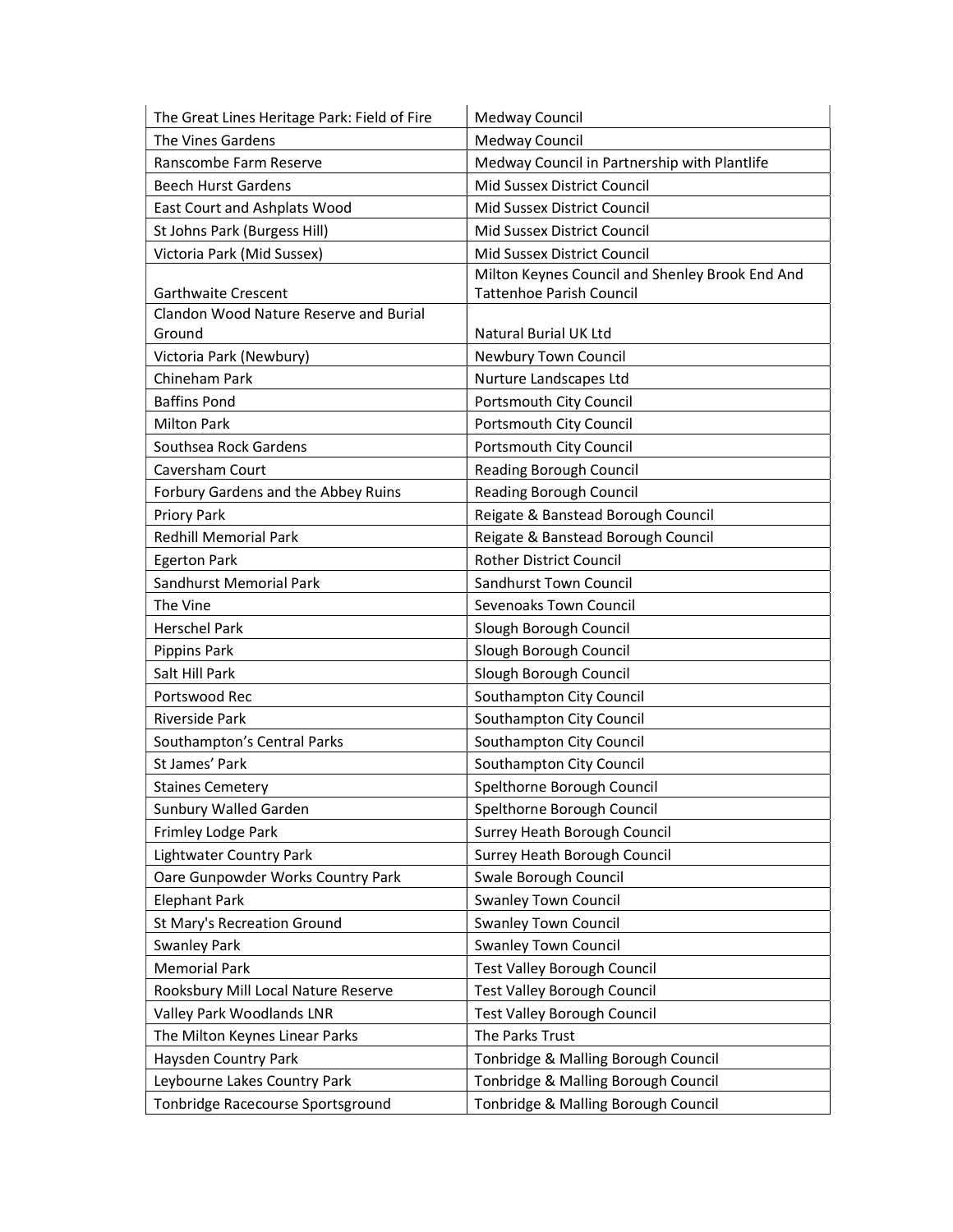| Calverley Grounds                 | Tunbridge Wells Borough Council      |
|-----------------------------------|--------------------------------------|
| Dunorlan Park                     | Tunbridge Wells Borough Council      |
| <b>Grosvenor and Hilbert Park</b> | Tunbridge Wells Borough Council      |
| St John's Recreation Ground       | Tunbridge Wells Borough Council      |
| The Grove                         | Tunbridge Wells Borough Council      |
| <b>Woodbury Park Cemetery</b>     | Tunbridge Wells Borough Council      |
| Whiteknights                      | University of Reading - Estates      |
| <b>University of Sussex</b>       | University of Sussex                 |
| Abbey Gardens                     | Vale of White Horse District Council |
| <b>Bealeswood Common</b>          | Waverley Borough Council             |
| <b>Blackheath Common</b>          | <b>Waverley Borough Council</b>      |
| <b>Broadwater Park</b>            | Waverley Borough Council             |
| Farnham Park                      | <b>Waverley Borough Council</b>      |
| Frensham Common                   | Waverley Borough Council             |
| Lammas Lands                      | Waverley Borough Council             |
| Mare Hill                         | Waverley Borough Council             |
| <b>Phillips Memorial Park</b>     | Waverley Borough Council             |
| <b>Summerlands Estate</b>         | Waverley Borough Council             |
| Weybourne Nature Reserve          | Waverley Borough Council             |
| Linear Park                       | West Berkshire Council               |
| Northcroft and Goldwell Park      | West Berkshire Council               |
| <b>Chepstow Local Park</b>        | West Bletchley Council               |
| <b>Buchan Country Park</b>        | West Sussex County Council           |
| <b>Allsmoor Field</b>             | Winkfield Parish Council             |
| <b>Asher Recreation Ground</b>    | Winkfield Parish Council             |
| <b>Carnation Hall</b>             | Winkfield Parish Council             |
| King George V Recreation Ground   | Winkfield Parish Council             |
| Locks Ride Recreation Ground      | Winkfield Parish Council             |
| <b>Brookwood Cemetery</b>         | Woking Borough Council               |
| <b>Woodford Park</b>              | <b>Woodley Town Council</b>          |
| Beach House Park                  | Worthing Borough Council             |
| <b>Field Place</b>                | Worthing Borough Council             |
| <b>Highdown Gardens</b>           | Worthing Borough Council             |
| <b>Marine Gardens</b>             | Worthing Borough Council             |
| <b>Higginson Park</b>             | Wycombe District Council             |
| Hughenden Park                    | Wycombe District Council             |
| The Rye                           | Wycombe District Council             |

| Park Title                        | <b>Managing Organisation</b> |
|-----------------------------------|------------------------------|
| Ashtead Common                    | City of London               |
| <b>Burnham Beeches NNR</b>        | City of London               |
| <b>Wallingford Castle Meadows</b> | <b>Earth Trust</b>           |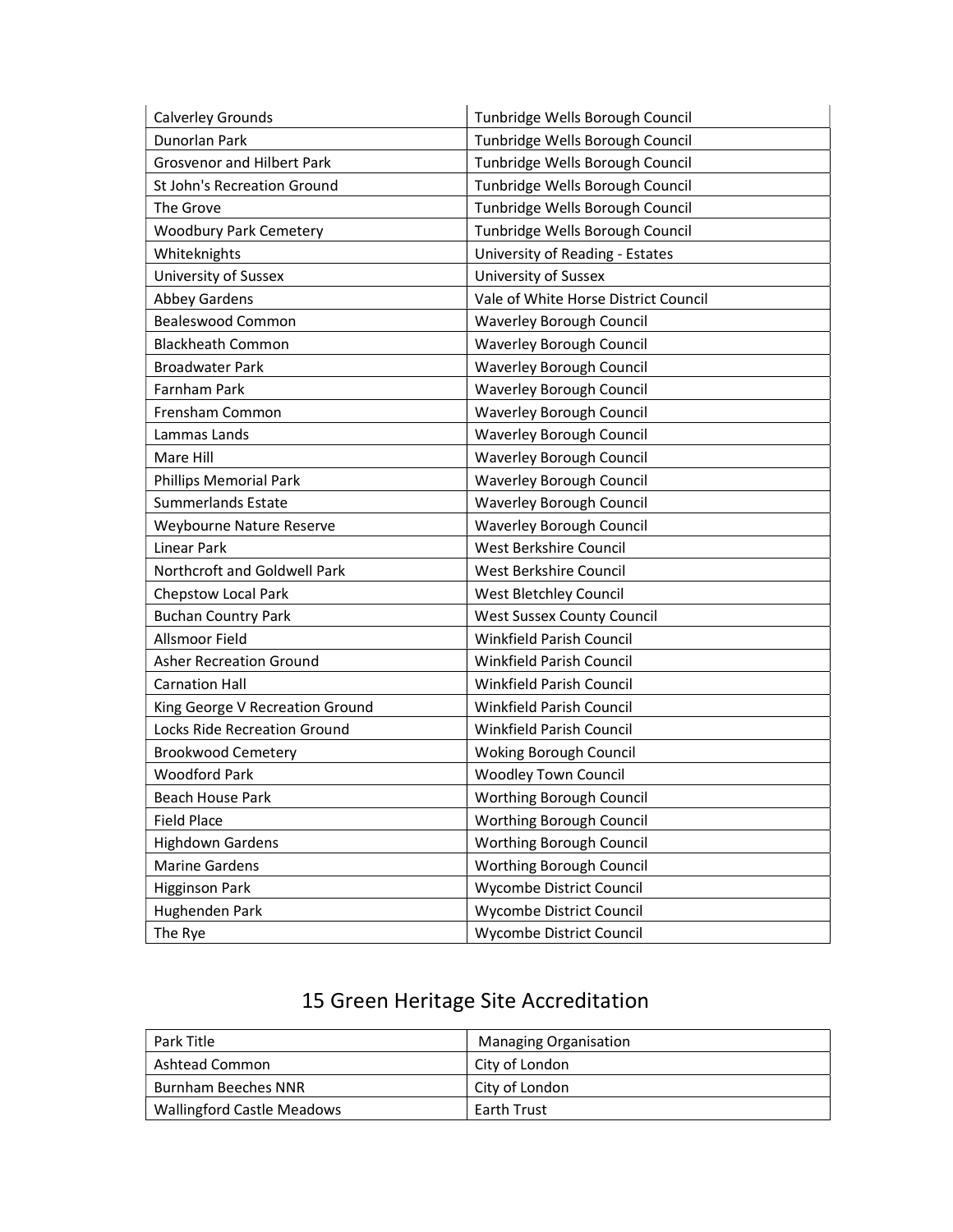| Royal Victoria Country Park                  | Hampshire County Council        |
|----------------------------------------------|---------------------------------|
| Staunton Country Park - Leigh Park Gardens   | Hampshire County Council        |
| Hartley Wintney                              | <b>Hart District Council</b>    |
| Alexandra Park (Hastings)                    | Hastings Borough Council        |
| The Great Lines Heritage Park: Field of Fire | Medway Council                  |
| Caversham Court                              | Reading Borough Council         |
| Forbury Gardens and the Abbey Ruins          | Reading Borough Council         |
| Oare Gunpowder Works Country Park            | Swale Borough Council           |
| Dunorlan Park                                | Tunbridge Wells Borough Council |
| <b>Grosvenor and Hilbert Park</b>            | Tunbridge Wells Borough Council |
| Farnham Park                                 | <b>Waverley Borough Council</b> |
| <b>Brookwood Cemetery</b>                    | <b>Woking Borough Council</b>   |

# 5 Green Flag Community Award winners

| Park Title                     | <b>Managing Organisation</b>   |
|--------------------------------|--------------------------------|
| <b>Bearsted Woodland Trust</b> | <b>Bearsted Woodland Trust</b> |
| Heene Cemetery                 | Friends of Heene Cemetery      |
| <b>Hambrook Marshes</b>        | Love Hambrook Marshes CIO      |
| Hemel Food Garden              | Sunnyside Rural Trust          |
| Shanklin Youth Club            | <b>SVYCC</b>                   |

#### South West

| Park Title                                      | <b>Managing Organisation</b>               |
|-------------------------------------------------|--------------------------------------------|
| Alexandra Park                                  | Bath and North East Somerset Council       |
| <b>Bloomfield Green</b>                         | Bath and North East Somerset Council       |
| <b>Hedgemead Park</b>                           | Bath and North East Somerset Council       |
| Henrietta Park                                  | Bath and North East Somerset Council       |
| Royal Victoria Park                             | Bath and North East Somerset Council       |
| Alum Chine including Argyll Gardens             | Bournemouth Christchurch and Poole Council |
| <b>Boscombe Chine Gardens</b>                   | Bournemouth Christchurch and Poole Council |
| Boscombe Cliff Gardens and Local Nature Reserve | Bournemouth Christchurch and Poole Council |
| Fisherman's Walk                                | Bournemouth Christchurch and Poole Council |
| Hamworthy Park                                  | Bournemouth Christchurch and Poole Council |
| Hengistbury Head                                | Bournemouth Christchurch and Poole Council |
| Kinson Common                                   | Bournemouth Christchurch and Poole Council |
| Littledown Centre                               | Bournemouth Christchurch and Poole Council |
| Moore Avenue Community Park                     | Bournemouth Christchurch and Poole Council |
| <b>Muscliff Park</b>                            | Bournemouth Christchurch and Poole Council |
| North Cemetery                                  | Bournemouth Christchurch and Poole Council |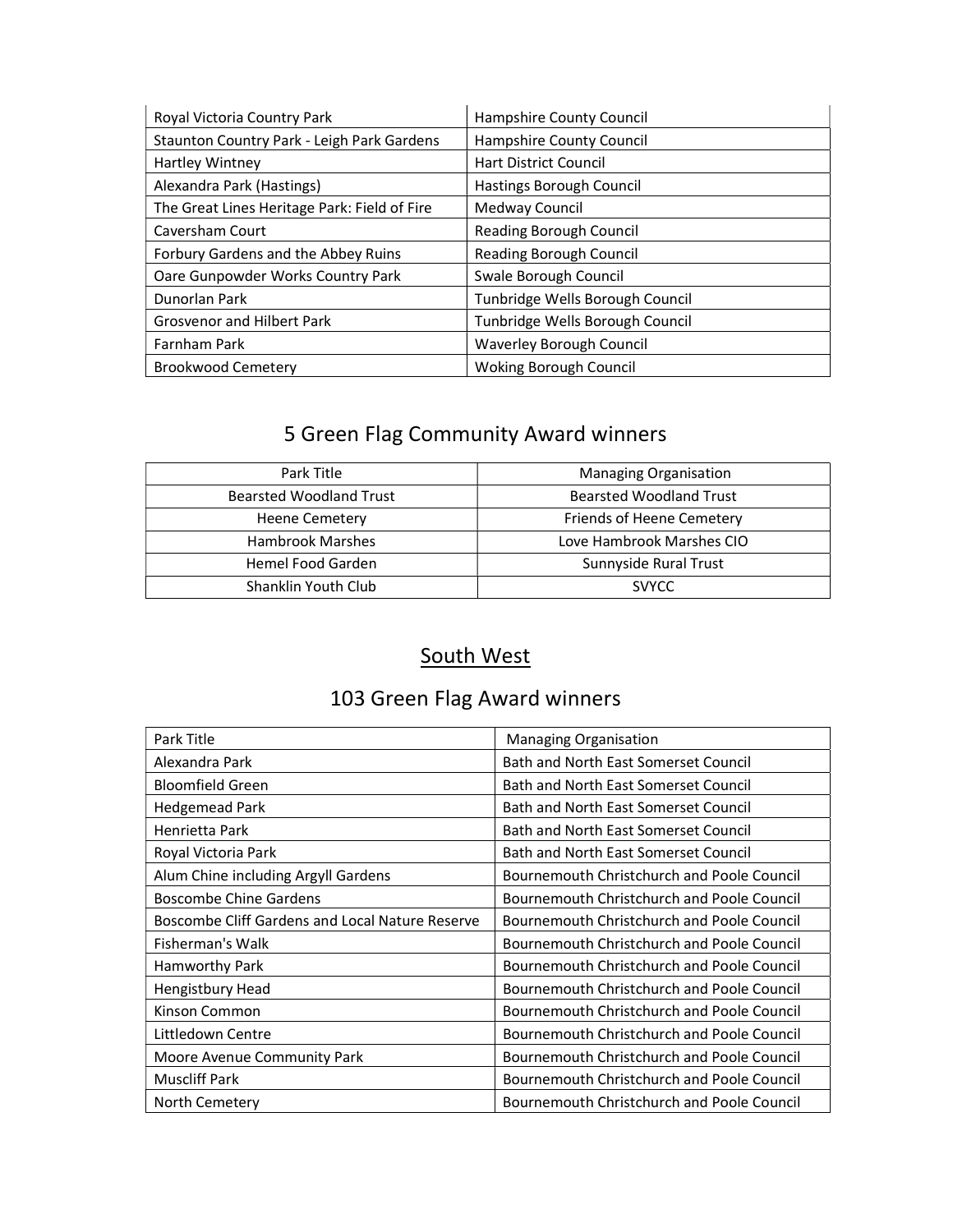| Pelhams Park                                           | Bournemouth Christchurch and Poole Council |
|--------------------------------------------------------|--------------------------------------------|
| Poole Park                                             | Bournemouth Christchurch and Poole Council |
| Queens Park (Bournemouth)                              | Bournemouth Christchurch and Poole Council |
| <b>Redhill Park and Common</b>                         | Bournemouth Christchurch and Poole Council |
| Seafield Gardens                                       | Bournemouth Christchurch and Poole Council |
| Slades Farm                                            | Bournemouth Christchurch and Poole Council |
| Springbourne Gardens                                   | Bournemouth Christchurch and Poole Council |
| <b>Stour Valley</b>                                    | Bournemouth Christchurch and Poole Council |
| <b>Tuckton Tea Gardens &amp; Riverlands</b>            | Bournemouth Christchurch and Poole Council |
| <b>Upper Central and Lower Gardens</b>                 | Bournemouth Christchurch and Poole Council |
| <b>Upton Country Park</b>                              | Bournemouth Christchurch and Poole Council |
| <b>Winton Recreation Ground</b>                        | Bournemouth Christchurch and Poole Council |
| <b>Bridgwater and Taunton Canal</b>                    | Canal & River Trust                        |
| Kennet & Avon Canal                                    | Canal & River Trust                        |
| Saul Junction                                          | Canal & River Trust                        |
| <b>Hatherley Park</b>                                  | Cheltenham Borough Council                 |
| <b>Montpellier Gardens</b>                             | Cheltenham Borough Council                 |
| <b>Naunton Park</b>                                    | Cheltenham Borough Council                 |
| <b>Pittville Park</b>                                  | Cheltenham Borough Council                 |
| Springfields Park                                      | Cheltenham Borough Council                 |
| Winston Churchill Memorial Gardens                     | Cheltenham Borough Council                 |
| John Coles Park                                        | Chippenham Town Council                    |
| Christchurch Quay                                      | Christchurch Town Council                  |
| St Michael's Park                                      | <b>Cirencester Town Council</b>            |
| <b>Hillworth Park</b>                                  | <b>Devizes Town Council</b>                |
| <b>Grand Western Canal Country Park</b>                | Devon County Council                       |
| Stover Country Park & Local Nature Reserve             | Devon County Council                       |
| Dorchester Borough Gardens                             | Dorchester Town Council                    |
| Avon Heath Country Park                                | Dorset Council                             |
| <b>Durlston Country Park</b>                           | Dorset Council                             |
| Moors Valley Country Park                              | Dorset Council                             |
| <b>Stour Meadows</b>                                   | Dorset Council                             |
| The Milldown                                           | Dorset Council                             |
| Thorncombe Woods Black Heath and Hardy's<br>Birthplace | Dorset Council                             |
| Connaught Gardens and Peak Hill Slope                  | East Devon District Council                |
| <b>Manor Gardens</b>                                   | East Devon District Council                |
| Seafield Gardens                                       | East Devon District Council                |
| Seaton Wetlands                                        | East Devon District Council                |
| Kimberley Park                                         | <b>Falmouth Town Council</b>               |
| Falmouth University (Penryn Campus)                    | FX Plus (Exeter and Falmouth University)   |
| The Lodden Open Space                                  | Gillingham Town Council (Dorset)           |
| The Shreen Open Space                                  | Gillingham Town Council (Dorset)           |
| The Stour Open Space                                   | Gillingham Town Council (Dorset)           |
| Barnwood Park and Arboretum                            | <b>Gloucester City Council</b>             |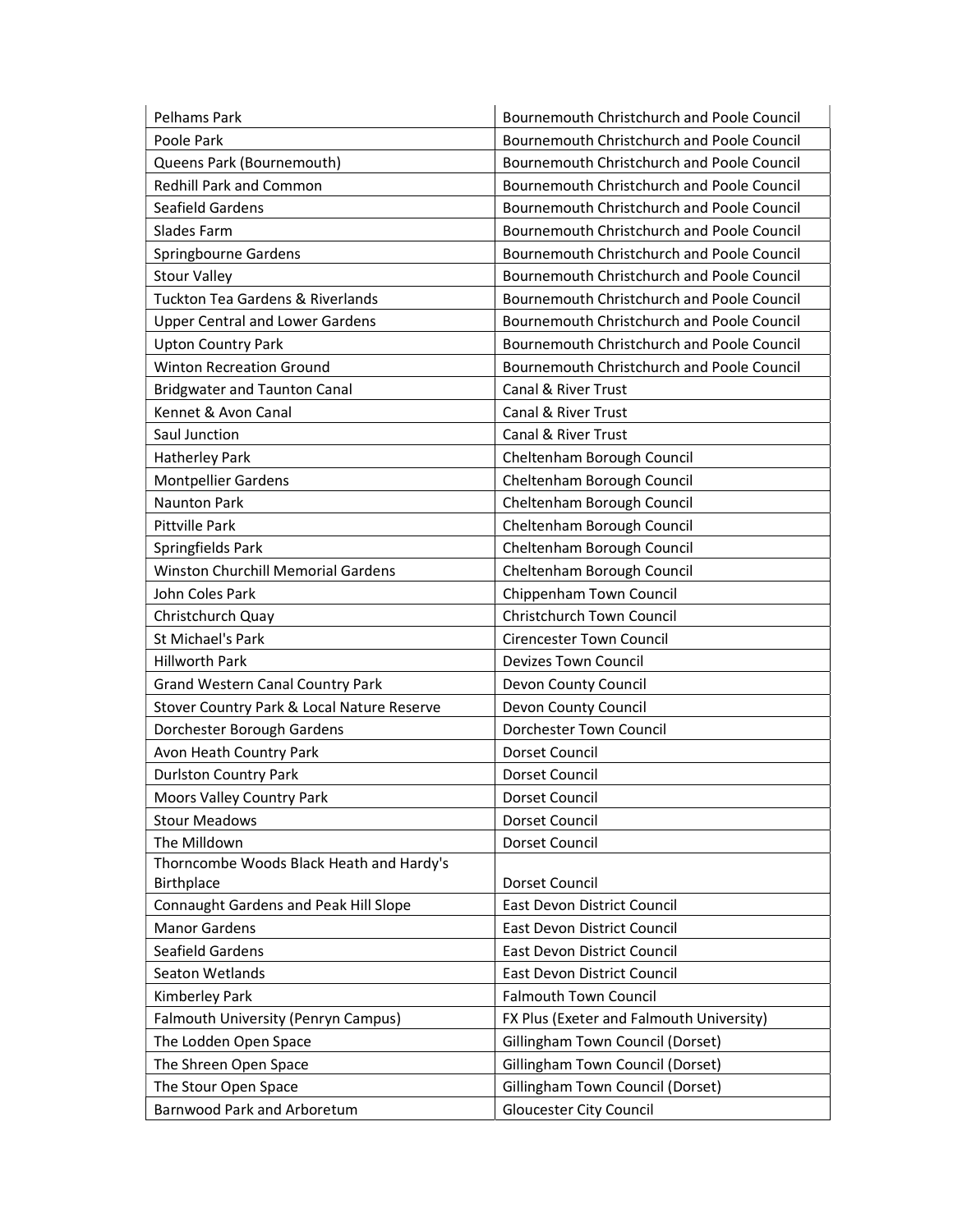| Robinswood Hill Country Park                 | <b>Gloucester City Council</b>            |
|----------------------------------------------|-------------------------------------------|
| Saintbridge Balancing Pond and Allotments    | <b>Gloucester City Council</b>            |
| <b>Bicclescombe Park</b>                     | North Devon District Council              |
| Yeo Valley Community Woodland                | North Devon District Council              |
| Abbots Pool                                  | North Somerset Council                    |
| <b>Prince Consort Gardens</b>                | <b>North Somerset Council</b>             |
| <b>Trendlewood Community Park</b>            | North Somerset Council                    |
| Uphill Hill Local Nature Reserve             | North Somerset Council                    |
| Watchhouse Hill                              | North Somerset Council                    |
| <b>Central Park</b>                          | <b>Plymouth City Council</b>              |
| Devonport Park                               | Plymouth City Council                     |
| Freedom Fields Park                          | Plymouth City Council                     |
| Ham Woods Local Nature Reserve               | <b>Plymouth City Council</b>              |
| The Hoe Park                                 | Plymouth City Council                     |
| <b>Tothill Park</b>                          | <b>Plymouth City Council</b>              |
| West Hoe Park                                | Plymouth City Council                     |
| Drake's Place Gardens and Reservoir          | Plymouth University                       |
| <b>Easton Gardens</b>                        | <b>Portland Town Council</b>              |
| Apex Leisure & Wildlife Park                 | Sedgemoor District Council                |
| <b>Marine Cove Gardens</b>                   | Sedgemoor District Council                |
| <b>Collett Park</b>                          | Shepton Mallet Town Council               |
| <b>Blenheim Gardens (Minehead)</b>           | Somerset West and Taunton Council         |
| French Weir Park                             | Somerset West and Taunton Council         |
| Victoria Park                                | Somerset West and Taunton Council         |
| <b>Vivary Park</b>                           | Somerset West and Taunton Council         |
| <b>Wellington Park</b>                       | Somerset West and Taunton Council         |
| Page Park                                    | South Gloucestershire Council             |
| Kingsbridge Recreation Ground                | South Hams District Council               |
| Chard Reservoir Local Nature Reserve         | South Somerset District Council           |
| Ham Hill Country Park                        | South Somerset District Council           |
| <b>Yeovil Country Park</b>                   | South Somerset District Council           |
| <b>Stratford Park</b>                        | <b>Stroud District Council</b>            |
| Courtenay Park (Newton Abbot)                | Teignbridge District Council              |
| Decoy Country Park                           | Teignbridge District Council              |
| Homeyards Botanical Gardens Shaldon          | Teignbridge District Council              |
| The Den                                      | Teignbridge District Council              |
| <b>Cockington Country Park</b>               | <b>Torbay Coast and Countryside Trust</b> |
| University of Bristol Main Campus            | University of Bristol                     |
| University of Exeter St Lukes Campus         | University of Exeter                      |
| University of Exeter Streatham Campus        | University of Exeter                      |
| Lake Pleasure Grounds (Warminster Town Park) | <b>Warminster Town Council</b>            |
| <b>Greenhill Gardens</b>                     | Weymouth Town Council                     |
| Sandsfoot Gardens                            | Weymouth Town Council                     |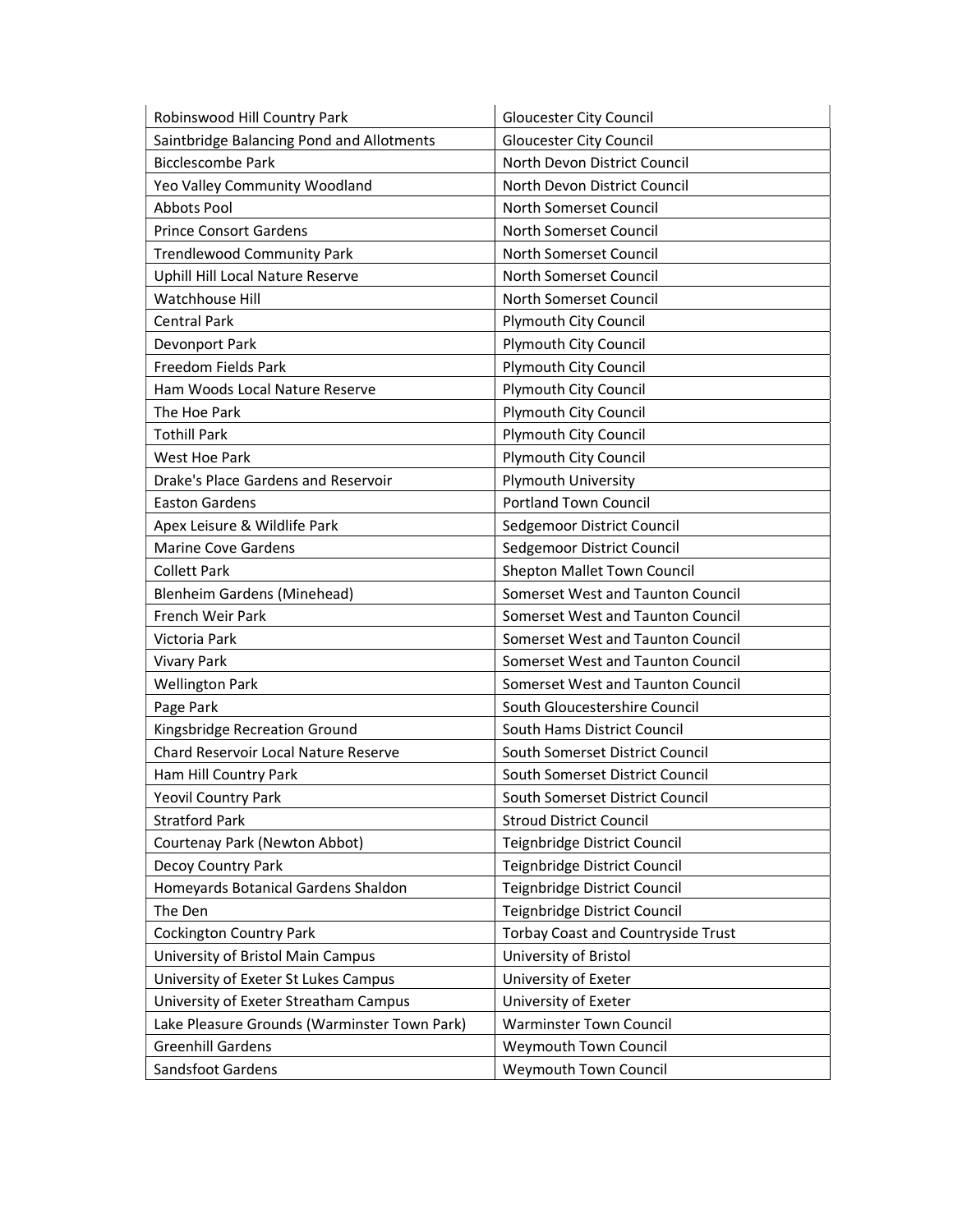| Park Title                | <b>Managing Organisation</b>               |
|---------------------------|--------------------------------------------|
| Hengistbury Head          | Bournemouth Christchurch and Poole Council |
| Poole Park                | Bournemouth Christchurch and Poole Council |
| <b>Upton Country Park</b> | Bournemouth Christchurch and Poole Council |
| Pittville Park            | Cheltenham Borough Council                 |
| Kimberley Park            | <b>Falmouth Town Council</b>               |
| <b>Wellington Park</b>    | Somerset West and Taunton Council          |
| Ham Hill Country Park     | South Somerset District Council            |

## 14 Green Flag Community Award winners

| Park Title                                    | <b>Managing Organisation</b>              |
|-----------------------------------------------|-------------------------------------------|
| Arnos Vale Cemetery                           | Arnos Vale Cemetery Trust                 |
| Silver Street Local Nature Reserve            | Bath and North East Somerset Council      |
| Dartmouth Community Garden and Greenhouse     | Dartmouth Green Partnerships              |
| Coy Pond                                      | Friends of Coy Pond                       |
| Ash Millennium Wood                           | Millennium Wood Management Group          |
| <b>Mullion Garden</b>                         | <b>Mullion in Bloom</b>                   |
| North Bradley Peace Memorial Trust Recreation |                                           |
| Ground                                        | North Bradley Peace Memorial Trust        |
| <b>Roeshot Hill Allotments</b>                | Roeshot Hill Allotment Association        |
| <b>Snuff Mills</b>                            | <b>Snuff Mills Action Group</b>           |
| Swains Lane Nature Reserve                    | <b>Swains Lane Community Group</b>        |
| <b>Tresillian Playing Field</b>               | <b>Tresillian Playing Field Committee</b> |
| Newquay Community Orchard                     | Urban Biodiversity CIC                    |
| Wapley Bushes Local Nature Reserve            | <b>Wapley Bushes Conservation Group</b>   |
| Windmill Hill City Farm                       | Windmill Hill City Farm                   |

#### West Midlands

| Park Title              | <b>Managing Organisation</b>   |
|-------------------------|--------------------------------|
| <b>Aston Park</b>       | <b>Birmingham City Council</b> |
| Cannon Hill Park        | <b>Birmingham City Council</b> |
| Castle Vale Centre Park | <b>Birmingham City Council</b> |
| Cotteridge Park         | <b>Birmingham City Council</b> |
| Eastside Park           | <b>Birmingham City Council</b> |
| <b>Handsworth Park</b>  | <b>Birmingham City Council</b> |
| Kings Heath Park        | <b>Birmingham City Council</b> |
| Kings Norton Park       | <b>Birmingham City Council</b> |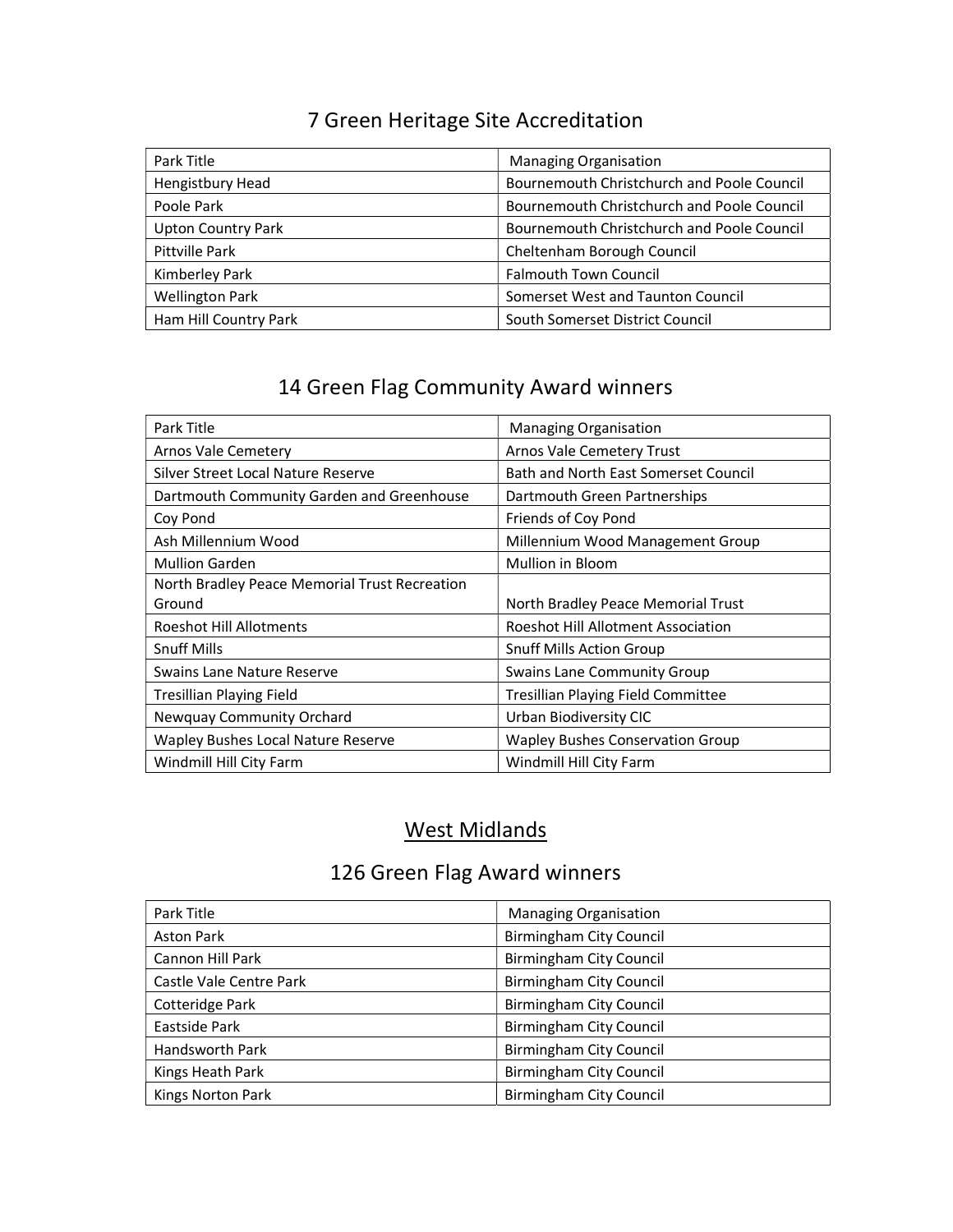| Lickey Hills Country Park                      | <b>Birmingham City Council</b>                          |
|------------------------------------------------|---------------------------------------------------------|
| Newhall Valley Country Park                    | <b>Birmingham City Council</b>                          |
| Perry Hall Playing Fields                      | <b>Birmingham City Council</b>                          |
| Selly Oak Park                                 | <b>Birmingham City Council</b>                          |
| <b>Sunset and Moonlit Parks</b>                | <b>Birmingham City Council</b>                          |
| Victoria Common                                | <b>Birmingham City Council</b>                          |
| Ward End Park                                  | <b>Birmingham City Council</b>                          |
| Coventry Canal 5.5                             | <b>Canal &amp; River Trust</b>                          |
| Kidsgrove to Stoke on the Trent & Mersey Canal | Canal & River Trust                                     |
| Revolution Walk - Birmingham Canal Navigation  | Canal & River Trust                                     |
| <b>Cannock Park</b>                            | <b>Cannock Chase Council</b>                            |
| Castle Ring                                    | <b>Cannock Chase Council</b>                            |
| <b>Elmore Park</b>                             | <b>Cannock Chase Council</b>                            |
| <b>Hednesford Park</b>                         | <b>Cannock Chase Council</b>                            |
| Ravenhill Park                                 | <b>Cannock Chase Council</b>                            |
| <b>Stile Cop Cemetery</b>                      | <b>Cannock Chase Council</b>                            |
| <b>Allesley Park</b>                           | <b>Coventry City Council</b>                            |
| Caludon Castle Park                            | <b>Coventry City Council</b>                            |
| <b>Coombe Country Park</b>                     | Coventry City Council                                   |
| Longford Park                                  | <b>Coventry City Council</b>                            |
| <b>War Memorial Park</b>                       | Coventry City Council                                   |
| <b>Coventry University Campus</b>              | <b>Coventry University</b>                              |
| <b>Buffery Park Dudley</b>                     | Dudley Metropolitan Borough Council                     |
| Huntingtree Park                               | Dudley Metropolitan Borough Council                     |
| Mary Stevens Park                              | Dudley Metropolitan Borough Council                     |
| Priory Park Dudley                             | Dudley Metropolitan Borough Council                     |
| The Leasowes                                   | Dudley Metropolitan Borough Council                     |
| Wrens Nest National Nature Reserve             | Dudley Metropolitan Borough Council                     |
| <b>Bramshall Road Park</b>                     | East Staffordshire Borough Council                      |
| Silverdale Country Park                        | <b>Groundwork West Midlands</b>                         |
| Dawley Park                                    | Idverde in partnership with Telford & Wrekin<br>Council |
|                                                | Merrions Wood Trust in partnership with                 |
| <b>Merrions Wood</b>                           | <b>Walsall Council</b>                                  |
| Sun Rising Natural Burial Ground and Nature    |                                                         |
| Reserve                                        | Nature Reserve Burial Grounds Ltd.                      |
| <b>Bathpool Park</b>                           | Newcastle Under Lyme Borough Council                    |
| <b>Brampton Park</b>                           | Newcastle Under Lyme Borough Council                    |
| Keele Cemetery                                 | Newcastle Under Lyme Borough Council                    |
| Lyme Valley Park                               | Newcastle Under Lyme Borough Council                    |
| Newcastle Crematorium                          | Newcastle Under Lyme Borough Council                    |
| Queens Gardens                                 | Newcastle Under Lyme Borough Council                    |
| <b>Wolstanton Park</b>                         | Newcastle Under Lyme Borough Council                    |
| Caldecott Park                                 | Rugby Borough Council                                   |
| <b>Centenary Park</b>                          | Rugby Borough Council                                   |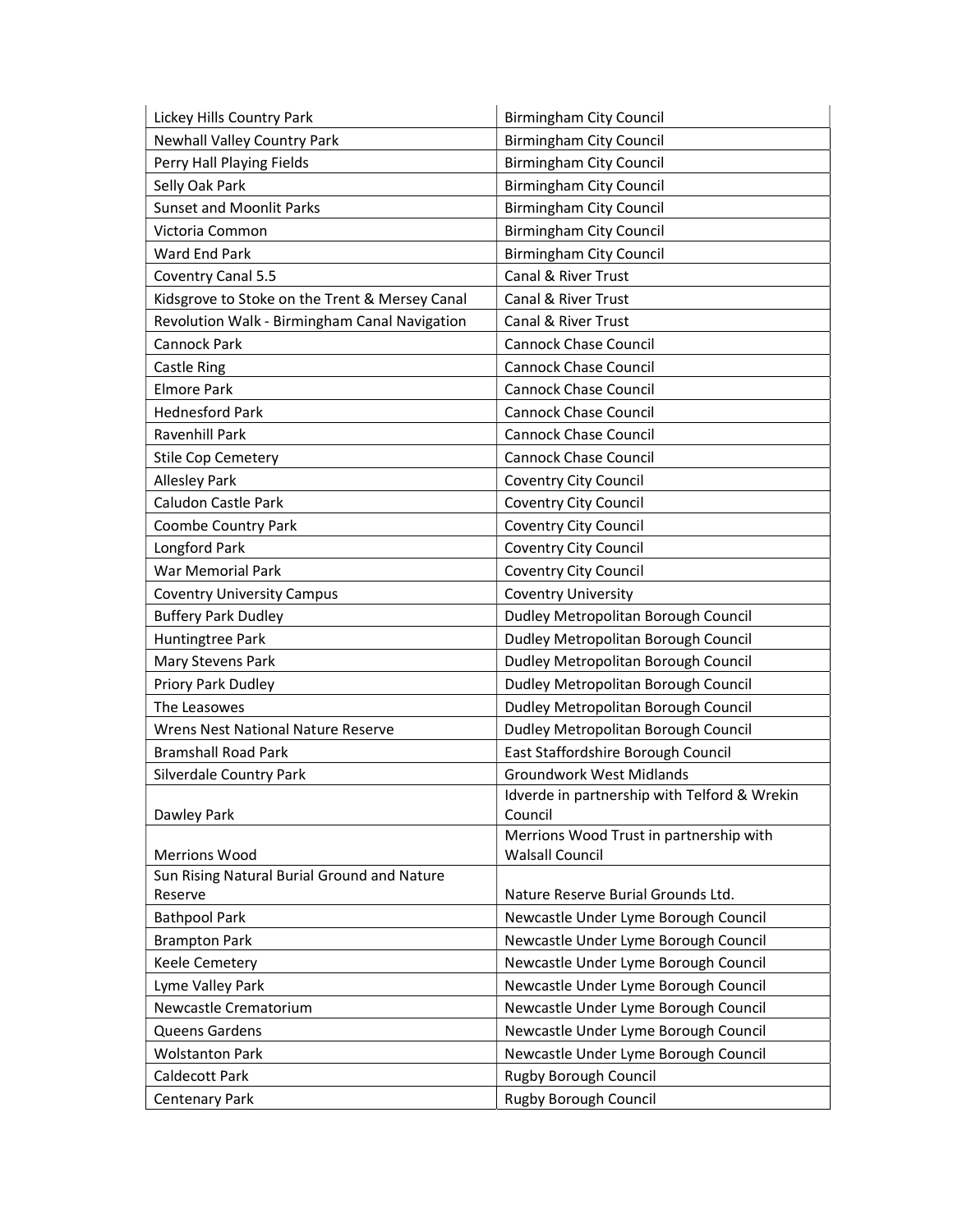| Millennium Green                             | Rugby Borough Council                    |
|----------------------------------------------|------------------------------------------|
| <b>Barnford Park Oldbury</b>                 | Sandwell Metropolitan Borough Council    |
| <b>Brunswick Park Wednesbury</b>             | Sandwell Metropolitan Borough Council    |
| Dartmouth Park                               | Sandwell Metropolitan Borough Council    |
| Haden Hill Park                              | Sandwell Metropolitan Borough Council    |
| Lightwoods Park                              | Sandwell Metropolitan Borough Council    |
| <b>Red House Park</b>                        | Sandwell Metropolitan Borough Council    |
| Sandwell Valley Country Park                 | Sandwell Metropolitan Borough Council    |
| Sandwell Valley Crematorium                  | Sandwell Metropolitan Borough Council    |
| <b>Tipton Cemetery</b>                       | Sandwell Metropolitan Borough Council    |
| Victoria Park (Smethwick)                    | Sandwell Metropolitan Borough Council    |
| Victoria Park (Tipton)                       | Sandwell Metropolitan Borough Council    |
| Severn Valley Country Park                   | Shropshire Council                       |
| The Mere at Ellesmere                        | Shropshire Council                       |
| Babb's Mill Recreation Ground & Local Nature |                                          |
| Reserve                                      | Solihull Metropolitan Borough Council    |
| <b>Bentley Heath Recreation Ground</b>       | Solihull Metropolitan Borough Council    |
| Damson Lane Park                             | Solihull Metropolitan Borough Council    |
| Dorridge Park & Wood                         | Solihull Metropolitan Borough Council    |
| <b>Elmdon Park</b>                           | Solihull Metropolitan Borough Council    |
| Hillfield Park & Local Nature Reserve        | Solihull Metropolitan Borough Council    |
| Knowle Park                                  | Solihull Metropolitan Borough Council    |
| Lavender Hall Park                           | Solihull Metropolitan Borough Council    |
| Malvern and Brueton Park                     | Solihull Metropolitan Borough Council    |
| Meriden Park                                 | Solihull Metropolitan Borough Council    |
| Olton Jubilee Park                           | Solihull Metropolitan Borough Council    |
| Palmers Rough Recreation Ground              | Solihull Metropolitan Borough Council    |
| Robin Hood Cemetery                          | Solihull Metropolitan Borough Council    |
| <b>Shirley Park</b>                          | Solihull Metropolitan Borough Council    |
| <b>Tudor Grange Park</b>                     | Solihull Metropolitan Borough Council    |
| <b>Woodlands Cemetery</b>                    | Solihull Metropolitan Borough Council    |
| <b>Baggeridge Country Park</b>               | South Staffordshire Council              |
| Wom Brook Walk                               | South Staffordshire Council              |
| St Giles Churchyard                          | St Giles PCC                             |
| <b>Eccleshall Road Cemetery</b>              | <b>Stafford Borough Council</b>          |
| Stafford Crematorium & Tixall Road Cemetery  | <b>Stafford Borough Council</b>          |
| <b>Stone Cemetery</b>                        | <b>Stafford Borough Council</b>          |
| <b>Stonefield Park</b>                       | <b>Stafford Borough Council</b>          |
| Victoria Park (Stafford)                     | <b>Stafford Borough Council</b>          |
| <b>Wildwood Park</b>                         | <b>Stafford Borough Council</b>          |
| Ladderedge Country Park                      | Staffordshire Moorlands District Council |
| <b>Burslem Park</b>                          | Stoke-on-Trent City Council              |
| <b>Hanley Park</b>                           | Stoke-on-Trent City Council              |
| <b>Hartshill Park</b>                        | <b>Telford and Wrekin Council</b>        |
| <b>Telford Town Park</b>                     | <b>Telford and Wrekin Council</b>        |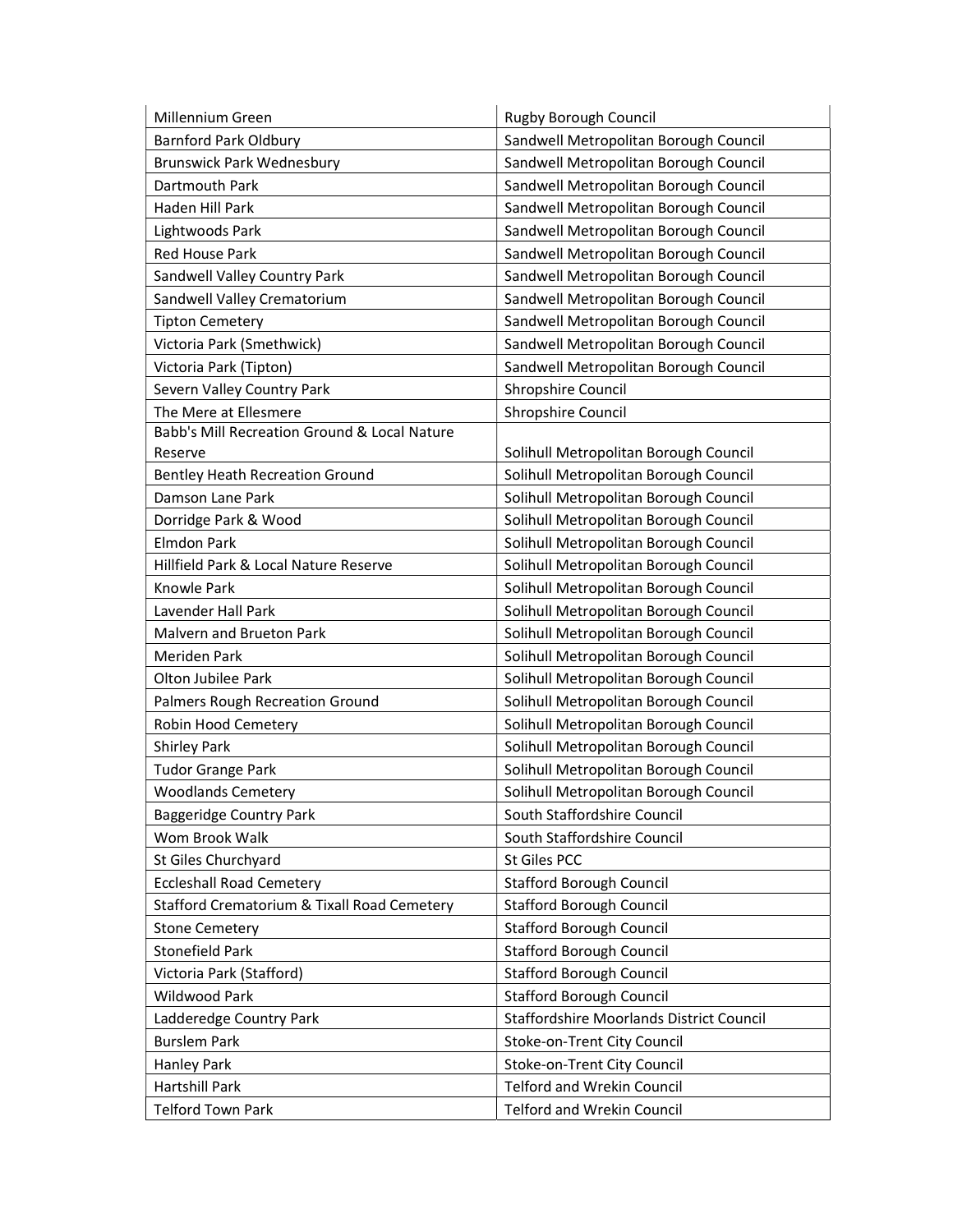| Montgomery Canal                          | The Canal & River Trust              |
|-------------------------------------------|--------------------------------------|
| <b>Edgbaston Campus</b>                   | University of Birmingham             |
| <b>Blackwood Park</b>                     | <b>Walsall Council</b>               |
| Fibbersley Local Nature Reserve           | <b>Walsall Council</b>               |
| King George V Playing Fields              | <b>Walsall Council</b>               |
| King's Hill Park                          | <b>Walsall Council</b>               |
| Palfrey Park                              | <b>Walsall Council</b>               |
| Walsall Arboretum                         | <b>Walsall Council</b>               |
| <b>Willenhall Memorial Park</b>           | <b>Walsall Council</b>               |
| <b>Warley Woods</b>                       | <b>Warley Woods Community Trust</b>  |
| Crackley Wood                             | <b>Warwick District Council</b>      |
| Jephson Gardens and Mill Gardens          | <b>Warwick District Council</b>      |
| Oakley Wood                               | <b>Warwick District Council</b>      |
| <b>Bantock Park</b>                       | Wolverhampton City Council           |
| East Park                                 | <b>Wolverhampton City Council</b>    |
| Pendeford Mill Nature Reserve             | <b>Wolverhampton City Council</b>    |
| <b>Phoenix Park</b>                       | Wolverhampton City Council           |
| <b>West Park</b>                          | <b>Wolverhampton City Council</b>    |
| Cripplegate Park                          | <b>Worcester City Council</b>        |
| Fort Royal Park                           | <b>Worcester City Council</b>        |
| <b>Gheluvelt Park</b>                     | <b>Worcester City Council</b>        |
| <b>Riverside Park</b>                     | Worcester City Council               |
| St. Wulstan's Local Nature Reserve        | Worcestershire County Council        |
| <b>Waseley Hills Country Park</b>         | <b>Worcestershire County Council</b> |
| <b>Worcester Woods Country Park</b>       | Worcestershire County Council        |
| Abbey Park Evesham                        | Wychavon District Council            |
| Abbey Park Pershore                       | Wychavon District Council            |
| <b>Droitwich Community Woods</b>          | Wychavon District Council            |
| Lido Park and St Peters Fields            | Wychavon District Council            |
| <b>Vines Park</b>                         | Wychavon District Council            |
| Workman Gardens                           | Wychavon District Council            |
| <b>Brinton Park</b>                       | Wyre Forest District Council         |
| Queen Elizabeth II Silver Jubilee Gardens | Wyre Forest District Council         |

| Park Title                       | <b>Managing Organisation</b>          |
|----------------------------------|---------------------------------------|
| Castle Ring                      | <b>Cannock Chase Council</b>          |
| Mary Stevens Park                | Dudley Metropolitan Borough Council   |
| Priory Park Dudley               | Dudley Metropolitan Borough Council   |
| Haden Hill Park                  | Sandwell Metropolitan Borough Council |
| Jephson Gardens and Mill Gardens | <b>Warwick District Council</b>       |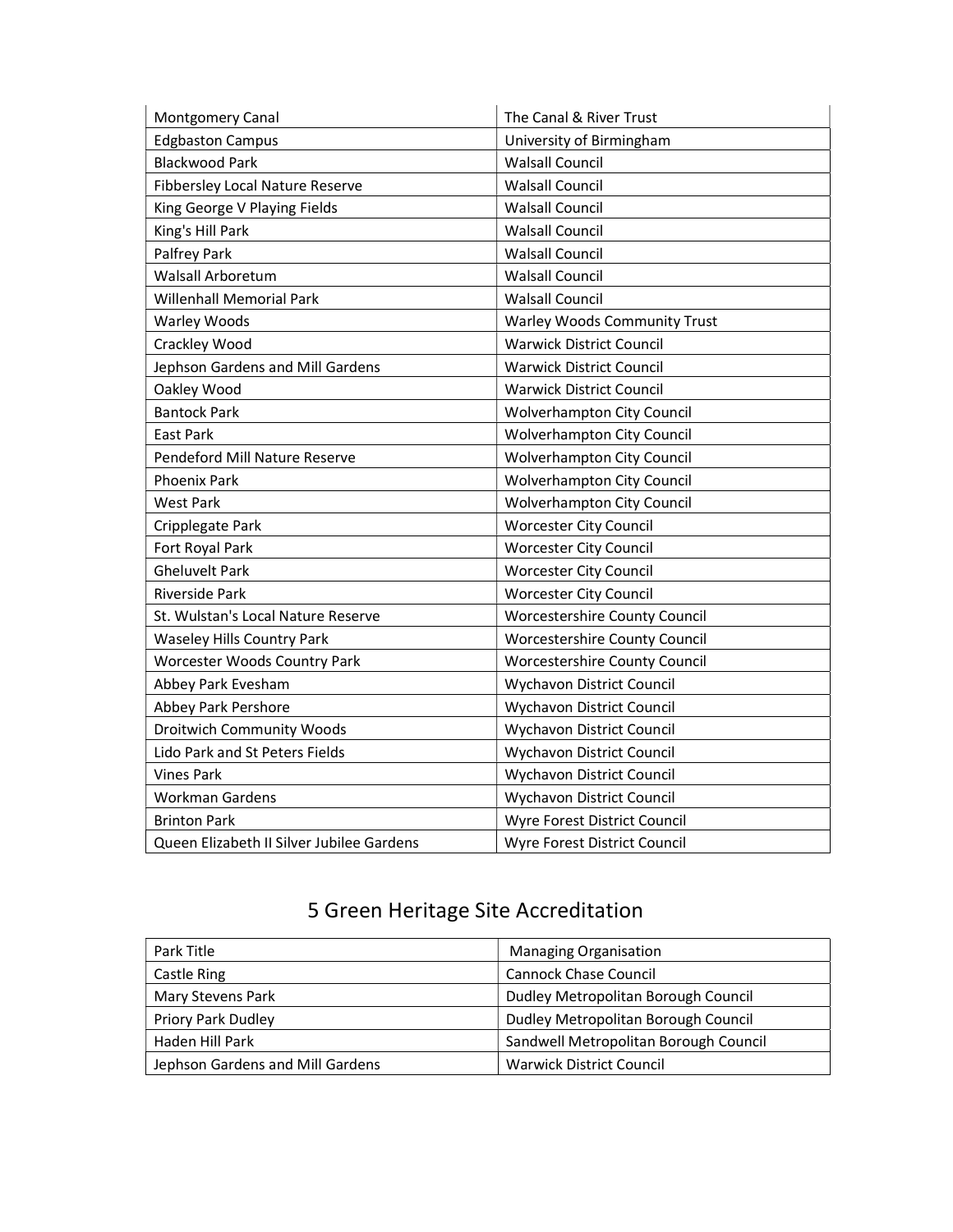## 11 Green Flag Community Award winners

| Park Title                                  | <b>Managing Organisation</b>                |
|---------------------------------------------|---------------------------------------------|
| <b>Caldmore Community Garden</b>            | <b>Caldmore Community Garden</b>            |
| Watery Lanes Allotments and Leisure Gardens | <b>Codsall Parish Council</b>               |
| <b>Abbey Road Allotments</b>                | Dudley Metropolitan Borough Council         |
| <b>Broadwaters Park</b>                     | <b>Friends of Broadwaters</b>               |
| <b>Foundry Wood</b>                         | Friends of Foundry Wood                     |
| Jones Wood                                  | Friends of Jones Wood                       |
| Myton Pool                                  | Friends of Myton Pool Trust Limited (FROMP) |
| <b>Stanmore Country Park</b>                | Friends of Stanmore Country Park            |
| Lions of the Great War                      | Guru Nanak Gurdwara Smethwick               |
| <b>Martineau Gardens</b>                    | <b>Martineau Gardens</b>                    |
| Gladstone Green                             | Rugby Borough Council                       |

## Yorkshire & Humber

| Park Title                                      | Managing Organisation                          |
|-------------------------------------------------|------------------------------------------------|
| <b>Cannon Hall Museum Park and Gardens</b>      | Barnsley Metropolitan Borough Council          |
| Elsecar Park and Local Reservoir Nature Reserve | Barnsley Metropolitan Borough Council          |
| Worsbrough Mill Museum and Country Park         | Barnsley Metropolitan Borough Council          |
| Manor Heath Park & Jungle Experience            | Calderdale Metropolitan Borough Council        |
| Shibden Estate                                  | Calderdale Metropolitan Borough Council        |
| Huddersfield Narrow Canal                       | <b>Canal &amp; River Trust</b>                 |
| Leeds & Liverpool Canal (Yorkshire)             | Canal & River Trust                            |
| Pocklington Canal                               | Canal & River Trust                            |
| <b>Ripon Canal</b>                              | Canal & River Trust                            |
| Rochdale Canal                                  | Canal & River Trust                            |
| <b>Central Park</b>                             | City of Bradford Metropolitan District Council |
| Cliffe Castle Park                              | City of Bradford Metropolitan District Council |
| <b>Harold Park</b>                              | City of Bradford Metropolitan District Council |
| Lister Park                                     | City of Bradford Metropolitan District Council |
| Peel Park                                       | City of Bradford Metropolitan District Council |
| <b>Roberts Park</b>                             | City of Bradford Metropolitan District Council |
| <b>Clarence Gardens</b>                         | City of York Council                           |
| <b>Glen Gardens</b>                             | City of York Council                           |
| Rawcliffe Country Park                          | City of York Council                           |
| Rowntree Park                                   | City of York Council                           |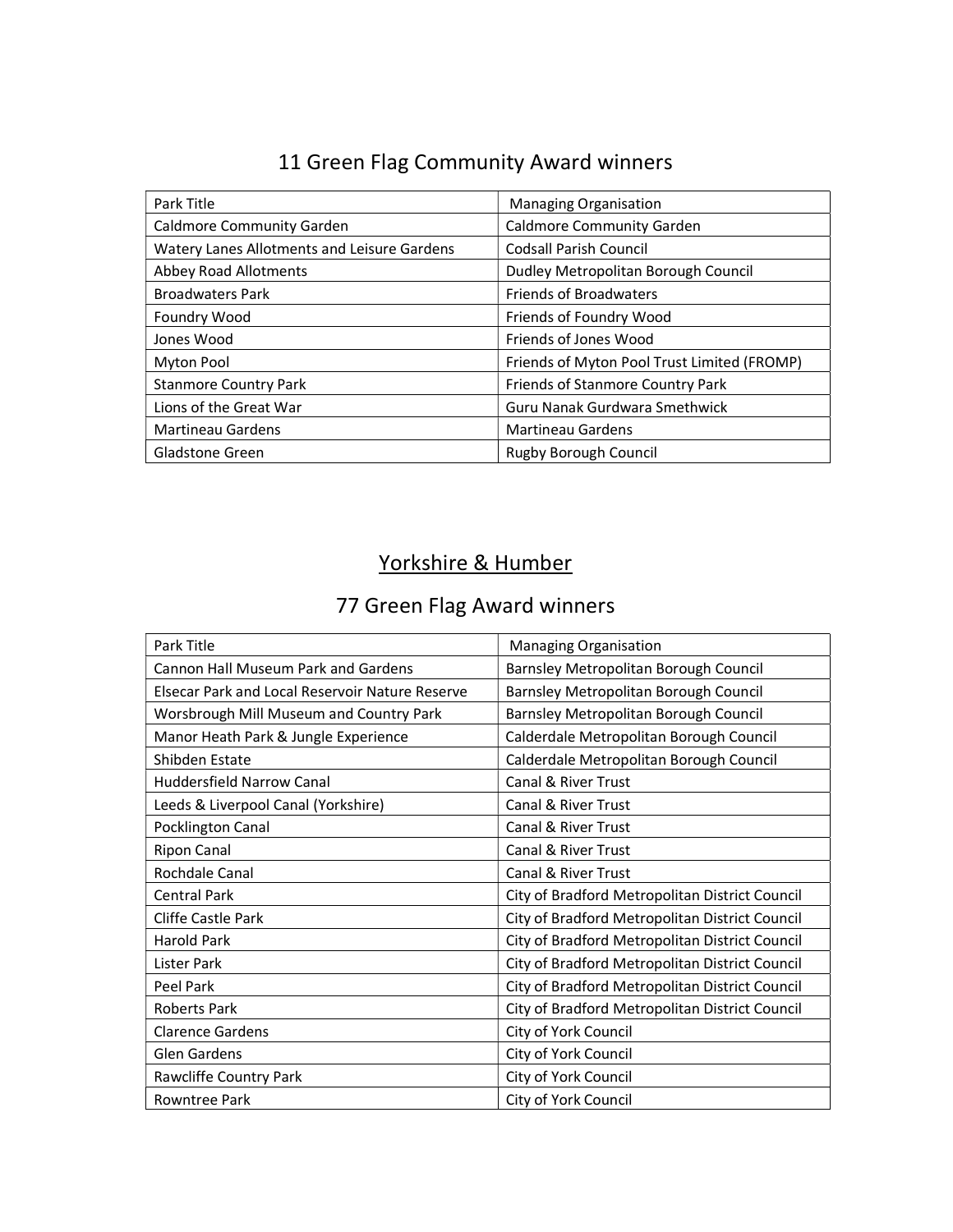| West Bank Park                          | City of York Council                   |
|-----------------------------------------|----------------------------------------|
| <b>Bentley Park Doncaster</b>           | Doncaster Metropolitan Borough Council |
| <b>Campsall Country Park</b>            | Doncaster Metropolitan Borough Council |
| <b>Cusworth Park</b>                    | Doncaster Metropolitan Borough Council |
| <b>Quarry Park</b>                      | Doncaster Metropolitan Borough Council |
| Sandall Park                            | Doncaster Metropolitan Borough Council |
| Manor Fields Park                       | Green Estate                           |
| Darwin Gardens Millennium Green         | <b>Ilkley Parish Council</b>           |
| East Park                               | Kingston upon Hull City Council        |
| <b>Pearson Park</b>                     | Kingston upon Hull City Council        |
| Almondbury Hill Fort - Castle Hill      | Kirklees Council                       |
| <b>Beaumont Park</b>                    | Kirklees Council                       |
| <b>Crow Nest Park</b>                   | Kirklees Council                       |
| Greenhead Park Huddersfield             | Kirklees Council                       |
| Oakwell Hall Country Park               | Kirklees Council                       |
| <b>Wilton Park</b>                      | Kirklees Council                       |
| Golden Acre Park                        | Leeds City Council                     |
| Kirkstall Abbey                         | Leeds City Council                     |
| <b>Middleton Park</b>                   | Leeds City Council                     |
| <b>Otley Chevin Country Park</b>        | Leeds City Council                     |
| <b>Pudsey Park</b>                      | Leeds City Council                     |
| Roundhay Park                           | Leeds City Council                     |
| Temple Newsam Estate                    | Leeds City Council                     |
| Baysgarth Park                          | North Lincolnshire Council             |
| Central Park Scunthorpe                 | North Lincolnshire Council             |
| Kingsway Gardens                        | North Lincolnshire Council             |
| <b>Sheffield Park</b>                   | North Lincolnshire Council             |
| Woodlands Memorial Park and Crematorium | North Lincolnshire Council             |
| <b>Clifton Park</b>                     | Rotherham Metropolitan Borough Council |
| Greasbrough Park                        | Rotherham Metropolitan Borough Council |
| <b>Rother Valley Country Park</b>       | Rotherham Metropolitan Borough Council |
| <b>Ulley Country Park</b>               | Rotherham Metropolitan Borough Council |
| Falsgrave Park                          | Scarborough Borough Council            |
| Glen and Crescent Gardens               | Scarborough Borough Council            |
| <b>Pannett Park</b>                     | Scarborough Borough Council            |
| Peasholm Park                           | Scarborough Borough Council            |
| Wyming Brook Nature Reserve             | Sheffield & Rotherham Wildlife Trust   |
| Cholera Monument Grounds and Clay Wood  | Sheffield City Council                 |
| Devonshire Green                        | Sheffield City Council                 |
| <b>Ecclesall Woods</b>                  | Sheffield City Council                 |
| Firth Heritage Park                     | Sheffield City Council                 |
| Meersbrook Park                         | Sheffield City Council                 |
| Millhouses Park                         | Sheffield City Council                 |
| Norfolk Heritage Park                   | Sheffield City Council                 |
| Peace Gardens                           | Sheffield City Council                 |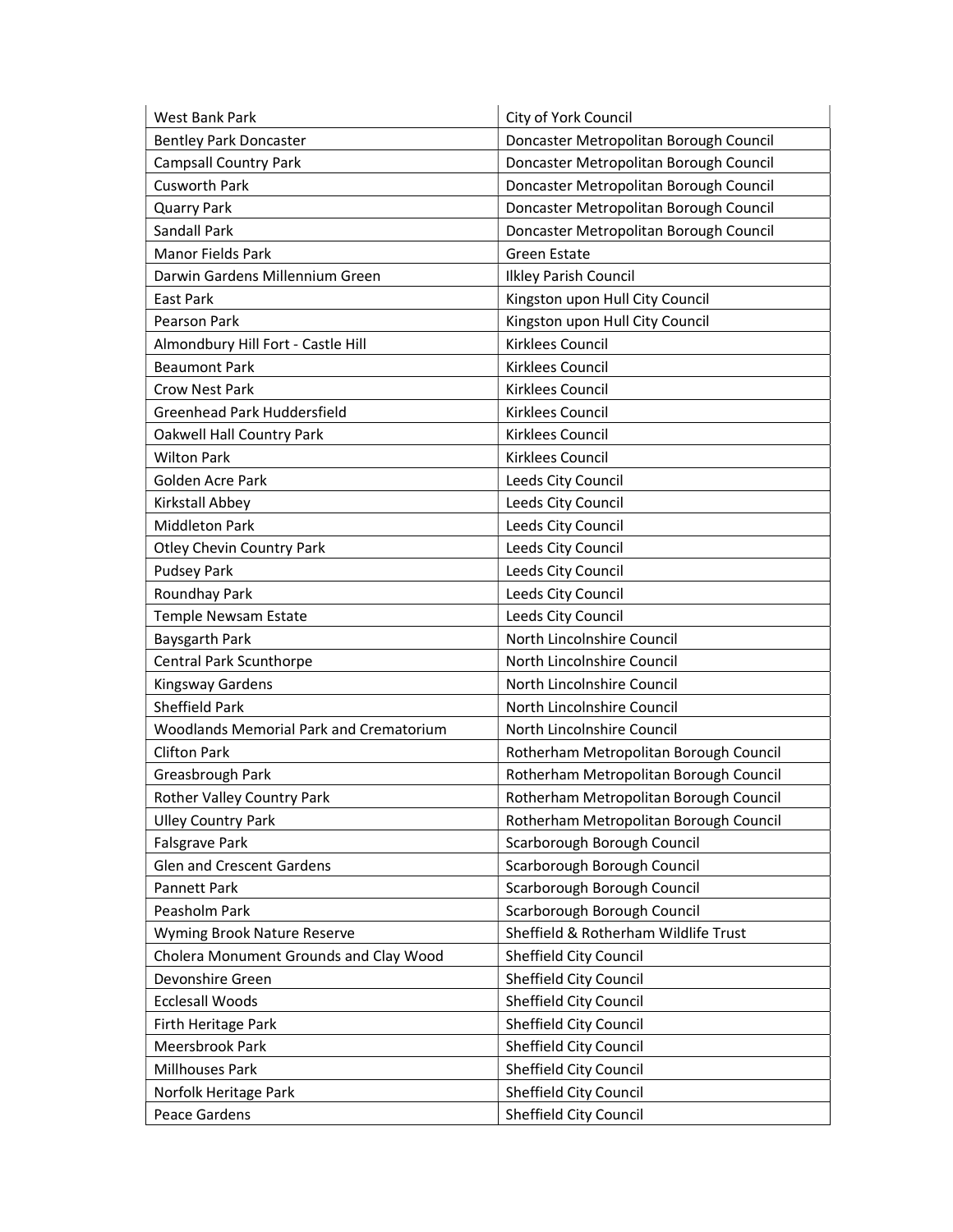| <b>Sheffield Botanical Gardens</b>          | Sheffield City Council                  |
|---------------------------------------------|-----------------------------------------|
| Sheffield Winter Garden                     | Sheffield City Council                  |
| <b>Tinsley Green</b>                        | Sheffield City Council                  |
| <b>Weston Park</b>                          | Sheffield City Council                  |
| Wheata Woods                                | Sheffield City Council                  |
| Selby Canal                                 | The Canal & River Trust                 |
| Tees Barrage Park                           | The Canal & River Trust                 |
| University of York Campus Heslington West & |                                         |
| <b>Heslington East</b>                      | The University of York                  |
| University of Bradford Main Campus          | University of Bradford                  |
| <b>Anglers Country Park</b>                 | Wakefield Metropolitan District Council |
| Haw Park Wood                               | Wakefield Metropolitan District Council |
| <b>Pugneys Country Park</b>                 | Wakefield Metropolitan District Council |

| Park Title                                  | <b>Managing Organisation</b>                   |
|---------------------------------------------|------------------------------------------------|
| <b>Cannon Hall Museum Park and Gardens</b>  | Barnsley Metropolitan Borough Council          |
| Cliffe Castle Park                          | City of Bradford Metropolitan District Council |
| Oakwell Hall Country Park                   | Kirklees Council                               |
| <b>Clifton Park</b>                         | Rotherham Metropolitan Borough Council         |
| University of York Campus Heslington West & |                                                |
| <b>Heslington East</b>                      | The University of York                         |

| Park Title                                         | <b>Managing Organisation</b>            |
|----------------------------------------------------|-----------------------------------------|
| Churchfield                                        | Churchfield Open Space Committee        |
| East Bierley Village                               | East Bierley Village                    |
| Devon Gardens                                      | <b>Friends of Devon Gardens</b>         |
| Grenoside Green                                    | Friends of Grenoside Green              |
| Sandringham Park                                   | Friends of Sandringham Park             |
| St Nicholas Fields LNR                             | Friends of St Nicholas Fields           |
| West End Park                                      | Friends of West End Park                |
| Firth Park Community Allotment                     | Heeley City Farm                        |
| <b>Gleadless Valley Methodist Church Community</b> |                                         |
| Garden                                             | Heeley City Farm                        |
| Heeley City Farm                                   | Heeley City Farm                        |
| Norfolk Park Community Garden                      | Heeley City Farm                        |
| Wortley Hall Walled Garden                         | Heeley City Farm                        |
| Kirkburton Churchyard                              | Kirkburton All Hallows Churchyard Team  |
| Meersbrook Community Walled Garden                 | <b>Meersbrook Park Users Trust</b>      |
|                                                    | Newmillerdam Community and Conservation |
| Newmillerdam Village Green                         | Association                             |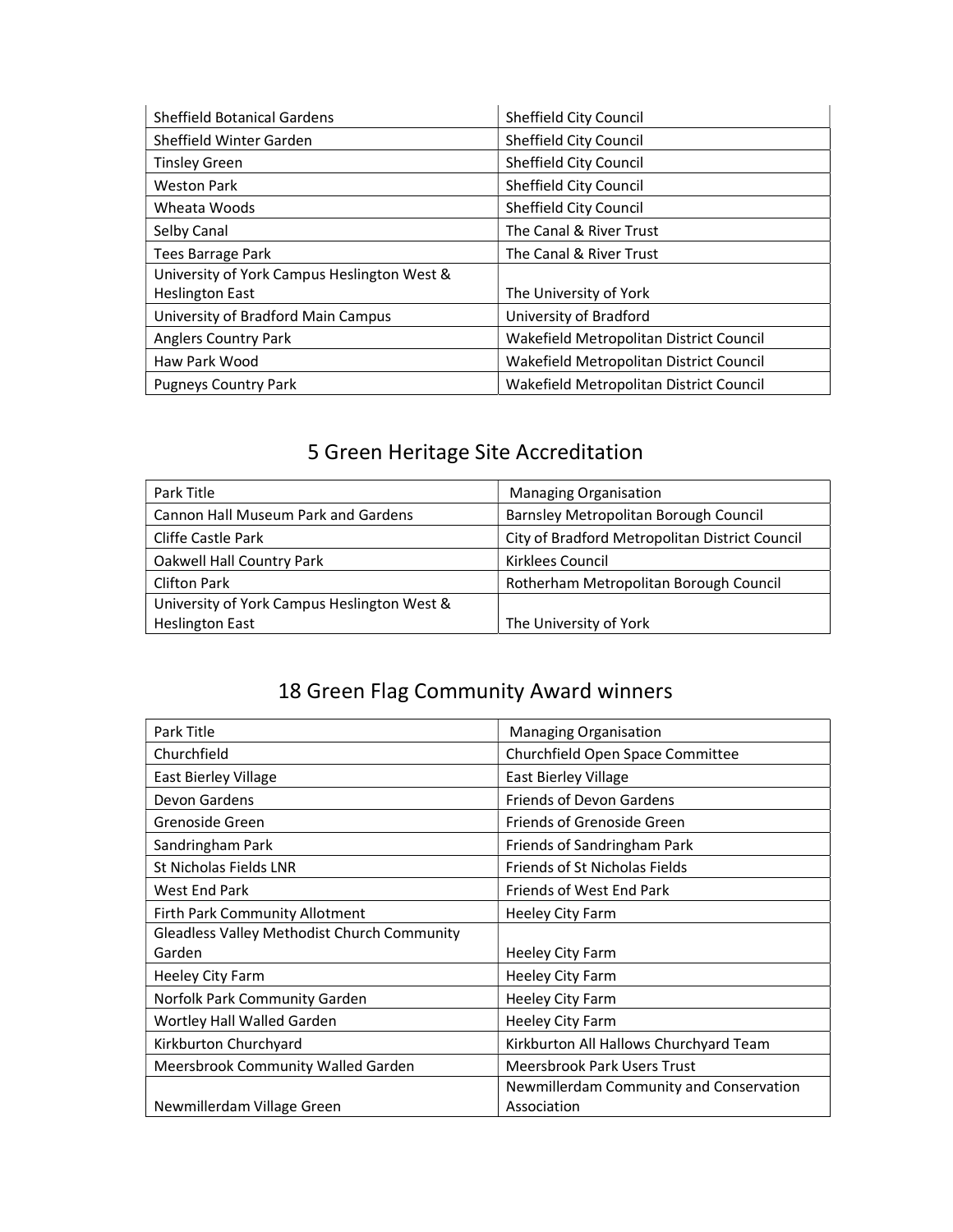| Rainbow Community Garden North Hull Estate Hull   Rainbow Community Garden |                                           |
|----------------------------------------------------------------------------|-------------------------------------------|
| West Square                                                                | Residents and Friends of West Square      |
| Upper Hopton Recreation Ground                                             | <b>Upper Hopton Community Association</b> |

#### Channel Islands

#### 3 Green Flag Award winners

| <b>Park Title</b>                          | <b>Managing Organisation</b>          |
|--------------------------------------------|---------------------------------------|
| Coronation Park (Jersey)                   | Growth Housing & Environment (Jersey) |
| Howard Davis Park                          | Growth Housing & Environment (Jersey) |
| <b>Sir Winston Churchill Memorial Park</b> | Growth Housing & Environment (Jersey) |

#### Isle of Man

#### 10 Green Flag Award winners

| <b>Park Title</b>        | <b>Managing Organisation</b>     |
|--------------------------|----------------------------------|
| Derby Square             | Douglas Borough Council          |
| Douglas Borough Cemetery | Douglas Borough Council          |
| Douglas Golf Course      | Douglas Borough Council          |
| Douglas Head             | Douglas Borough Council          |
| Hutchinson Square        | Douglas Borough Council          |
| Kaye Memorial Garden     | Douglas Borough Council          |
| Loch Promenade IOM       | Douglas Borough Council          |
| Noble's Park IOM         | Douglas Borough Council          |
| Summerhill Glen          | Douglas Borough Council          |
| Mooragh Park             | <b>Ramsey Town Commissioners</b> |

### Northern Ireland

| <b>Park Title</b> | <b>Managing Organisation</b> |
|-------------------|------------------------------|
|                   |                              |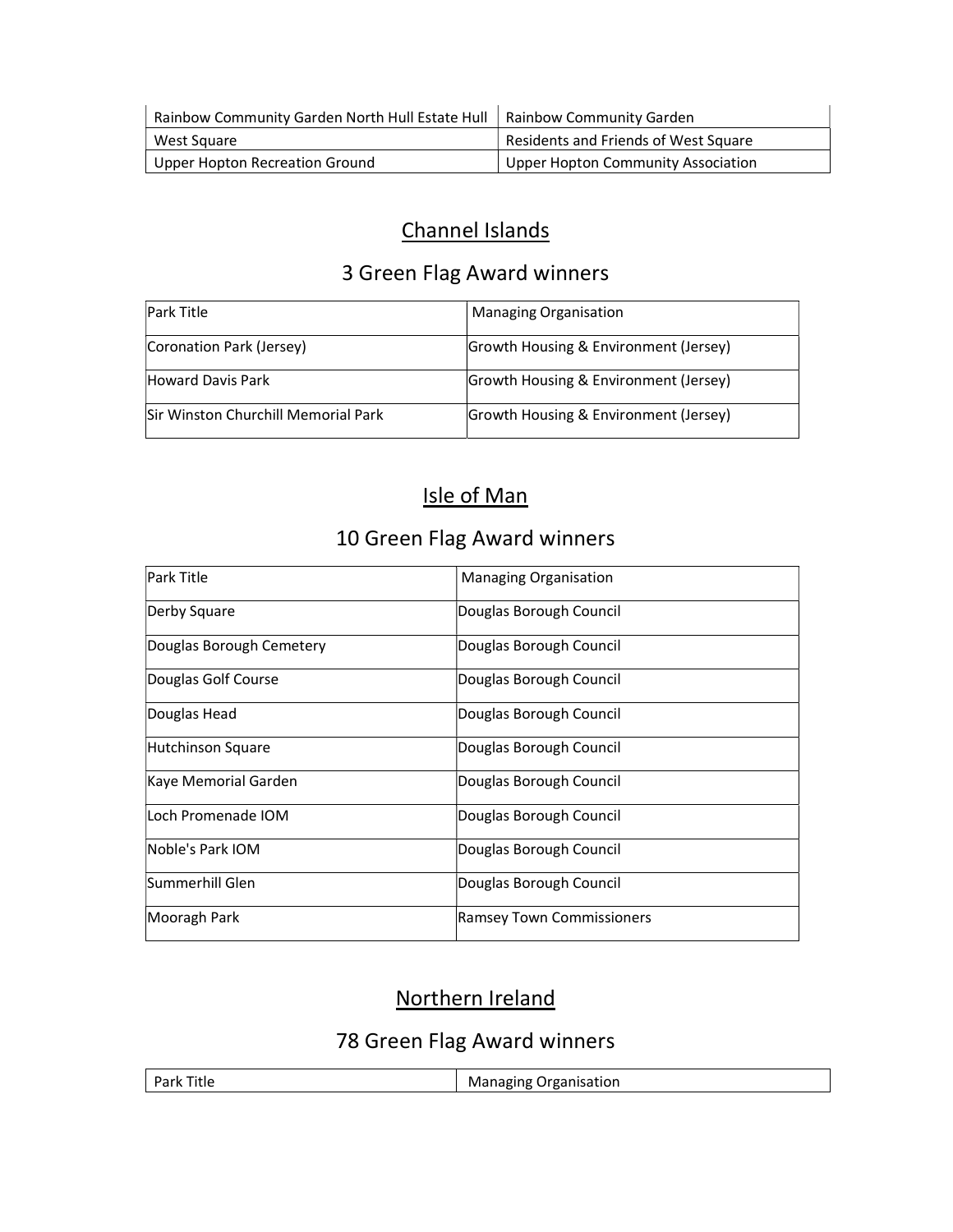| Antrim Castle Gardens and Clotworthy        |                                                        |
|---------------------------------------------|--------------------------------------------------------|
| House                                       | Antrim and Newtownabbey Borough Council                |
| Antrim Loughshore and Gateway               | Antrim and Newtownabbey Borough Council                |
| Antrim/Belmont Cemetery                     | Antrim and Newtownabbey Borough Council                |
| <b>Ballynure Old Graveyard</b>              | Antrim and Newtownabbey Borough Council                |
| Crumlin Glen                                | Antrim and Newtownabbey Borough Council                |
| Jordanstown Loughshore Park Hazelbank       |                                                        |
| Park and Gideons Green                      | Antrim and Newtownabbey Borough Council                |
| Kilbride Cemetery                           | Antrim and Newtownabbey Borough Council                |
| Lilian Bland Park                           | Antrim and Newtownabbey Borough Council                |
| <b>Mallusk Cemetery</b>                     | Antrim and Newtownabbey Borough Council                |
| Mill Race Trail                             | Antrim and Newtownabbey Borough Council                |
| Newtownabbey Way                            | Antrim and Newtownabbey Borough Council                |
| Randalstown Riverside Walk                  | Antrim and Newtownabbey Borough Council                |
| Rashee Cemetery                             | Antrim and Newtownabbey Borough Council                |
| Sentry Hill Historic House & Visitor Centre | Antrim and Newtownabbey Borough Council                |
| Six Mile Water Park                         | Antrim and Newtownabbey Borough Council                |
| <b>Threemile Water</b>                      | Antrim and Newtownabbey Borough Council                |
| Valley Park (V36 and Glas-na-braden Glen)   | Antrim and Newtownabbey Borough Council                |
| <b>Wallace Park</b>                         | Antrim and Newtownabbey Borough Council                |
| <b>Ballymenoch Park</b>                     | Ards and North Down Borough Council                    |
| Castle Park                                 | Ards and North Down Borough Council                    |
| Kiltonga Nature Reserve                     | Ards and North Down Borough Council                    |
| Linear Park Bangor                          | Ards and North Down Borough Council                    |
| Londonderry Park                            | Ards and North Down Borough Council                    |
|                                             | Armagh City Banbridge and Craigavon Borough            |
| <b>ABC Canal Greenway</b>                   | Council                                                |
|                                             | Armagh City Banbridge and Craigavon Borough            |
| <b>Brownstown Park</b>                      | Council                                                |
|                                             | Armagh City Banbridge and Craigavon Borough            |
| Edenvilla Park                              | Council                                                |
|                                             | Armagh City Banbridge and Craigavon Borough            |
| <b>Gosford Forest Park</b>                  | Council                                                |
| Loughbrickland Park                         | Armagh City Banbridge and Craigavon Borough<br>Council |
|                                             | Armagh City Banbridge and Craigavon Borough            |
| Lurgan Public Park                          | Council                                                |
|                                             | Armagh City Banbridge and Craigavon Borough            |
| Palace Demesne                              | Council                                                |
|                                             | Armagh City Banbridge and Craigavon Borough            |
| Portadown People's Park                     | Council                                                |
|                                             | Armagh City Banbridge and Craigavon Borough            |
| Solitude Park                               | Council                                                |
|                                             | Armagh City Banbridge and Craigavon Borough            |
| Tannaghmore Gardens                         | Council                                                |
| <b>Barnett Demesne</b>                      | <b>Belfast City Council</b>                            |
| <b>Belfast Botanic Gardens</b>              | <b>Belfast City Council</b>                            |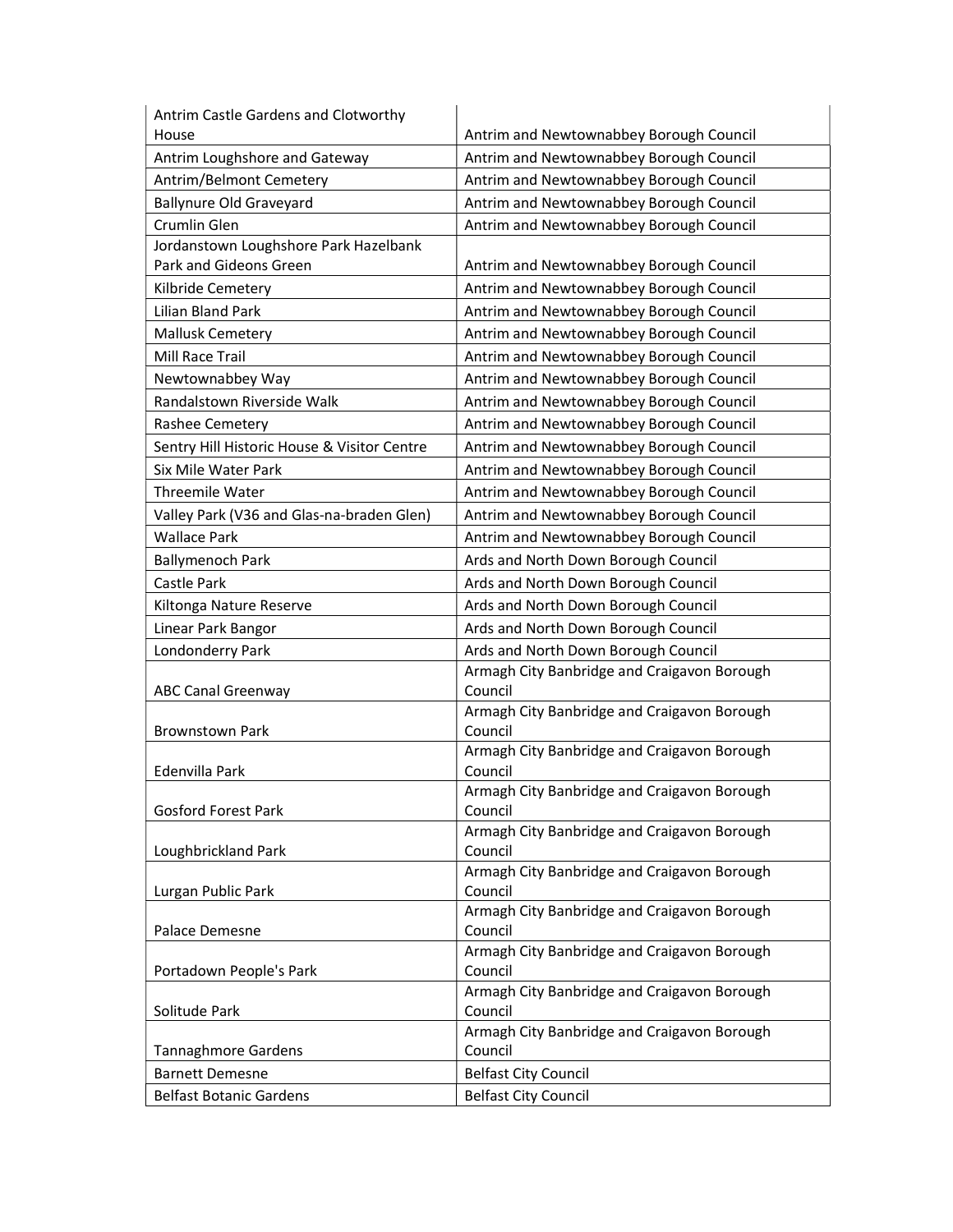| <b>Belmont Park</b>                                             | <b>Belfast City Council</b>                                                      |  |
|-----------------------------------------------------------------|----------------------------------------------------------------------------------|--|
| Cavehill Country Park                                           | <b>Belfast City Council</b>                                                      |  |
| <b>Connswater Community Greenway</b>                            | <b>Belfast City Council</b>                                                      |  |
| Drumglass Park                                                  | <b>Belfast City Council</b>                                                      |  |
| <b>Dunmurry Village</b>                                         | <b>Belfast City Council</b>                                                      |  |
| <b>Dunville Park</b>                                            | <b>Belfast City Council</b>                                                      |  |
| <b>Falls Park</b>                                               | <b>Belfast City Council</b>                                                      |  |
| <b>Grove Park</b>                                               | <b>Belfast City Council</b>                                                      |  |
| Half Moon Lake                                                  | <b>Belfast City Council</b>                                                      |  |
| Knocknagoney Park                                               | <b>Belfast City Council</b>                                                      |  |
| Lagan Meadows                                                   | <b>Belfast City Council</b>                                                      |  |
| Musgrave Park                                                   | <b>Belfast City Council</b>                                                      |  |
| Ormeau Park                                                     | <b>Belfast City Council</b>                                                      |  |
| Roselawn Cemetery                                               | <b>Belfast City Council</b>                                                      |  |
| Sir Thomas and Lady Dixon Park                                  | <b>Belfast City Council</b>                                                      |  |
| <b>Tullycarnet Park</b>                                         | <b>Belfast City Council</b>                                                      |  |
| <b>Waterworks Park</b>                                          | <b>Belfast City Council</b>                                                      |  |
| <b>Woodvale Park</b>                                            | <b>Belfast City Council</b>                                                      |  |
| <b>Stormont Estate</b>                                          | Department of Finance                                                            |  |
| <b>Brooke Park</b>                                              | Derry City and Strabane District Council                                         |  |
| <b>Broadmeadow</b>                                              | Fermanagh and Omagh District Council                                             |  |
| Grange Park                                                     | Fermanagh and Omagh District Council                                             |  |
| Bells Lane Allotments Incorporating Bells                       |                                                                                  |  |
| Lane Park & Lisburn BMX track                                   | Lisburn and Castlereagh City Council                                             |  |
| <b>Billy Neill MBE Country Park</b>                             | Lisburn and Castlereagh City Council                                             |  |
| <b>Castle Gardens</b>                                           | Lisburn and Castlereagh City Council                                             |  |
| Moat Park                                                       | Lisburn and Castlereagh City Council                                             |  |
| Moira Demesne                                                   | Lisburn and Castlereagh City Council                                             |  |
| Sir Milne Barbour Memorial Park                                 | Lisburn and Castlereagh City Council                                             |  |
| <b>Wallace Park</b>                                             | Lisburn and Castlereagh City Council                                             |  |
| Bashfordsland Wood and Oakfield Glen                            | Mid and East Antrim Borough Council                                              |  |
| Carrickfergus Mill Ponds Shaftesbury Park &                     |                                                                                  |  |
| <b>Marine Gardens</b>                                           | Mid and East Antrim Borough Council                                              |  |
| Diamond Jubilee Wood and Bentra Golf<br>Course                  | Mid and East Antrim Borough Council                                              |  |
| Dixon Park                                                      | Mid and East Antrim Borough Council                                              |  |
| The People's Park                                               | Mid and East Antrim Borough Council                                              |  |
| Dungannon Park                                                  | Mid Ulster District Council                                                      |  |
| Hill of The O'Neill                                             | Mid Ulster District Council                                                      |  |
| Maghera Walled Garden                                           | Mid Ulster District Council                                                      |  |
| <b>Delamont Country Park</b>                                    | Newry Mourne and Down District Council                                           |  |
| Kilbroney Park                                                  | Newry Mourne and Down District Council                                           |  |
| Newry Canal                                                     | Newry Mourne and Down District Council                                           |  |
|                                                                 |                                                                                  |  |
|                                                                 |                                                                                  |  |
| Slieve Gullion Forest Park<br><b>Warrenpoint Municipal Park</b> | Newry Mourne and Down District Council<br>Newry Mourne and Down District Council |  |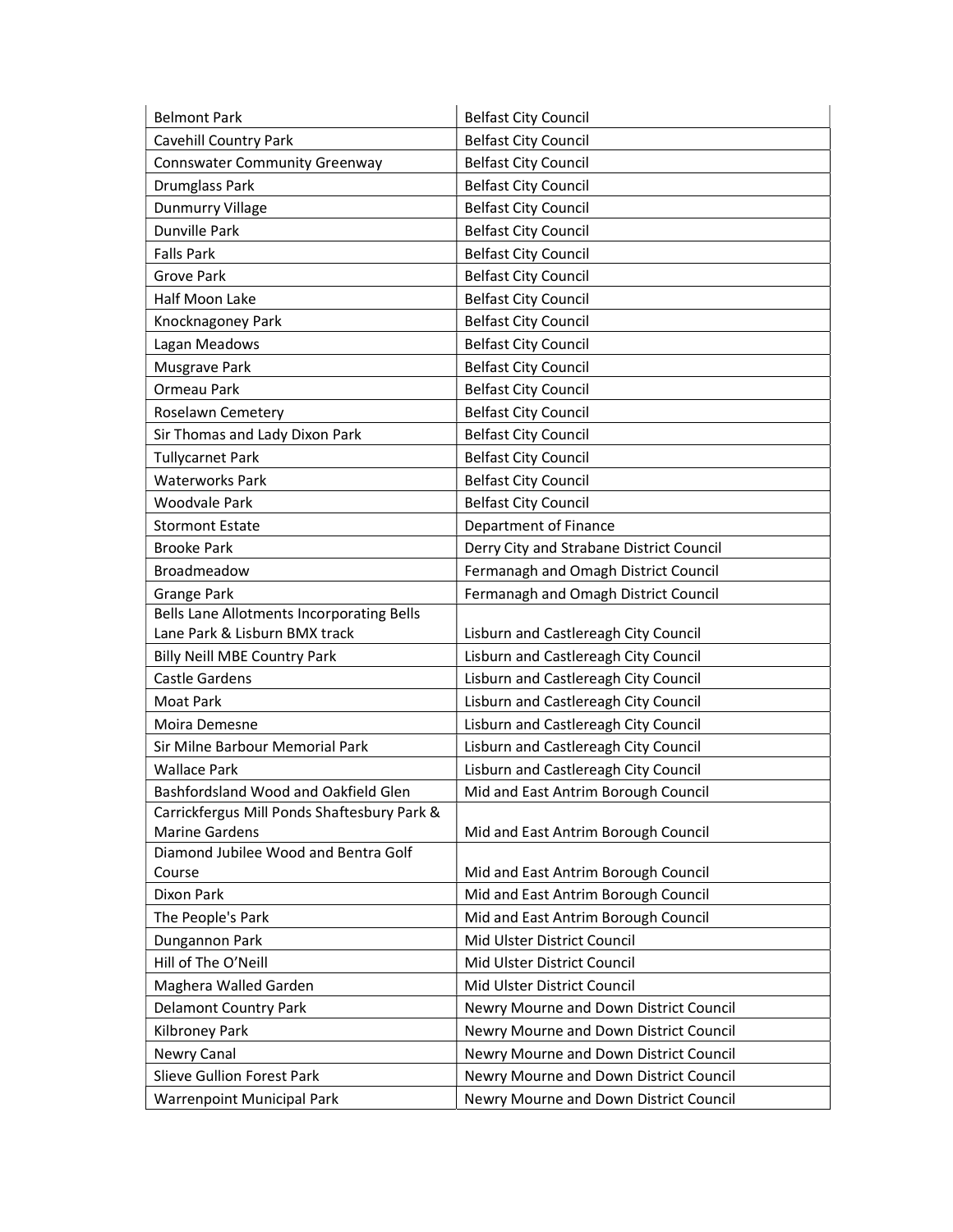| Park Title                                  | <b>Managing Organisation</b>             |
|---------------------------------------------|------------------------------------------|
| Antrim Castle Gardens and Clotworthy        |                                          |
| House                                       | Antrim and Newtownabbey Borough Council  |
| Sentry Hill Historic House & Visitor Centre | Antrim and Newtownabbey Borough Council  |
| <b>Belfast Botanic Gardens</b>              | <b>Belfast City Council</b>              |
| <b>Stormont Estate</b>                      | Department of Finance                    |
| Brooke Park                                 | Derry City and Strabane District Council |
| Newry Canal                                 | Newry Mourne and Down District Council   |
| <b>Warrenpoint Municipal Park</b>           | Newry Mourne and Down District Council   |
| Queen's University Belfast                  | Queen's University Belfast               |

#### 6 Green Flag Community Award winners

| Park Title                            | <b>Managing Organisation</b>             |
|---------------------------------------|------------------------------------------|
| <b>Ballyeaston Church Ruin</b>        | <b>Ballyeaston Village Committee</b>     |
| Shellinghill Park and Millennium Path | <b>Cullybackey Community Partnership</b> |
| Footprints Women's Centre             | <b>Footprints Women's Centre</b>         |
| <b>Rathfern Activity Centre</b>       | Rathfern Community Regeneration Group    |
| Sentry Hill Community Garden          | Sentry Hill Community Garden             |
| Toome Linear Walk                     | Tidal                                    |

#### **Scotland**

| Park Title                | <b>Managing Organisation</b> |
|---------------------------|------------------------------|
| <b>Duthie Park</b>        | Aberdeen City Council        |
| Garthdee Field Allotments | Aberdeen City Council        |
| <b>Hazlehead Park</b>     | Aberdeen City Council        |
| <b>Johnston Gardens</b>   | Aberdeen City Council        |
| Seaton Park               | Aberdeen City Council        |
| Slopefield Allotments     | Aberdeen City Council        |
| Victoria Park             | Aberdeen City Council        |
| <b>Aden Country Park</b>  | Aberdeenshire Council        |
| Hermitage Park            | Argyll and Bute Council      |
| Dock Park                 | Dumfries & Galloway Council  |
| Barnhill Rock Garden      | Dundee City Council          |
| <b>Baxter Park</b>        | Dundee City Council          |
| Dundee Law                | Dundee City Council          |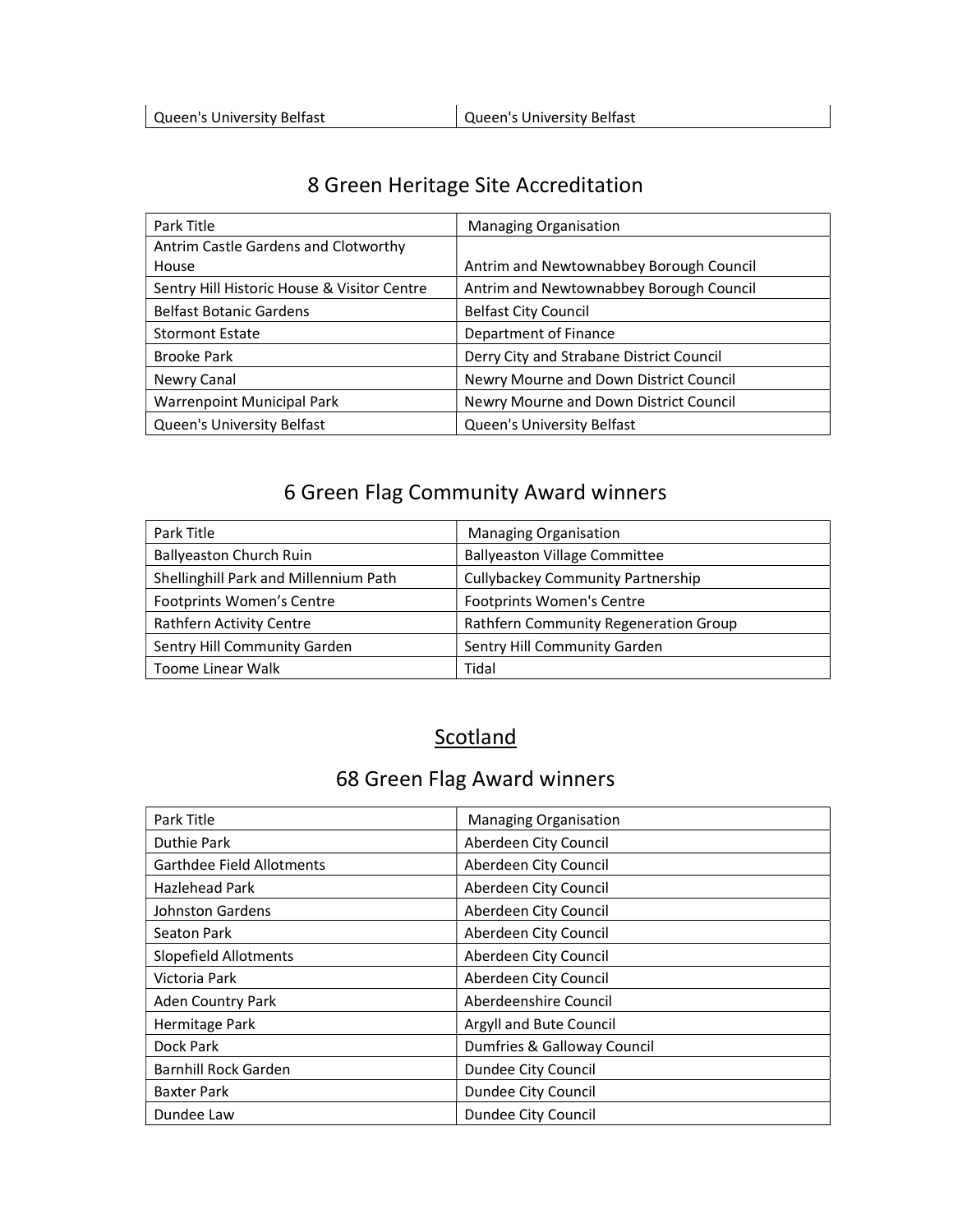| Riverside Nature Park                     | Dundee City Council              |
|-------------------------------------------|----------------------------------|
| <b>Slessor Gardens</b>                    | Dundee City Council              |
| <b>Templeton Woods</b>                    | Dundee City Council              |
| Trottick Mill Ponds Local Nature Reserve  | Dundee City Council              |
| Rouken Glen Park                          | <b>East Renfrewshire Council</b> |
| <b>Helix Park</b>                         | <b>Falkirk Community Trust</b>   |
| <b>Glasgow Botanic Gardens</b>            | <b>Glasgow City Council</b>      |
| The Lawn and Central Woodlands            | <b>Heriot Watt University</b>    |
| Penicuik to Dalkeith Walkway              | Midlothian Council               |
| Royal Edinburgh Hospital                  | <b>NHS Lothian</b>               |
| Wilton Lodge Park                         | <b>Scottish Borders Council</b>  |
| Whitelee Windfarm                         | <b>Scottish Power Renewables</b> |
| <b>Belleisle Park</b>                     | South Ayrshire Council           |
| <b>Fullarton Estate</b>                   | South Ayrshire Council           |
| <b>Newton Park</b>                        | South Ayrshire Council           |
| <b>Rozelle Park</b>                       | South Ayrshire Council           |
| Cambuslang Park                           | South Lanarkshire Council        |
| Castlebank Park                           | South Lanarkshire Council        |
| Strathaven Park                           | South Lanarkshire Council        |
| <b>Bloomiehall Park</b>                   | The City of Edinburgh Council    |
| Braidburn Valley Park                     | The City of Edinburgh Council    |
| Burdiehouse Burn Valley Park              | The City of Edinburgh Council    |
| Corstorphine Hill                         | The City of Edinburgh Council    |
| Craigmillar Castle Park                   | The City of Edinburgh Council    |
| Easter Craiglockhart Hill LNR             | The City of Edinburgh Council    |
| <b>Fairmilehead Park</b>                  | The City of Edinburgh Council    |
| Ferniehill Community Park                 | The City of Edinburgh Council    |
| Ferry Glen and Back Braes                 | The City of Edinburgh Council    |
| Figgate Park                              | The City of Edinburgh Council    |
| Hailes Quarry Park                        | The City of Edinburgh Council    |
| <b>Harrison Park</b>                      | The City of Edinburgh Council    |
| Hermitage and Blackford Hill Local Nature |                                  |
| Reserve                                   | The City of Edinburgh Council    |
| Hopetoun Crescent Garden                  | The City of Edinburgh Council    |
| Inverleith Park                           | The City of Edinburgh Council    |
| King George V Park                        | The City of Edinburgh Council    |
| Lauriston Castle Park                     | The City of Edinburgh Council    |
| <b>Lochend Park</b>                       | The City of Edinburgh Council    |
| <b>London Road Gardens</b>                | The City of Edinburgh Council    |
| Morningside Park                          | The City of Edinburgh Council    |
| Muir Wood Park                            | The City of Edinburgh Council    |
| Pentland Hills Regional Park              | The City of Edinburgh Council    |
| Portobello Community Garden               | The City of Edinburgh Council    |
| Prestonfield Park                         | The City of Edinburgh Council    |
| <b>Princes Street Gardens</b>             | The City of Edinburgh Council    |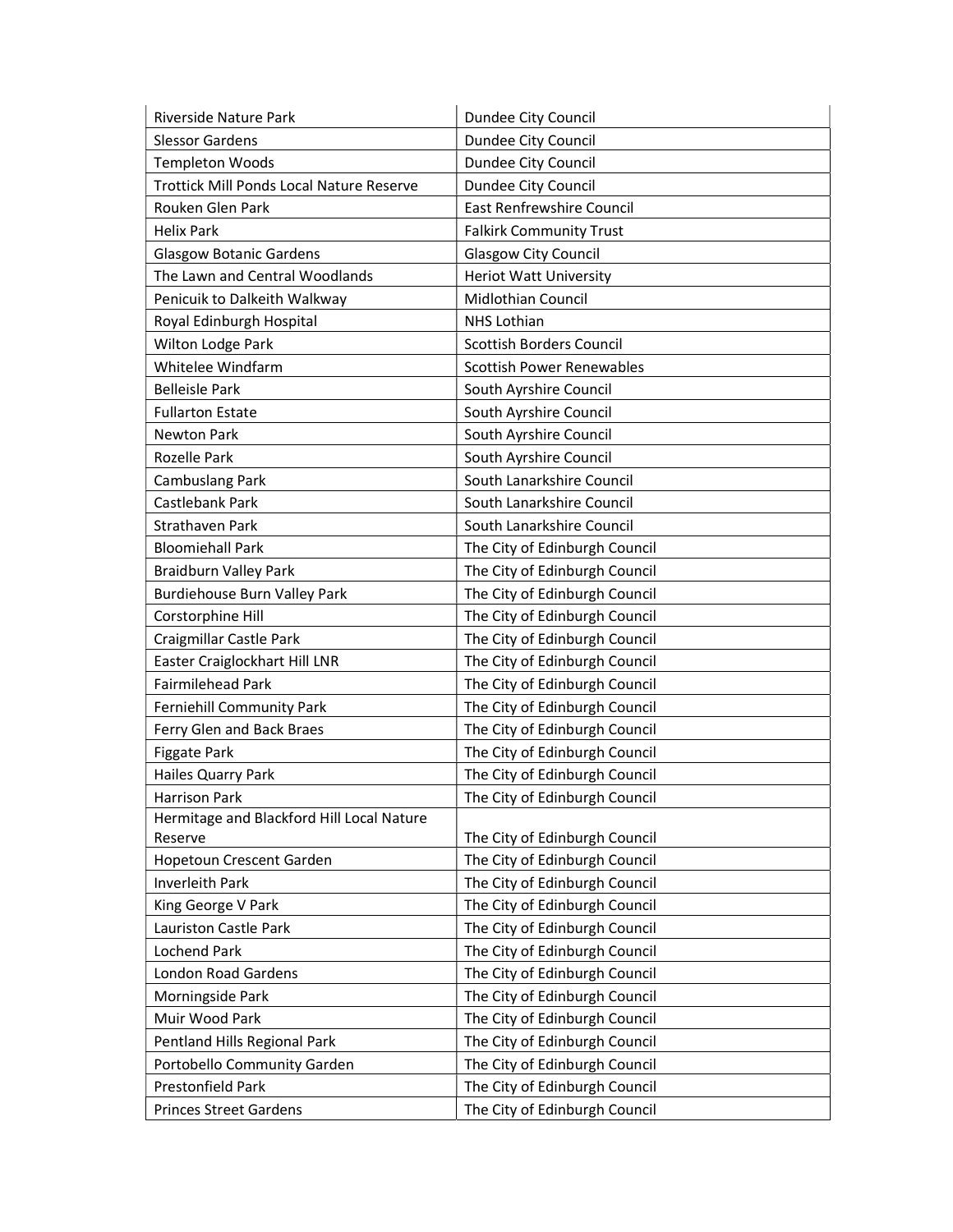| Ravelston Woods Local Nature Reserve and |                               |
|------------------------------------------|-------------------------------|
| Park                                     | The City of Edinburgh Council |
| Rosefield Park                           | The City of Edinburgh Council |
| Saughton Park                            | The City of Edinburgh Council |
| Seven Acres Park                         | The City of Edinburgh Council |
| Spylaw Park                              | The City of Edinburgh Council |
| St Katharine's Park                      | The City of Edinburgh Council |
| St Margaret's Park                       | The City of Edinburgh Council |
| <b>Starbank Park</b>                     | The City of Edinburgh Council |
| <b>Station Road Park</b>                 | The City of Edinburgh Council |
| Victoria Park (Edinburgh)                | The City of Edinburgh Council |
| Levengrove Park                          | West Dunbartonshire Council   |

| Park Title     | <b>Managing Organisation</b> |
|----------------|------------------------------|
| 'Duthie Park   | Aberdeen City Council        |
| Belleisle Park | South Ayrshire Council       |

#### 9 Community Award winners

| Park Title                             | <b>Managing Organisation</b>            |
|----------------------------------------|-----------------------------------------|
| <b>Ormiston Park</b>                   | East Lothian Council                    |
| Castlemilk Park Daffodil Walk          | <b>Friends of Castlemilk Park</b>       |
| Corstorphine Hill LNR Community Walled |                                         |
| Garden                                 | Friends of Corstorphine Hill            |
| Linn Park Wildlife Trail               | Friends of Linn Park                    |
| Maryhill Park Growing Space            | Friends of Maryhill Park                |
| Southern Necropolis                    | Friends of Southern Necropolis          |
| Eoropie Park                           | <b>GAIN (Guth Airson Iarrtasan Nis)</b> |
| Mount Vernon Park Community Garden     | Mount Vernon Community Hall Volunteers  |
| <b>Overnewton Park</b>                 | Yorkhill Green Spaces                   |

#### Wales

# 103 Green Flag Award winning sites

| SITE NAME              | SITE NAME WELSH       | <b>ORGANISATION</b>          |
|------------------------|-----------------------|------------------------------|
| Bryn Bach Park         | Parc Bryn Bach        | <b>Aneurin Leisure Trust</b> |
| Bedwellty House & Park | Tŷ a Pharc Bedwellte  | Aneurin Leisure Trust        |
|                        |                       | Wildlife Trust for South and |
| Parc Slip              | Parc Slip             | West Wales                   |
| Bryn Garw Country Park | Parc Gwledig Bryngarw | Awen Cultural Trust          |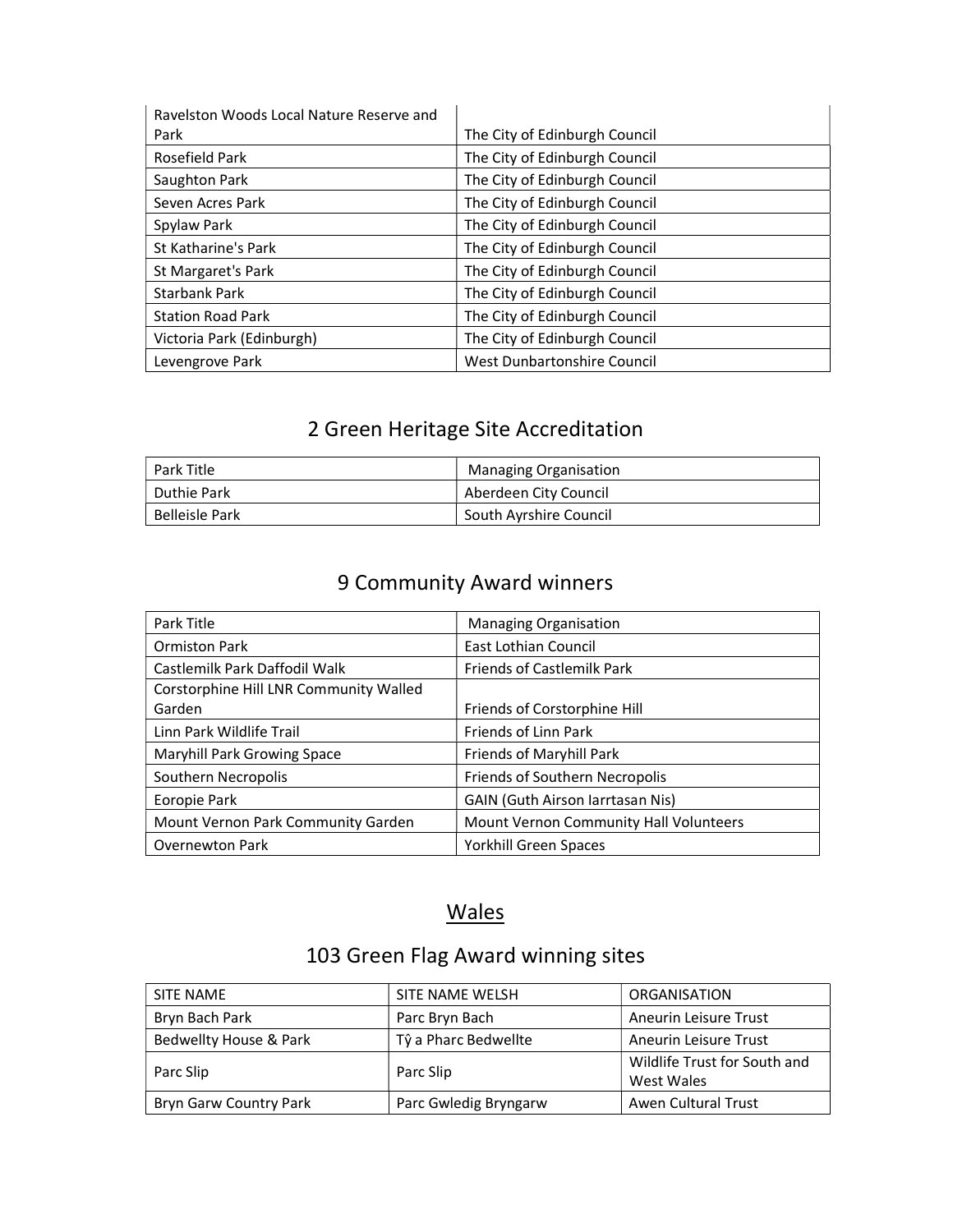| Coychurch Crematorium                             | Amlosgfa Llangrallo                               | Coychurch Crematorium<br>Joint Committee |
|---------------------------------------------------|---------------------------------------------------|------------------------------------------|
| Maesteg Welfare Park                              | Parc Llês Maesteg                                 | <b>Bridgend Council</b>                  |
| The Wilderness Lake                               | Y Llyn 'Wilderness'                               | <b>Bridgend Council</b>                  |
| Ysbyty Glanrhyd Hospital                          | Ysbyty Glanrhyd Hospital                          | Swansea Bay Health Board                 |
| <b>Brithdir Cemetery</b>                          | Gwaelod-y-Brithdir Cemetery                       | Caerphilly Council                       |
| <b>Cwmcarn Forest</b>                             | Coedwig Cwmcarn                                   | Caerphilly Council                       |
| Morgan Jones Park                                 | Parc Morgan Jones                                 | Caerphilly Council                       |
| Parc Cwm Darran                                   | Parc Cwm Daran                                    | Caerphilly Council                       |
| Ty Penallta                                       | Ty Penallta                                       | Caerphilly Council                       |
| <b>Waunfawr Park</b>                              | Parc Waunfawr                                     | Caerphilly Council                       |
| <b>Ystrad Mynach Park</b>                         | Parc Ystrad Mynach                                | Caerphilly Council                       |
|                                                   |                                                   | <b>Cardiff Council</b>                   |
| <b>Bute Park Cardiff</b>                          | Parc Bute, Caerdydd                               |                                          |
| Cardiff Bay Barrage                               | Morglawdd Bae Caerdydd<br>Gwarchodfa Gwlyptir Bae | <b>Cardiff Council</b>                   |
| Cardiff Bay Wetlands Reserve                      | Caerdydd                                          | <b>Cardiff Council</b>                   |
| Cathays Cemetery                                  | <b>Mynwent Cathays</b>                            | <b>Cardiff Council</b>                   |
| <b>Forest Farm</b>                                | <b>Fforest Farm</b>                               | Cardiff Council                          |
| Flat Holm Island                                  | Ynys Echni                                        | <b>Cardiff Council</b>                   |
| <b>Grange Gardens</b>                             | Gerddi'r Faenor                                   | <b>Cardiff Council</b>                   |
| Hailey Park                                       | Parc Hailey                                       | <b>Cardiff Council</b>                   |
| <b>Heath Park</b>                                 | Parc y Mynydd Bychan                              | <b>Cardiff Council</b>                   |
| Parc Cefn Onn                                     | Parc Cefn Onn                                     | Cardiff Council                          |
| <b>Roath Park</b>                                 | Parc y Rhath                                      | <b>Cardiff Council</b>                   |
| <b>Rumney Hill Gardens</b>                        | Gerddi Rumney Hill                                | <b>Cardiff Council</b>                   |
| St Fagans: National Museum of<br>History          | Amgueddfa Werin Cymru, Sain<br>Ffagan             | National Museum of Wales                 |
| Thornhill Cemetery & Cardiff<br>Crematorium       | Mynwent Thornhill ac Amlosgfa<br>Caerdydd         | <b>Cardiff Council</b>                   |
| Victoria Park, Cardiff                            | Parc Fictoria, Caerdydd                           | <b>Cardiff Council</b>                   |
| <b>Waterloo Gardens</b>                           | Gerddi Waterloo                                   | <b>Cardiff Council</b>                   |
| Pembrey Country Park                              | Parc Gwledig Pen-bre                              | <b>Carmarthenshire Council</b>           |
| Aberystwyth University Penglais<br>Campus         | Prifysgol Aberystwyth Campws<br>Penglais          | Aberystwyth Uni                          |
| <b>Bwlch Nant yr Arian</b>                        | <b>Bwlch Nant yr Arian</b>                        | <b>Natural Resources Wales</b>           |
| Bodlondeb Park & Local Nature<br>Reserve          | Parc a Gwarchodfa Natur Leol<br>Bodlondeb         | Conwy Council                            |
| Bryn Euryn Allotments and Local<br>Nature Reserve | Lotments a Gwarchodfa Natur<br>Leol Bryn Euryn    | Conwy Council                            |
| Cae Derw Park                                     | Parc Cae Derw                                     | Conwy Council                            |
| <b>Great Orme Country Park</b>                    | Parc Gwledig y Gogarth                            | Conwy Council                            |
| Happy Valley                                      | Gerddi'r Fach                                     | Conwy Council                            |
| <b>Haulfre Gardens</b>                            | Gerddi Haulfre                                    | Conwy Council                            |
| Llanrhos Lawn Cemetery                            | Mynwent Lawnt Llanrhos                            | Conwy Council                            |
| Parc Peulwys                                      | Parc Peulwys                                      | Catrefi Conwy                            |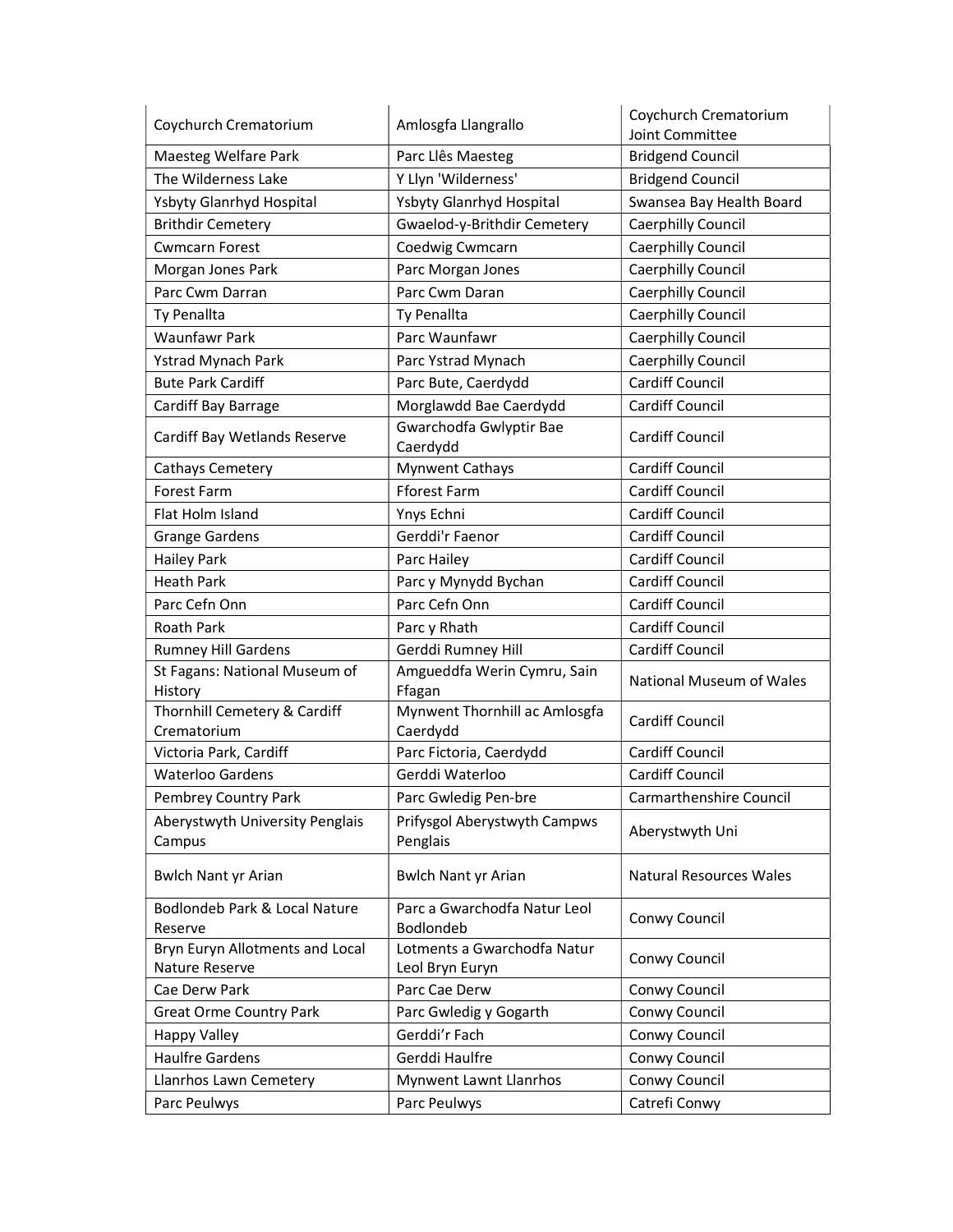| Pentre Mawr                             | Pentre Mawr                          | Conwy Council                  |
|-----------------------------------------|--------------------------------------|--------------------------------|
| Queens Gardens                          | Gerddi Queens                        | Conwy Council                  |
| Tre Cwm                                 | Tre Cwm                              | Catrefi Conwy                  |
| Wynn Gardens                            | Gerddi Wynn                          | Conwy Council                  |
| <b>Gronant Dunes</b>                    | Twyni Gronant                        | Denbighshire Council           |
| <b>Bailey Hill</b>                      | Bryn y Beili                         | <b>Flintshire Council</b>      |
| Greenfield Valley Heritage Park         | Parc Dreftadaeth Dyffryn<br>Maesglas | <b>Flintshire Council</b>      |
| <b>Wepre Park</b>                       | Parc Gwepra                          | <b>Flintshire Council</b>      |
| Padarn Country Park                     | Parc Gwledig Padarn                  | <b>Gwynedd Council</b>         |
| Ynys-y-Maengwyn Park                    | Parc Ynys-y-Maengwyn                 | Ynys y Maengwyn Trust          |
| Aberfan Cemetery                        | Mynwent Aberfan                      | Merthyr Tydfil Council         |
| Cyfartha Park                           | Parc Cyfarthfa                       | Merthyr Tydfil Council         |
| <b>Taff Bargoed Park</b>                | Parc Taf Bargoed                     | Merthyr Tydfil Council         |
| <b>Thomastown Park</b>                  | Parc Thomastown                      | Merthyr Tydfil Council         |
| <b>Garwnant Forest Centre</b>           | Canolfan Ymwelwyr Garwnant           | <b>Natural Resources Wales</b> |
| <b>Caldicot Castle and Country Park</b> | Parc Gwledig Castell Cil-y-Coed      | Monmouthshire Council          |
| Castle Meadows Abergavenny              | Dolydd y Castell, Y Fenni            | Monmouthshire Council          |
| Monmouthshire & Brecon Canal            | Camlas Mynwy A Brycheiniog           | Canal & Rivers Trust           |
| Old Station Tintern                     | Yr Hen Orsaf Tyndyrn                 | Monmouthshire Council          |
| Margam Country Park                     | Parc Gwledig Margam                  | Neath Port Talbot Council      |
| <b>Talbot Memorial Garden</b>           | Parc Cofeb Talbot                    | Neath Port Talbot Council      |
| <b>Gnoll Estate Country Park</b>        | Parc Gwledig Gnoll                   | Neath Port Talbot Council      |
| Victoria Gardens                        | Parc Gardd Victoria, Castellnedd     | Neath Port Talbot Council      |
| Swansea University Bay Campus           |                                      | Swansea University             |
| Belle Vue Park, Newport                 | Parc Belle Vue, Casnewydd            | Newport Council                |
| <b>Gwent Crematorium</b>                | Amlosgfa Gwent                       | Newport Council                |
| Beechwood Park                          | Parc Beechwood                       | Newport Council                |
| <b>Scolton Manor Country Park</b>       | Parc Gwledig Maenor Scolton          | Pembrokeshire COuncil          |
| Dare Valley Country Park                | Parc Gwledig Cwm Dar                 | Rhondda Cynon Taff Council     |
| Taff's Well Park                        | Parc Ffynnon Taf                     | Rhondda Cynon Taff Council     |
| Ynysangharad War Memorial Park          | Parc Coffa Ynysangharad              | Rhondda Cynon Taff Council     |
| <b>Aberdare Park</b>                    | Parc Aberdâr                         | Rhondda Cynon Taff Council     |
| Swansea Uni - Singleton Campus          |                                      | Swansea University             |
| <b>Botanical Gardens Swansea</b>        | Gerddi Fotaneg Abertawe              | Swansea Council                |
| <b>Brynmill Park</b>                    | Parc Brynmill                        | Swansea Council                |
| <b>Clyne Gardens</b>                    | Gerddi Clun                          | Swansea Council                |
| Cwmdonkin Park                          | Parc Cwmdoncyn                       | Swansea Council                |
| Parc Llewelyn                           | Parc Llewelyn                        | Swansea Council                |
| Penllergare Valley Woods                | Coedydd Glyn Penllergaer             | Penllergare Trust              |
| Victoria Park, Swansea                  | Parc Fictoria, Abertawe              | Swansea Council                |
| <b>Cwmbran Boating Lakes</b>            | Llyn Gychod Cwmbrân                  | <b>Torfaen Council</b>         |
| Garn Lakes Local Nature Reserve         | Gwarchodfa Leol Natur Llyn y<br>Garn | <b>Torfaen Council</b>         |
| Panteg Park                             | Parc Panteg                          | <b>Torfaen Council</b>         |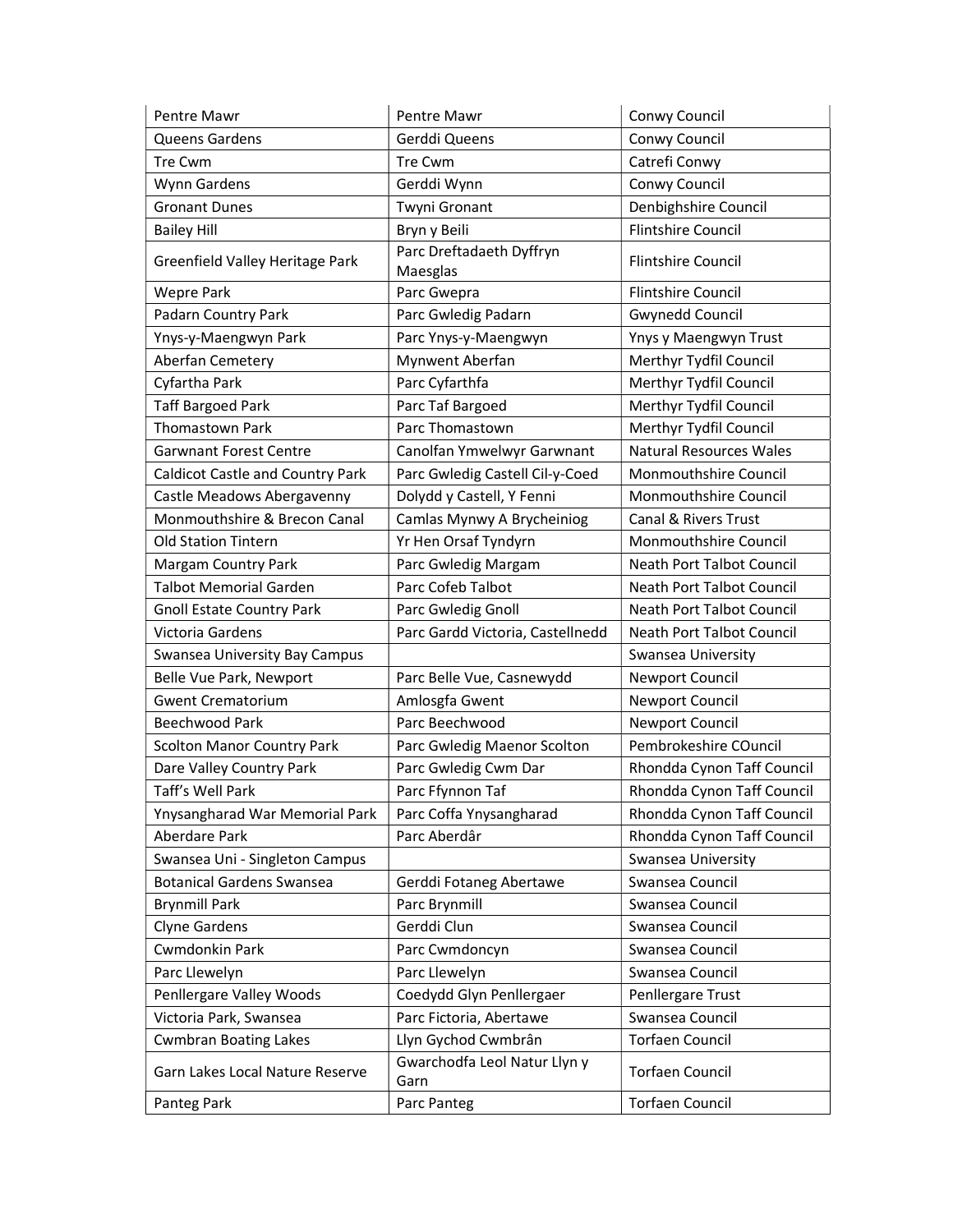| Pontypool Park                          | Parc Pontypool                           | <b>Torfaen Council</b>    |
|-----------------------------------------|------------------------------------------|---------------------------|
| <b>Cosmeston Country Park</b>           | Parc Gwledig Llynnoedd<br>Cosmeston      | Vale of Glamorgan Council |
| Porthkerry Country Park                 | Parc Gwledig Porthceri                   | Vale of Glamorgan Council |
| Merthyr Dyfan Cemetery                  | Mynwent Merthyr Dyfan                    | <b>Barry Town Council</b> |
| Romilly Park, Barry                     | Parc Romili, Y Barri                     | Vale of Glamorgan Council |
| Alexandra Park & Windsor<br>gardens     | Parc Alexandra / Gerddi Windsor          | Vale of Glamorgan Council |
| Barry Island Seafront & Friary<br>Point | Promenâd Ynys y Barri a Phwynt<br>Friars | Vale of Glamorgan Council |
| Belle Vue Park, Penarth                 | Parc Belle Vue, Penarth                  | Vale of Glamorgan Council |
| Central Park, Barry                     | Central Park, Y Barri                    | Vale of Glamorgan Council |
| Knap Gardens, Barry                     | Gerddi'r Cnap, Y Barri                   | Vale of Glamorgan Council |
| Victoria Park, Barry                    | Parc Fictoria, Y Bari                    | Vale of Glamorgan Council |
| <b>Gladstone Gardens</b>                | Gerddi Gladstone                         | Vale of Glamorgan Council |
| <b>Acton Park</b>                       | Parc Acton                               | Wrexham Council           |
| Alyn Waters Country Park                | Parc Gwledig Dyfroedd Alun               | Wrexham Council           |
| Bellevue Park, Wrexham                  | Parc Bellevue, Wrecsam                   | <b>Wrexham Council</b>    |
| Ponciau Banks Park                      | Parc y Ponciau                           | Wrexham Council           |
| <b>Wrexham Cemetery</b>                 | Mynwent Wrecsam                          | Wrexham Council           |
| Ty Mawr Country Park                    | Parc Gwledig Tŷ Mawr                     | <b>Wrexham Council</b>    |

| <b>SITE NAME</b>                  | ORGANISATION                     |
|-----------------------------------|----------------------------------|
| <b>Bute Park</b>                  | <b>Cardiff Council</b>           |
| Cathays Cemetery                  | <b>Cardiff Council</b>           |
| <b>Great Orme Country Park</b>    | Conwy Council                    |
| Margam Park                       | <b>Neath Port Talbot Council</b> |
| Belle Vue Park, Newport           | Newport Council                  |
| Bedwellty House & Park            | <b>Blaenau Gwent Council</b>     |
| <b>Bryngarw Country Park</b>      | <b>Bridgend</b>                  |
| <b>Wrexham Cemetery</b>           | <b>Wrexham Council</b>           |
| St Fagans National History Museum | National Museum of Wales         |
| Swansea Singleton Campus          | Swansea University               |
| Merthyr Dyfan Cemetery            | <b>Barry Town Council</b>        |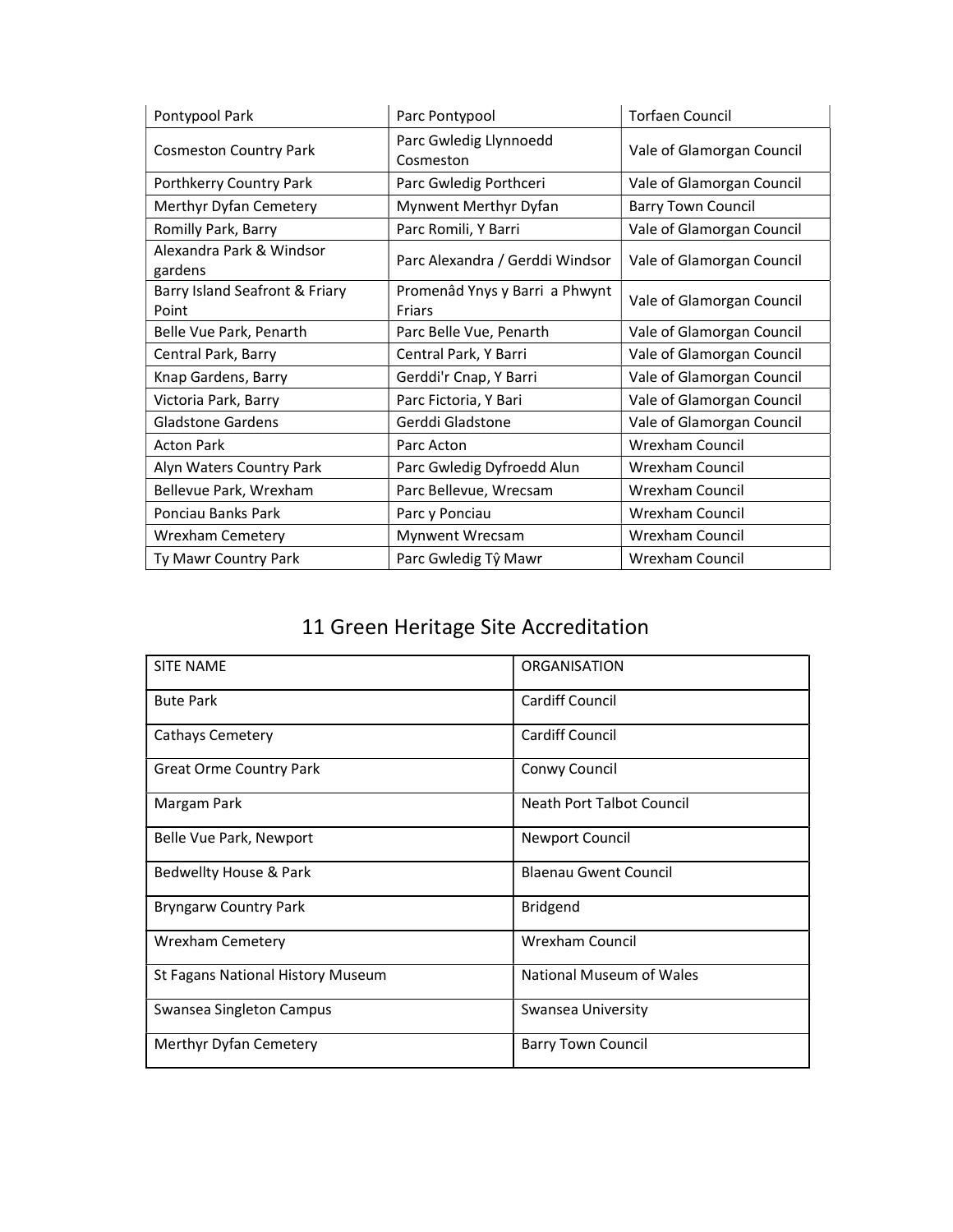| <b>Site Name</b>                               | County               |
|------------------------------------------------|----------------------|
| Amlwch Community Allotments & Wildlife Park    | Anglesey             |
| Church Island                                  | Anglesey             |
| Llangoed Commons and Aberlleiniog Local Nature |                      |
| Reserve                                        | Anglesey             |
| Coed Llwynonn                                  | Anglesey             |
| Llyn Parc Mawr Community Woodland Group        | Anglesey             |
| <b>Beaufort Hill Woodlands</b>                 | <b>Blaenau Gwent</b> |
| Parc Nant-y-Waun                               | <b>Blaenau Gwent</b> |
| <b>Trevor Rowson Park</b>                      | <b>Blaenau Gwent</b> |
| <b>Tremains Wood</b>                           | Bridgend             |
| Spirit of Llynfi Woodland                      | Bridgend             |
| Caerau Market Garden                           | <b>Bridgend</b>      |
| St Tyfaelog Community garden                   | Caerphilly           |
| Michael Williams Memorial Garden               | Caerphilly           |
| <b>Eco Park Cefn Forest</b>                    | Caerphilly           |
| Windy Ridge Allotment                          | Caerphilly           |
| Morgan Jones Community Allotment               | Caerphilly           |
| <b>Shingrig Road Allotments</b>                | Caerphilly           |
| St Andrews Community Churchyard                | Caerphilly           |
| Coed-Y-Werin                                   | Caerphilly           |
| Aber Valley Community Allotment                | Caerphilly           |
| Taraggon                                       | Caerphilly           |
| <b>St Martins Church</b>                       | Caerphilly           |
| <b>Waunfawr Community Garden</b>               | Caerphilly           |
| <b>Trethomas Community Allotment</b>           | Caerphilly           |
| Llwynfedw Gardens                              | Cardiff              |

# 145 Green Flag Community Award winning sites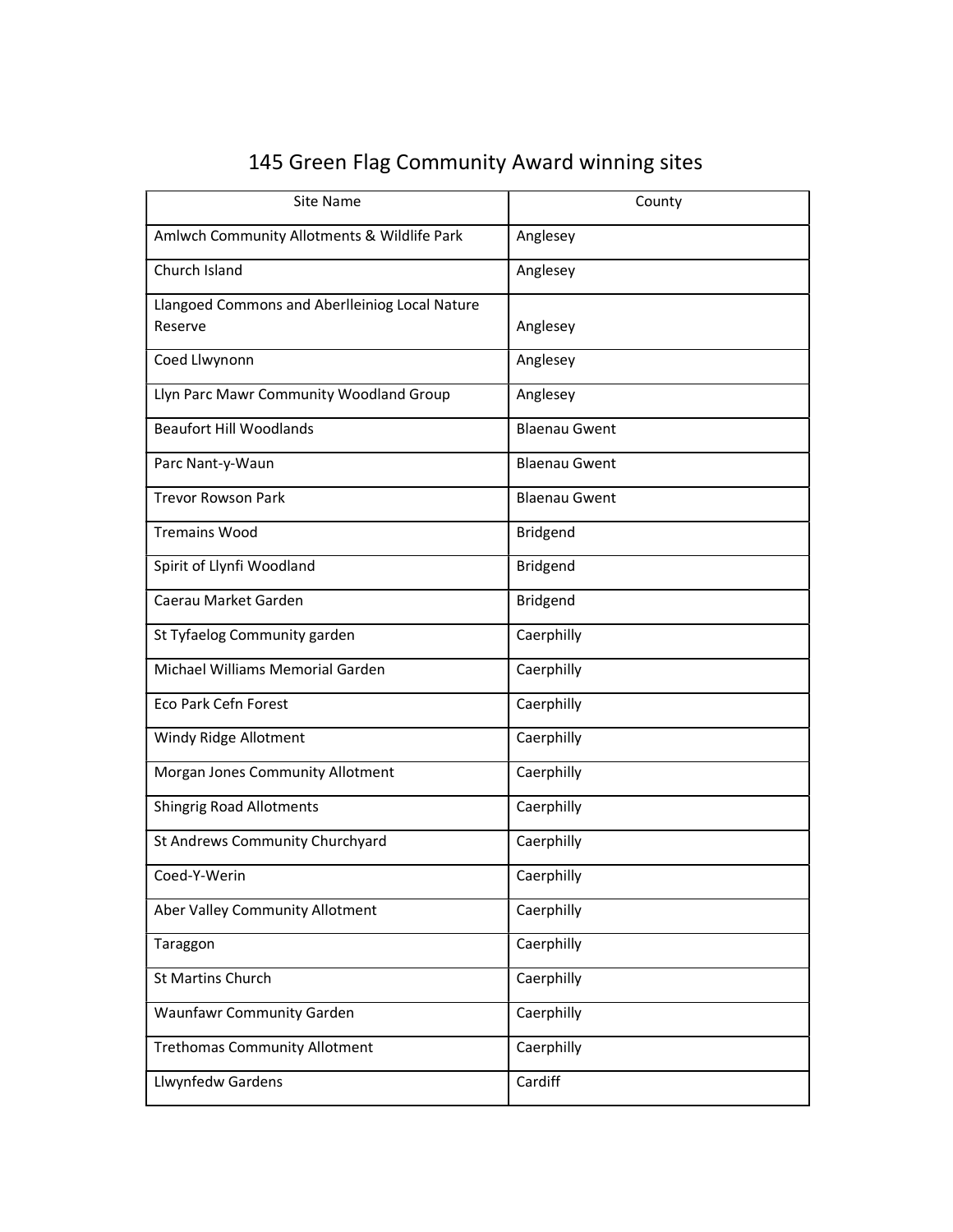| <b>Grange Pavilion</b>                           | Cardiff         |
|--------------------------------------------------|-----------------|
| <b>StarGarAllot Community Allotment</b>          | Cardiff         |
| Lansdowne Surgery Garden / Grow Well Project     | Cardiff         |
| Dusty Forge Garden / Grow Well Project           | Cardiff         |
| Maes Y Coed Community Garden                     | Cardiff         |
| Canolfan Beulah Garden                           | Cardiff         |
| Riverside Community Garden                       | Cardiff         |
| <b>Chapter Community Garden</b>                  | Cardiff         |
| Coed Y Felin                                     | Cardiff         |
| Chris McGuigan Memorial Garden                   | Cardiff         |
| Old St Mellons Community Playing Fields and Park | Cardiff         |
| <b>Llandaf North Allotment</b>                   | Cardiff         |
| Nant Fawr Community Woodlands                    | Cardiff         |
| Howardian Local Nature Reserve                   | Cardiff         |
| Plasnewydd Community Garden                      | Cardiff         |
| St Peters Community Garden                       | Cardiff         |
| Whitchurch Community Garden                      | Cardiff         |
| St Mellons Community Garden                      | Cardiff         |
| <b>National Wool Museum</b>                      | Carmarthenshire |
| Pontyberem Park                                  | Carmarthenshire |
| Troserch Woodland                                | Carmarthenshire |
| Coed Y Bont                                      | Ceredigion      |
| The Wishing Well Garden Conwy Town               | Conwy           |
| The Dingle, Colwyn Bay                           | Conwy           |
| Chester Avenue Estate & Community orchard        | Conwy           |
| Conwy Orchard                                    | Conwy           |
| <b>Queens Park</b>                               | Conwy           |
| St Cynbryd's Community Gardens                   | Conwy           |
| St. Tudno's Churchyard                           | Conwy           |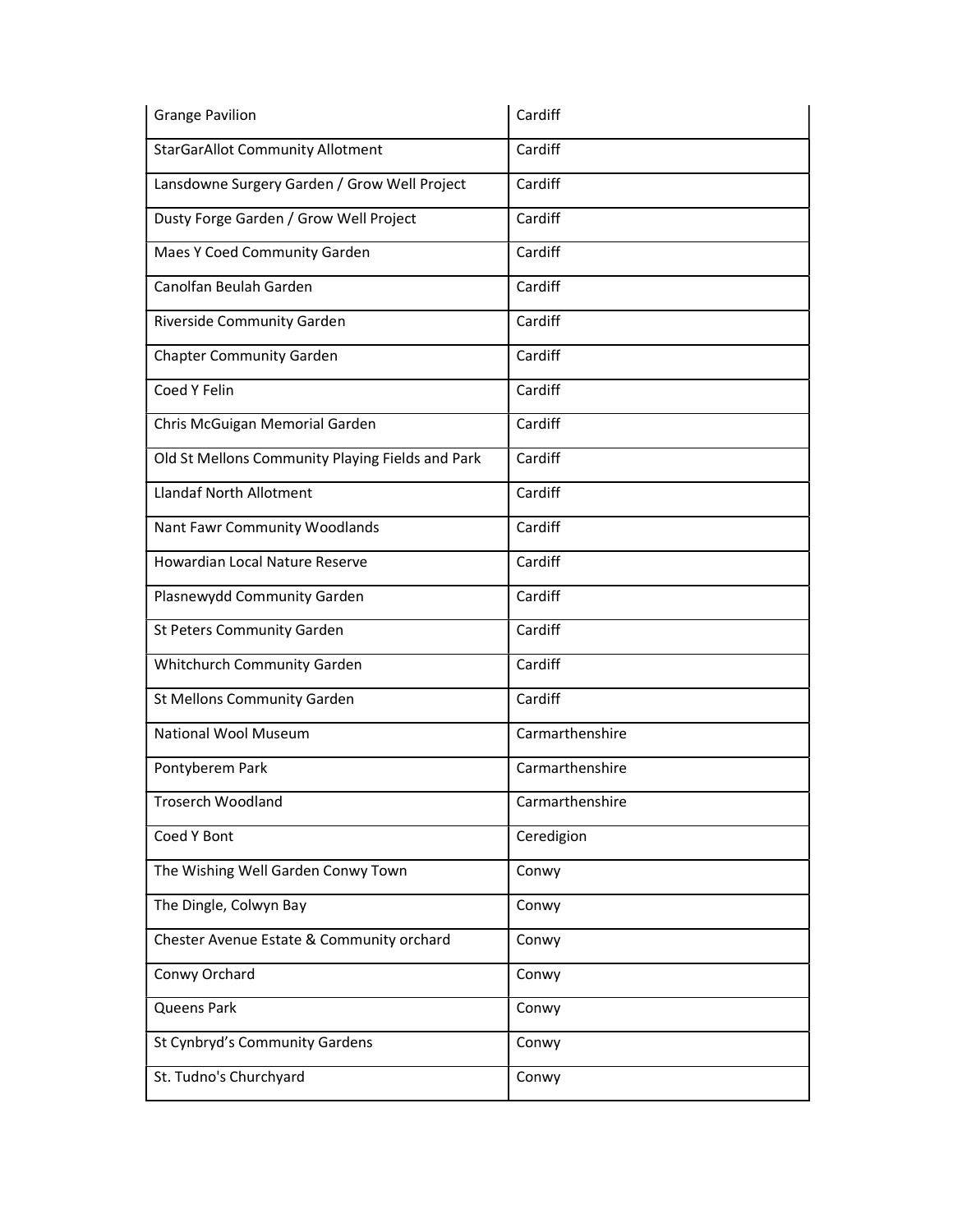| Afon Elwy Riverside                       | Denbighshire  |
|-------------------------------------------|---------------|
| St. Tecla's Churchyard                    | Denbighshire  |
| Maeshafn Playing Field and Orchard        | Denbighshire  |
| Maes Ysgawen Park, Llanferres             | Denbighshire  |
| Llanferres Playing Field                  | Denbighshire  |
| Marine Lake, Rhyl                         | Denbighshire  |
| Prestatyn Community Woodland/Coed y Morfa | Denbighshire  |
| <b>Woodland Skills Centre</b>             | Denbighshire  |
| Ffrith Common Land Park                   | Denbighshire  |
| Dwyfor gardening Project                  | Gwynedd       |
| Cae Bryncoed                              | Gwynedd       |
| Hafan Deg Community Garden                | Gwynedd       |
| incredible Edible Porthmadog              | Gwynedd       |
| <b>Pontsticill Park</b>                   | Merthyr       |
| Pontsticill Village                       | Merthyr       |
| Hafod Community Nature Garden             | Merthyr       |
| Muriel & Blanche Community Nature Garden  | Merthyr       |
| Dowlais Nature Garden                     | Merthyr       |
| Penywern Top Pond                         | Merthyr       |
| <b>Woodland Walk</b>                      | Merthyr       |
| Nant Llwynog Park                         | Merthyr       |
| Gurnos Men's Project Community Garden     | Merthyr       |
| <b>Cilsanws Nature Reserve</b>            | Merthyr       |
| Dowlais Community Centre Gardens          | Merthyr       |
| Incredible Edible Usk                     | Monmouthshire |
| Mardy Park                                | Monmouthshire |
| <b>Bailey Park</b>                        | Monmouthshire |
| Crick Woodland                            | Monmouthshire |
| <b>Crick Meadow</b>                       | Monmouthshire |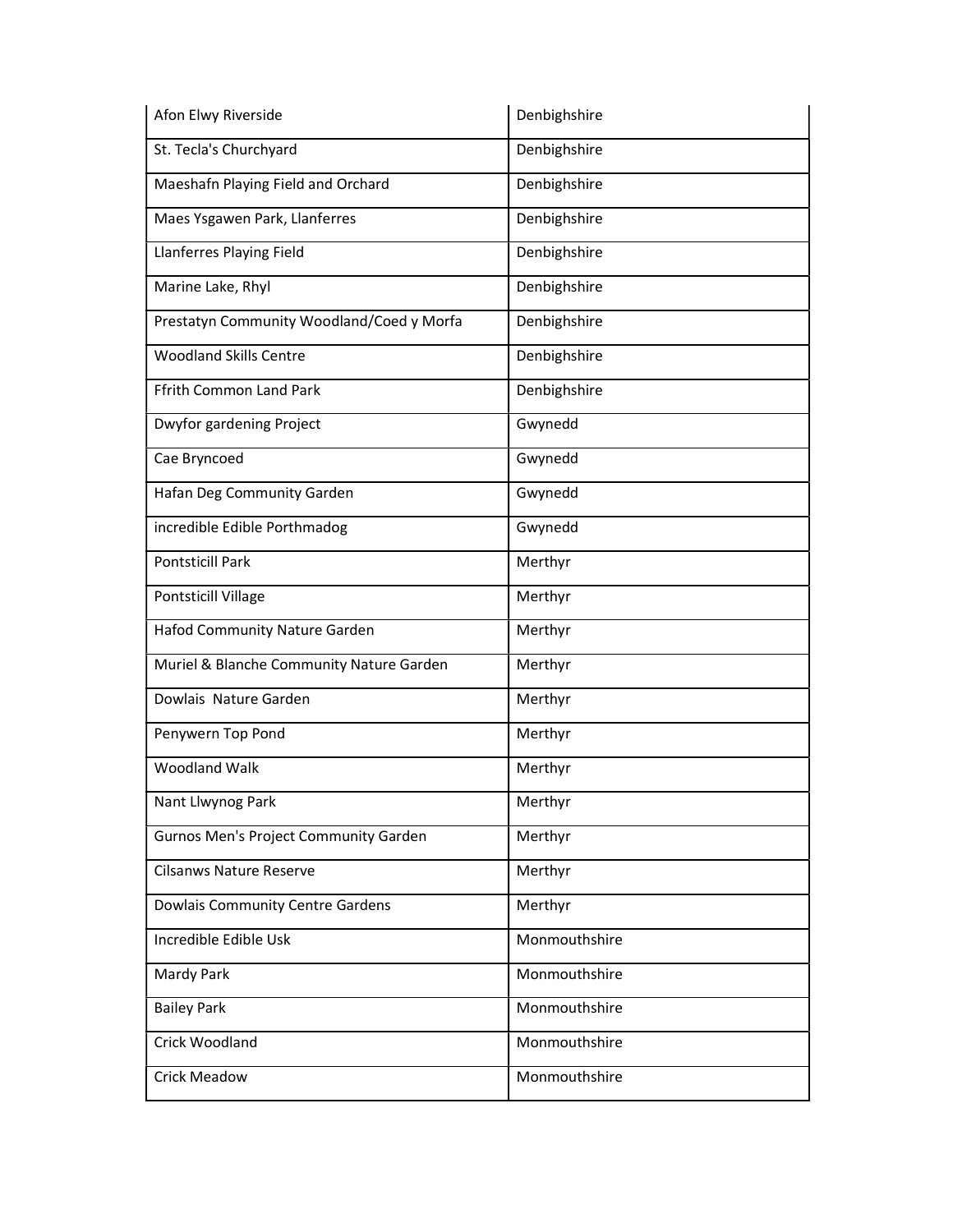| <b>Crucorney Allotment Association</b>  | Monmouthshire            |
|-----------------------------------------|--------------------------|
| Goytre Community Garden                 | Monmouthshire            |
| Laurie Jones Community Orchard          | Monmouthshire            |
| The Cornfield                           | Monmouthshire            |
| Vivian Park Nature Garden               | <b>Neath Port Talbot</b> |
| The Friends of Neath Abbey Iron Company | <b>Neath Port Talbot</b> |
| Amman Valley Trotting Club              | <b>Neath Port Talbot</b> |
| Riverside Park, Pontardawe              | Neath Port Talbot        |
| The Laundry Room                        | Newport                  |
| <b>Maindee District</b>                 | Newport                  |
| Lysaght Institute                       | Newport                  |
| Fishguard & Goodwick Green Spaces       | Pembrokeshire            |
| Hayscastle Community Woodland           | Pembrokeshire            |
| Jubilee Park and Nature Trail           | Pembrokeshire            |
| Llangattock Memorial Garden             | Powys                    |
| Llandrindod Pomarium                    | Powys                    |
| Gerddi Bro Ddyfi Gardens                | Powys                    |
| Severn Farm Ponds Nature Reserve        | Powys                    |
| <b>Watton Allotment Association</b>     | Powys                    |
| The Warden                              | Powys                    |
| St Winifred's Church Penrhiwceiber.     | Rhondda Cynon Taff       |
| Pontyclun Community Garden              | Rhondda Cynon Taff       |
| <b>Butchers Pool</b>                    | Rhondda Cynon Taff       |
| Blaen-y-Cwm Chapel Quiet Garden         | Rhondda Cynon Taff       |
| Wimbles Community Garden Brynna         | Rhondda Cynon Taff       |
| Wimbles Community Garden Llanharan      | Rhondda Cynon Taff       |
| Lee Gardens Pool                        | Rhondda Cynon Taff       |
| Daerwynno Outdoor Centre                | Rhondda Cynon Taff       |
| Cwm Clydach Countryside Park            | Rhondda Cynon Taff       |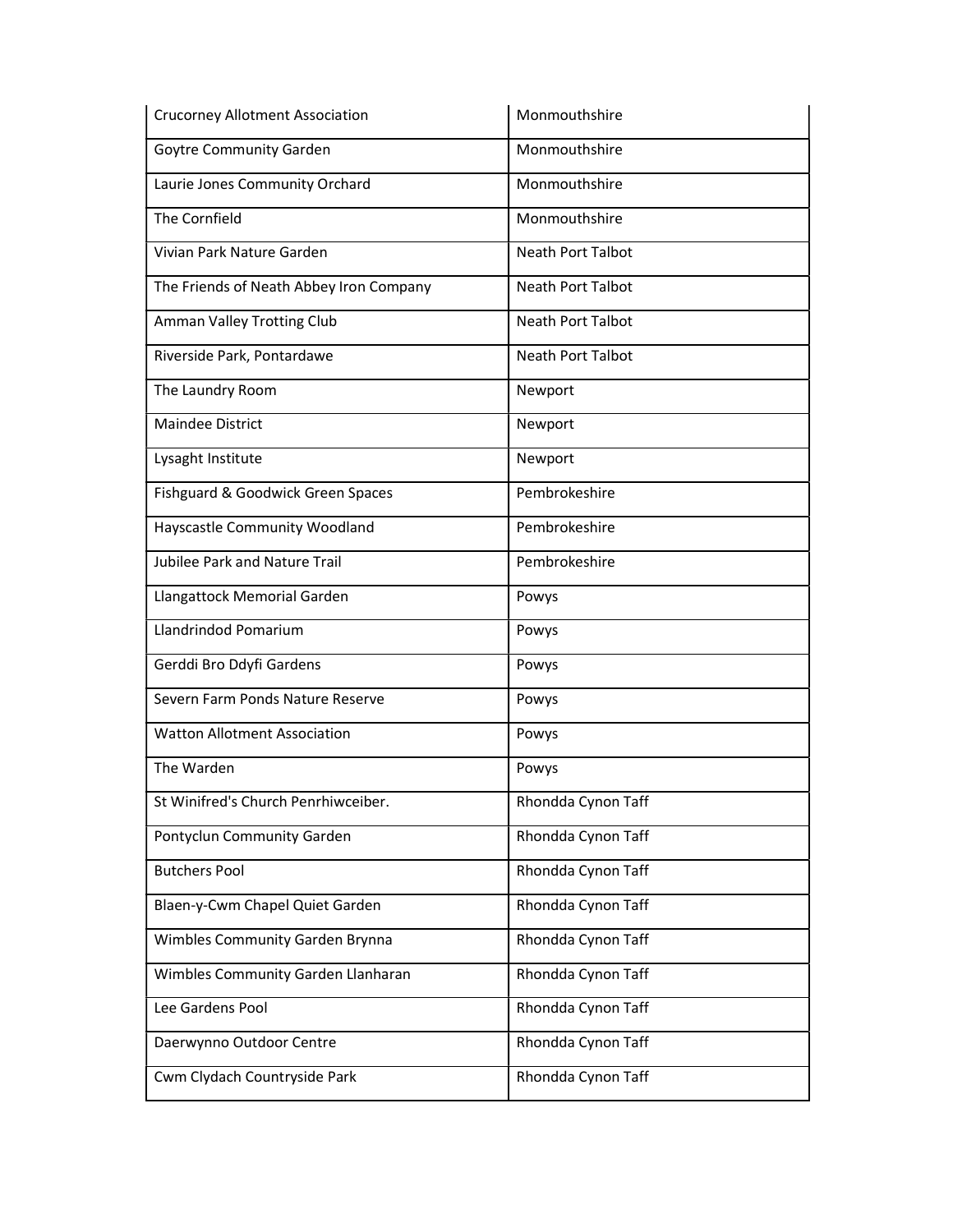| <b>Blaen Y Maes</b>                            | Swansea           |
|------------------------------------------------|-------------------|
| <b>Clydach Community Garden</b>                | Swansea           |
| <b>GRAFT: A soil based syllabus</b>            | Swansea           |
| Mayhill Washing Lake and Community Food Garden | Swansea           |
| <b>Swansea Community Farm</b>                  | Swansea           |
| Rosehill Quarry Community Park                 | Swansea           |
| Swansea Vale Nature Reserve                    | Swansea           |
| Coedbach Park                                  | Swansea           |
| <b>Crwys Community Woodland</b>                | Swansea           |
| Llys Nini                                      | Swansea           |
| Polly's Park                                   | Swansea           |
| <b>St Madoc Centre</b>                         | Swansea           |
| Swansea Canal                                  | Swansea           |
| Llanfrechfa Grange Walled Garden               | Torfaen           |
| <b>Blaen Bran Community Woodland</b>           | Torfaen           |
| <b>Henllys LNR</b>                             | Torfaen           |
| Friends of Victoria Square                     | Vale of Glamorgan |
| Little Hill                                    | Vale of Glamorgan |
| Barry Community Garden & Allotment             | Vale of Glamorgan |
| <b>Birchgrove Woodlands</b>                    | Vale of Glamorgan |
| <b>Cwmtalwg Local Nature Reserve</b>           | Vale of Glamorgan |
| Old Hall Gardens                               | Vale of Glamorgan |
| <b>Bee Loud Glade</b>                          | Vale of Glamorgan |
| Elizabethan Orchard                            | Vale of Glamorgan |
| <b>Upper Orchard Field Wenvoe</b>              | Vale of Glamorgan |
| <b>Wenvoe Community Orchard</b>                | Vale of Glamorgan |
| Wenvoe Wild Orchard                            | Vale of Glamorgan |
| <b>Goldsland Farm</b>                          | Vale of Glamorgan |
| Welsh Orchard Wenvoe                           | Vale of Glamorgan |